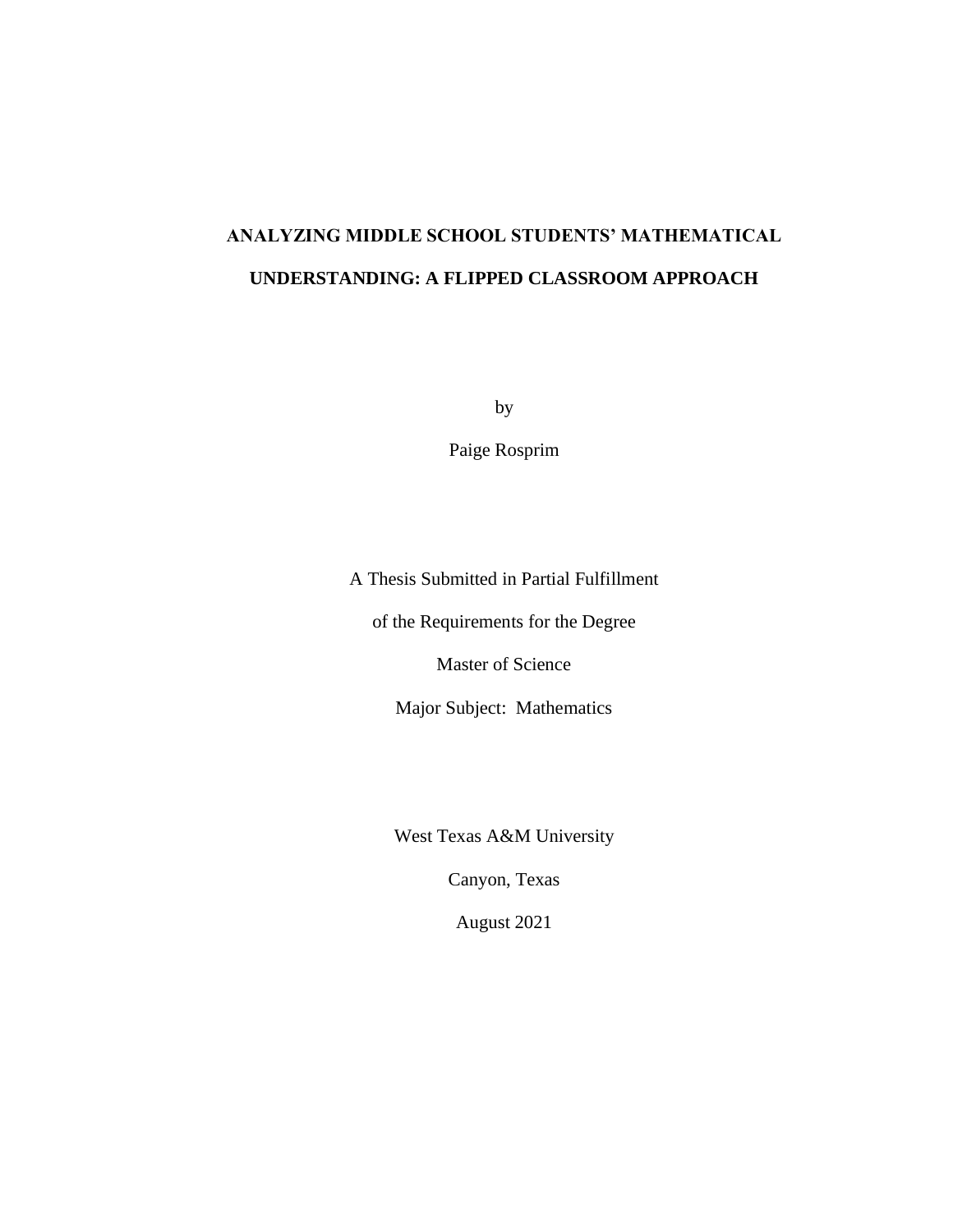## **ABSTRACT**

This explanatory sequential mixed methods study investigated the use of a flipped classroom model in a middle school mathematics classroom. The flipped classroom was implemented over the course of one semester in an effort to reach the needs of all students including gifted and talented, special education, and English language learners. The flipped classroom is a form of learning where instruction and technology are combined to foster a student-centered learning environment. This study gathered data from student test scores over two semesters, one semester with a traditional classroom format and the second semester with a flipped classroom approach. A survey was administered to students to gather perceptions about the flipped classroom regarding instruction. Survey results showed positive and negative perceptions of the flipped classroom. The findings of this study show the effects of the flipped classroom were statistically insignificant for all student groups. The flipped classroom was successful for the gifted and talented group but not the other student groups.

*Keywords:* flipped classroom, academic performance, middle school, 4-8, mathematics education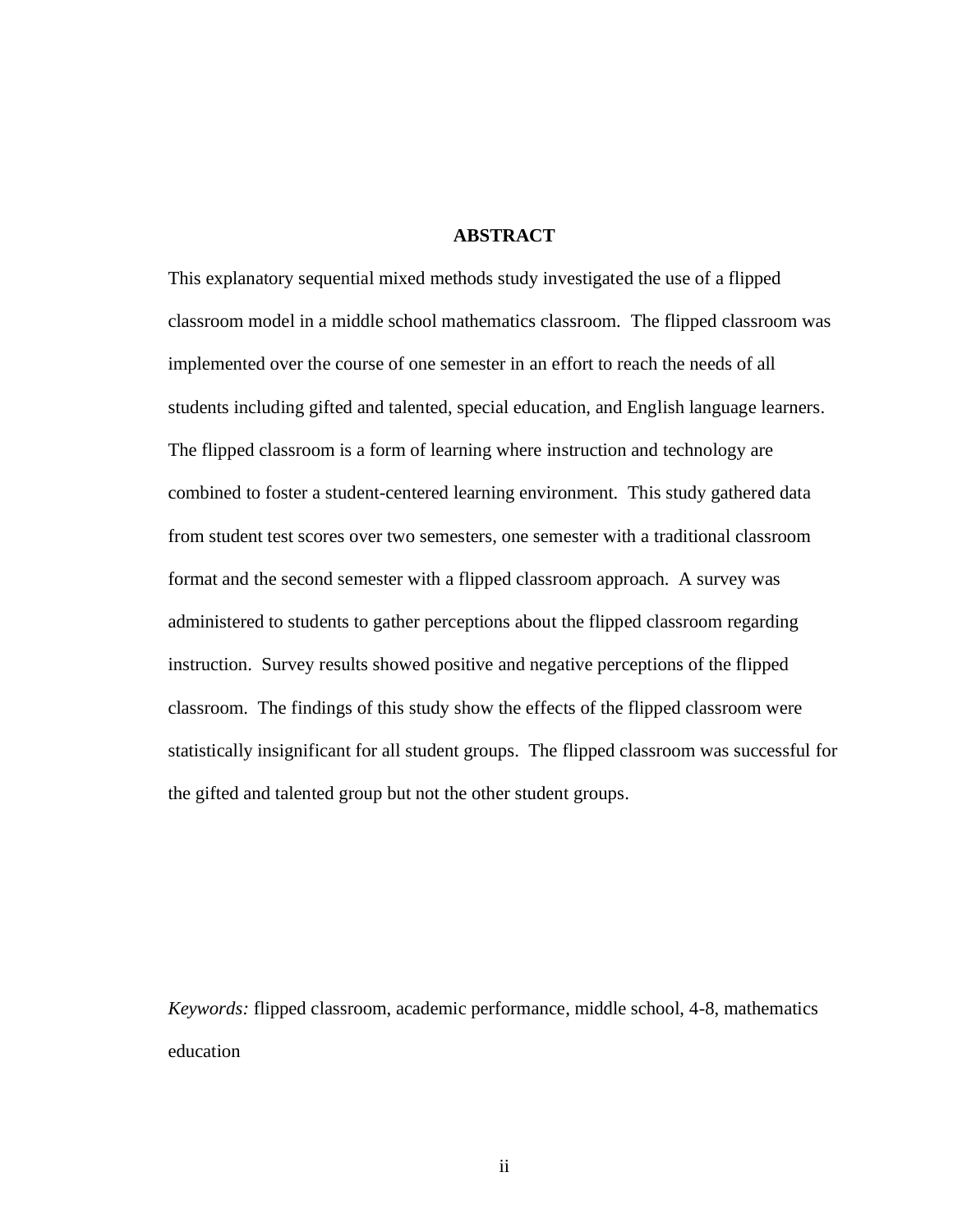### **ACKNOWLEDGMENTS**

The journey through my completion of this research would not have been successful without the support of my family, the faculty of West Texas A&M University, and the students who participated in this study.

I would like to express my gratitude to my program advisor, Dr. Pamela Lockwood, for her guidance, patience, and motivation throughout my education at West Texas A&M University. Thank you for believing in me and giving me the confidence needed to continue my education.

To my thesis advisor, Dr. Audrey Meador, thank you for your encouragement and support throughout my graduate education. Thank you for your honesty and patience with this research.

To my daughters, Brooklynn and Emilee, thank you for loving and supporting your mom throughout this research journey. I love you both and am so thankful to have such amazing daughters.

Finally, I would like to thank the students who participated in this study. Thank you for willing to try something new.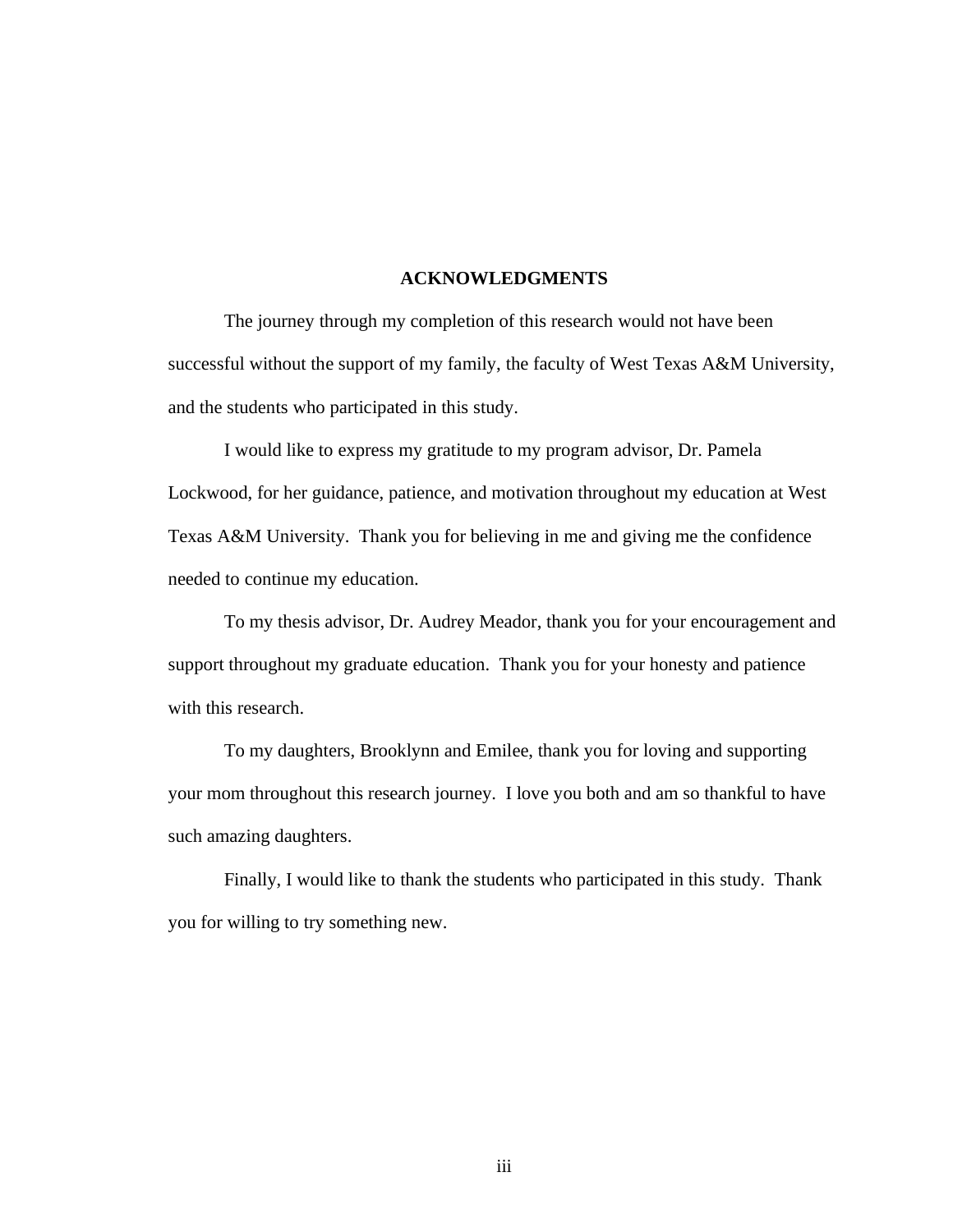|  | [Chairman, Thesis Committee] | [Date] |
|--|------------------------------|--------|
|--|------------------------------|--------|

[Member, Thesis Committee] [Date]

[Member, Thesis Committee] [Date]

[Department Head/Direct Supervisor] [Date]

[Dean, Academic College] [Date]

[Dean, Graduate School] [Date]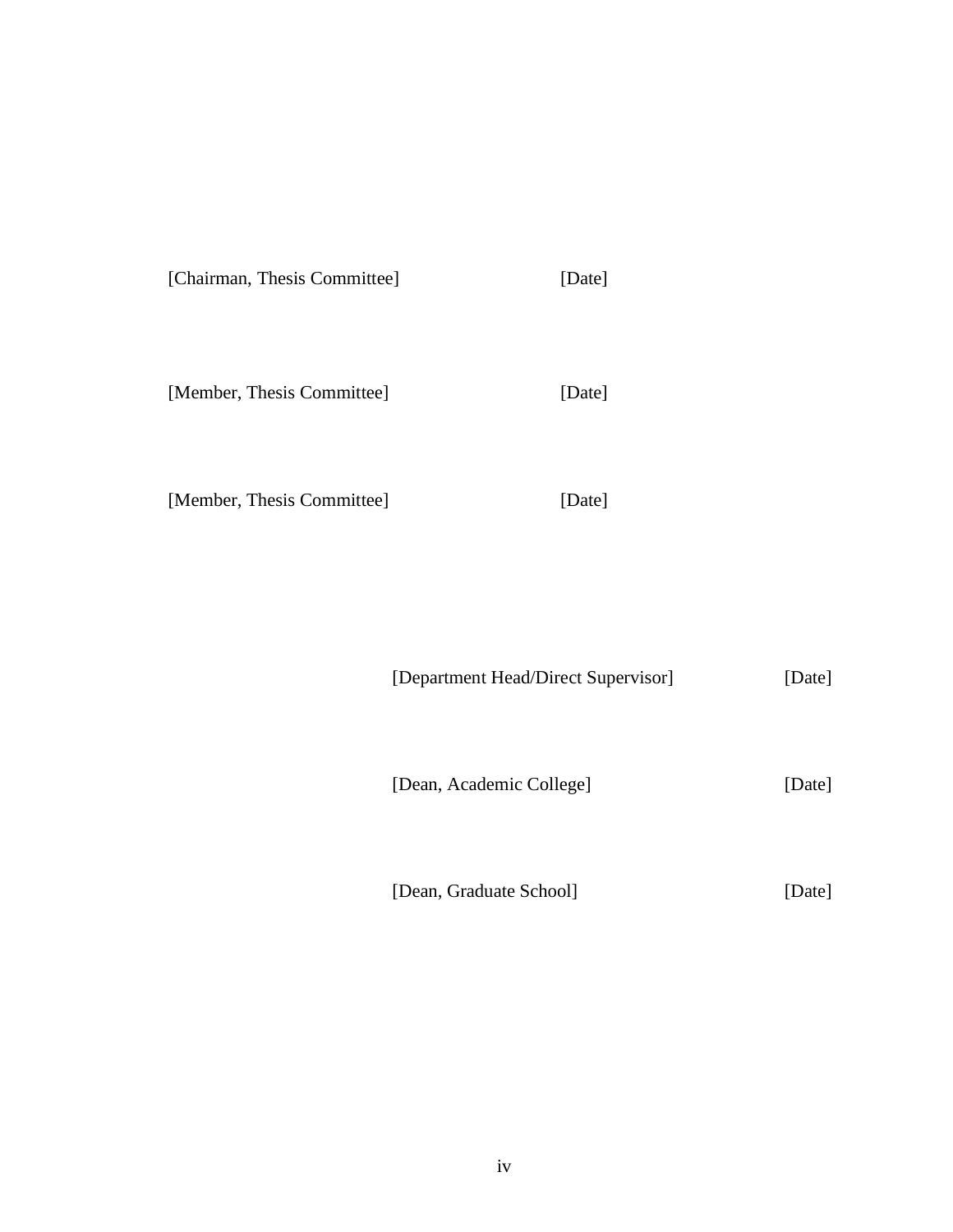## **TABLE OF CONTENTS**

| This literature review will describe instruction in mathematics and how flipped |
|---------------------------------------------------------------------------------|
| learning changes how teachers deliver instruction in the classroom.  13         |
|                                                                                 |
|                                                                                 |
|                                                                                 |
|                                                                                 |
|                                                                                 |
|                                                                                 |
|                                                                                 |
|                                                                                 |
|                                                                                 |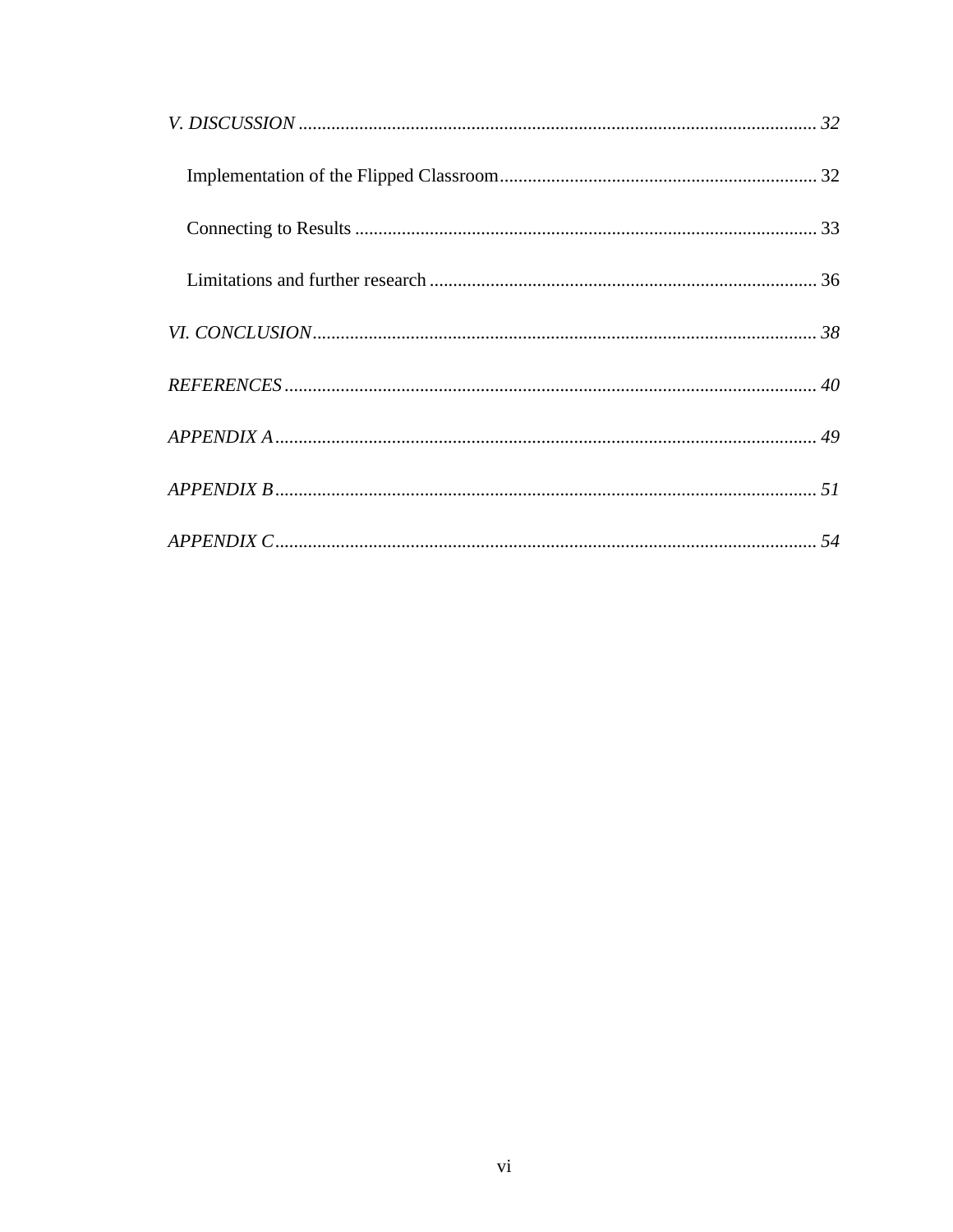## **LIST OF FIGURES**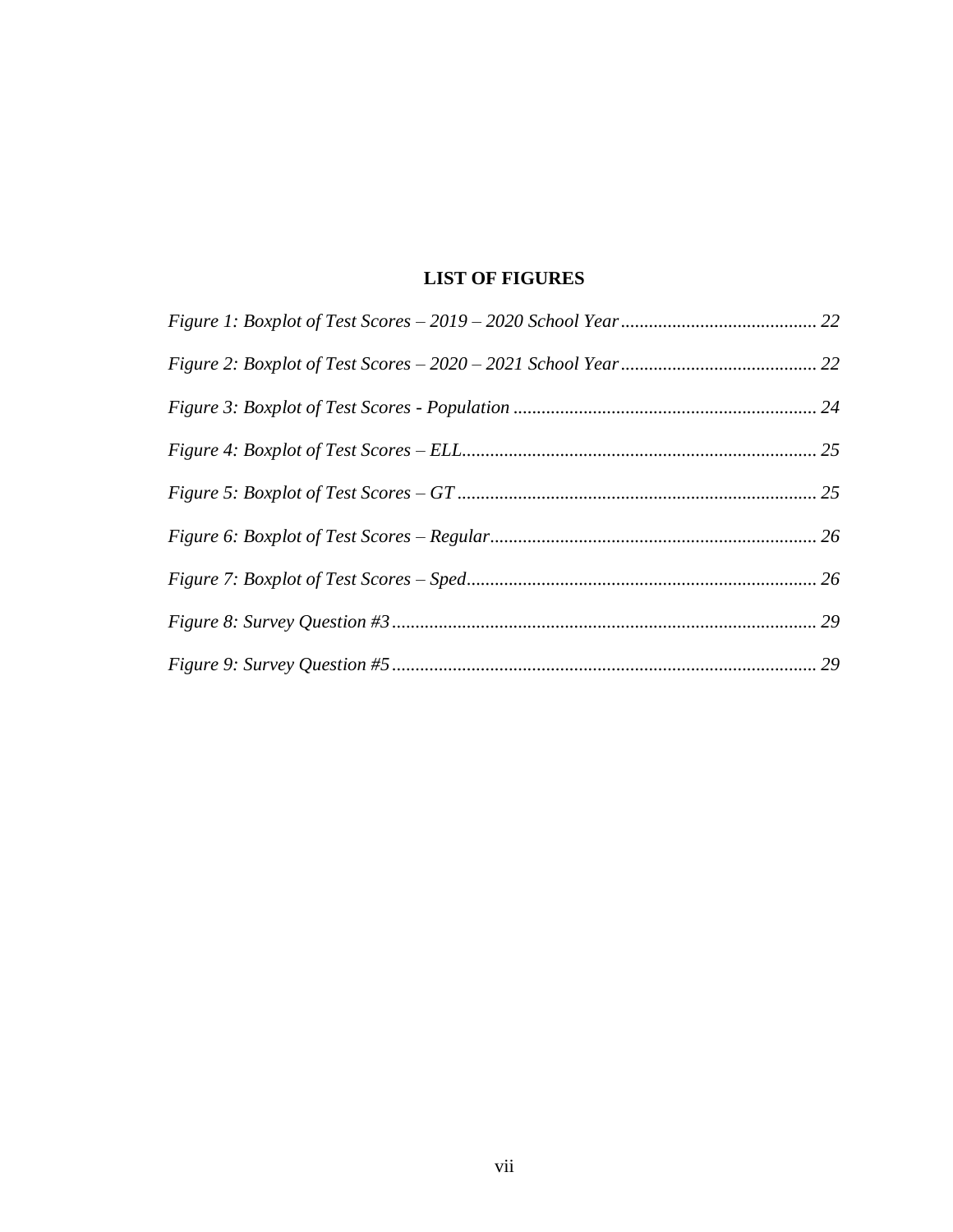## **LIST OF TABLES**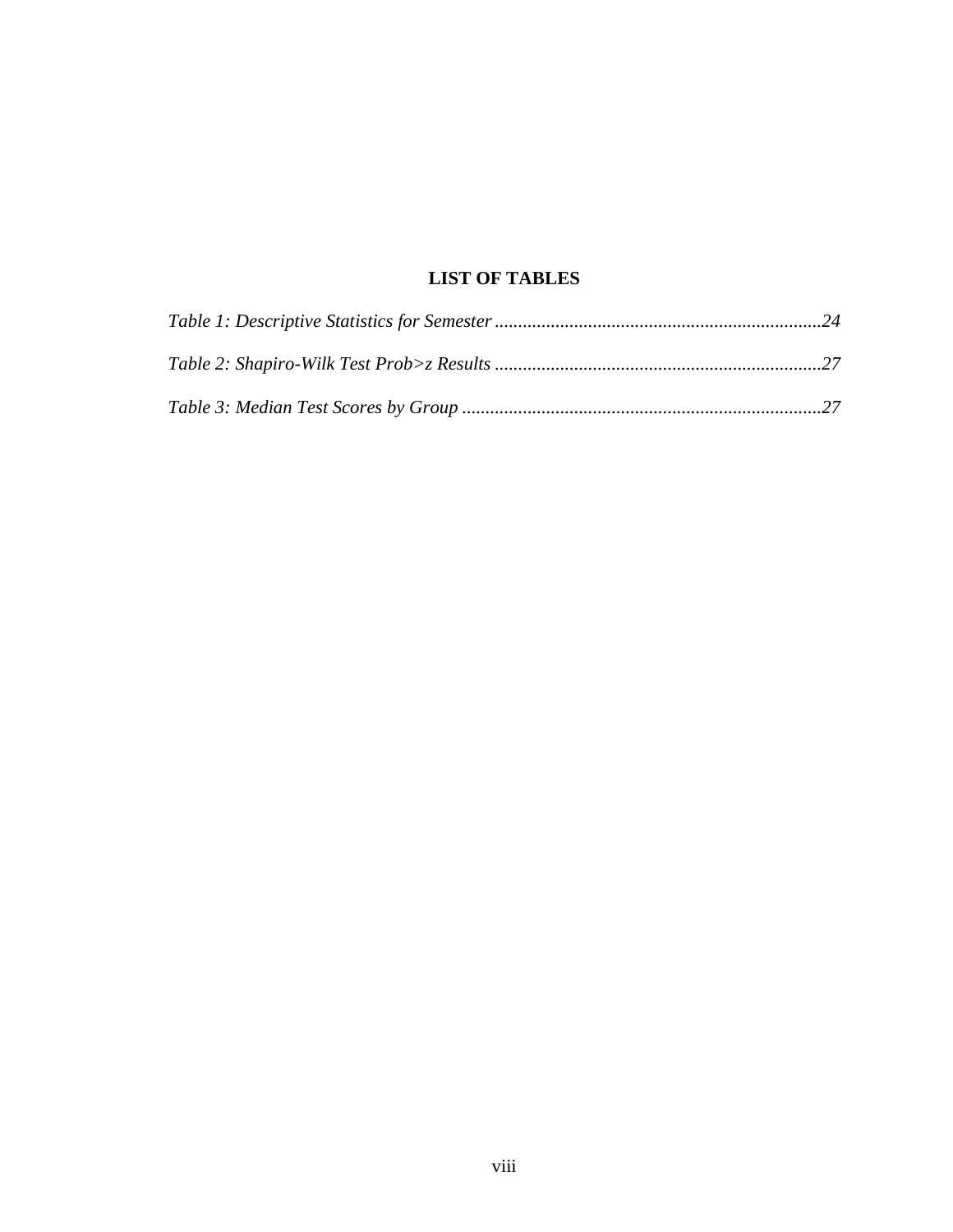### **I. INTRODUCTION**

<span id="page-8-0"></span>In a traditional lecture style of instruction, the teacher stands at the front of the classroom and teaches. While lecturing, the teacher delivers the content by introducing the concept and generally working through many practice problems. As the teacher finishes lecturing, students are assigned problems to work independently that are similar to the lecture. If students have questions, they raise their hand and ask their teacher. Before students leave the classroom, they are given homework problems that mirror the problems from the lesson and extend their thinking on the material. Students get home at the end of the school day and work on their homework. Some students understand the content well enough from the class lecture and have no issues completing the assigned problems. However, there are others that have a difficult time retaining the content and need more time to practice achieving mastery. Once students return to the classroom, they turn in their homework and may be given the ability to ask questions over problems that they did not understand.

Historically, this is the type of instruction most students have received in their mathematics classroom – the teacher is the main person to teach through lectures and activities (O'Neill & McMahon, 2005). Yet achievement rates among students in the United States on mathematical assessments are continuing to decline. According NWEA (formerly known as the Northwest Evaluation Association) most students in the United States in grades 3-8 performed similarly in reading to same-grade students in fall 2019, but about 5 to 10 percentile points lower in math (Kuhfeld et al., 2020). Thus, a change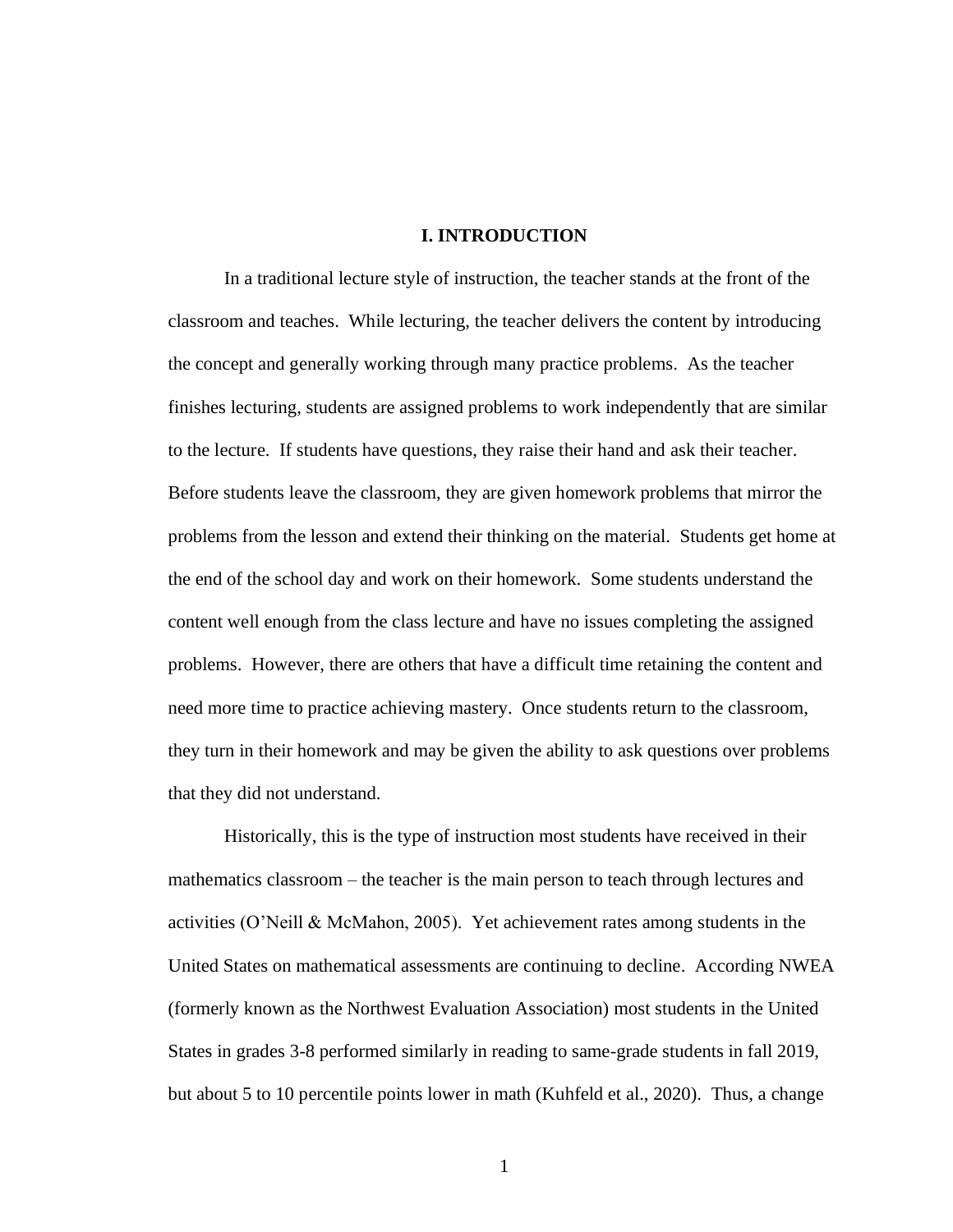to this type of instruction where students enhance conceptual understanding and develop problem solving skills, deserves research and attention.

In a flipped classroom, content instruction is delivered at home or any place available to the student through technology, then the traditional homework is done in class (Bergmann & Sams, 2014). Students receive the lesson from a video that their teacher has created or curated from various sources. The students may also receive content from readings assigned (Patterson et al., 2018). A benefit of this type of instructional delivery is that students can learn at their own pace. Teachers consistently report that lack of time, the wide range of student's skills, and poor student engagement are the biggest hurdles faced in their classrooms (Tucker, 2012).

In the state of Texas, students in the sixth grade are tasked with 52 standards known as the Texas Essential Knowledge and Skills (TEKS) that they are expected to learn and master during the school year (Texas Education Agency, 2012). At the end of the school year Texas students participate in the State of Texas Assessments of Academic Readiness (STAAR) test. This assessment is designed to measure the extent of which a student has learned the curriculum and is able to apply the knowledge and skills identified in the TEKS. Many other states test their students annually as well. Therefore, it can be suggested that teachers learn and refine their instruction so that they can reach all students and prepare them to master the high standards curriculum.

Different from traditional lecture, one benefit of the flipped classroom approach is that students could stop the video when they need to, rewind to a certain part, and watch any number of times needed until they successfully understand the content. The flipped classroom puts students in control of their learning pace. If students process information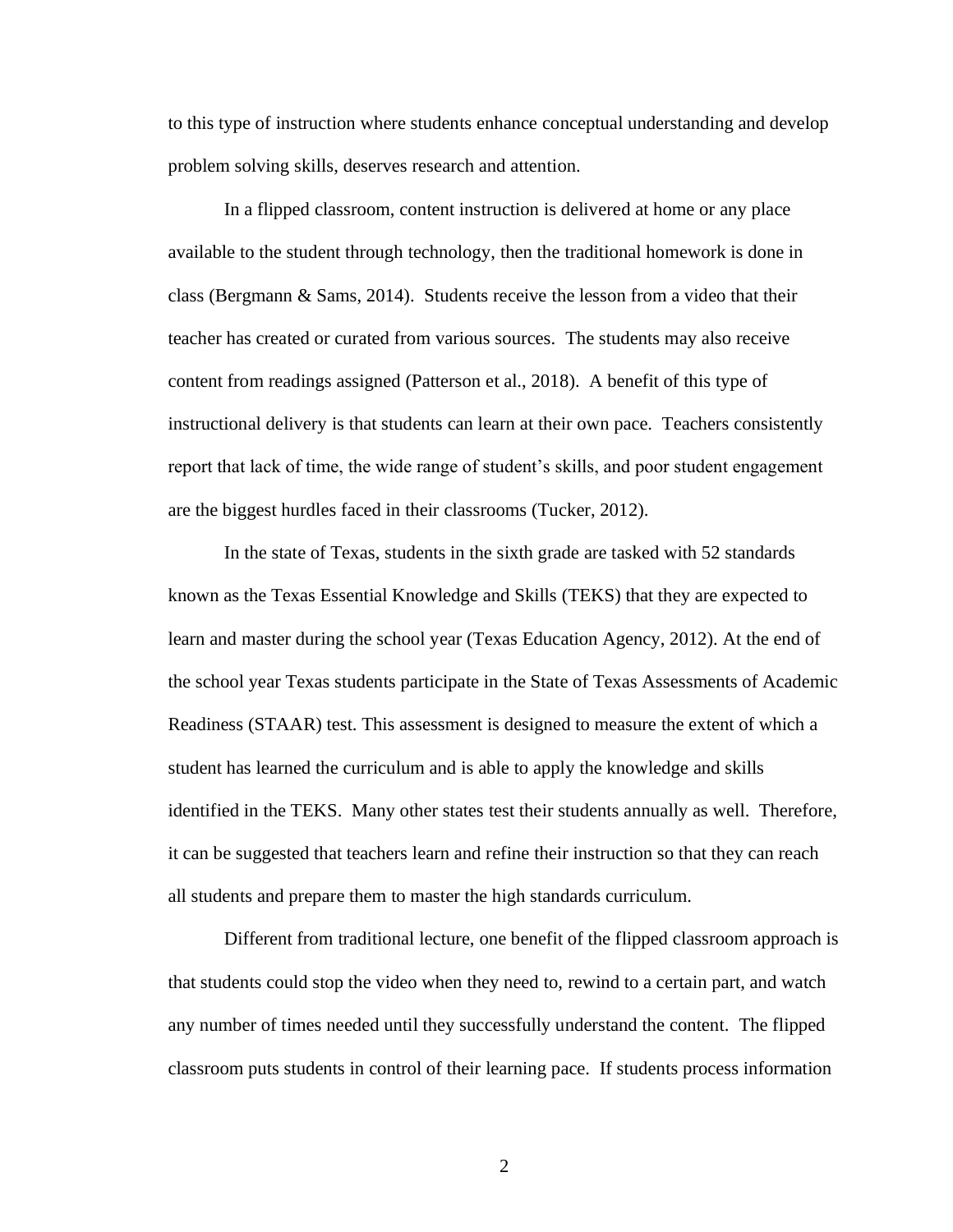slower than others or speak another language, they can pause the video to look up any information they did not understand and then come back to the video when ready. The videos also contain closed captioning which is beneficial for ELL and Sped students. Several studies (Dallas et al., 2016; Gernsbacher, 2015; Holmes et al., 2009) indicate subtitles and closed captioning can help reading skills for ELLs, students with learning disabilities, and struggling readers.

The goal of the flipped classroom model is to create a space for active learning where students actively engage in the learning process. Once students return to the classroom, students practice thinking like an expert by applying their knowledge and skills to challenging problems (Wallace et al., 2014). Time in the classroom is allocated for instructional activities that foster student collaboration and application of concepts learned in the videos. The teacher intervenes at appropriate times to resolve misconceptions and help students when they get stuck (Wallace et al., 2014).

The purpose of this study is to discover if the flipped classroom approach enhances students' mathematical understanding in a middle school mathematics classroom. In the classroom there are learners with varying abilities and no students are alike. Instruction must be modified to help students succeed and achieve more in mathematics. Therefore, this study seeks to answer the following research questions:

- What types of learners, if any, benefit from the flipped classroom approach in middle school mathematics?
- What are student perceptions of using the flipped classroom approach in terms of delivering instruction?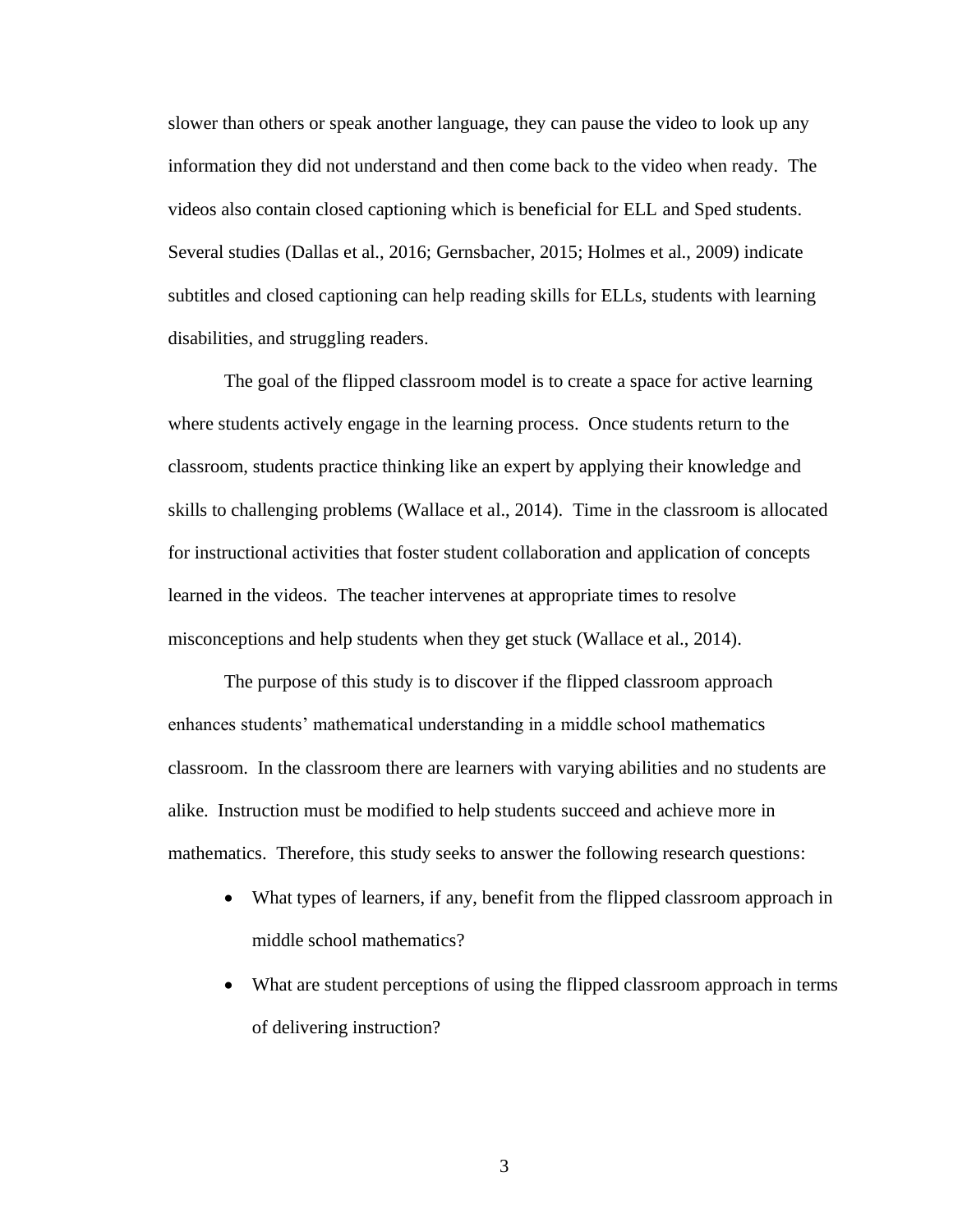The designation of types of learners refers to those identified as gifted and talented (GT), special education (Sped), and English language learners (ELL). There are types of learners that have no designation, and we will refer to them as regular students. This study seeks to identify if learners increased their mathematical understanding in a middle school mathematics classroom that implemented the flipped classroom approach. The outcomes of this research will be of interest to K-12 mathematics teachers by communicating the results of modifying instruction. This research study will contribute to the effort to reach all learners and increase student performance in mathematics.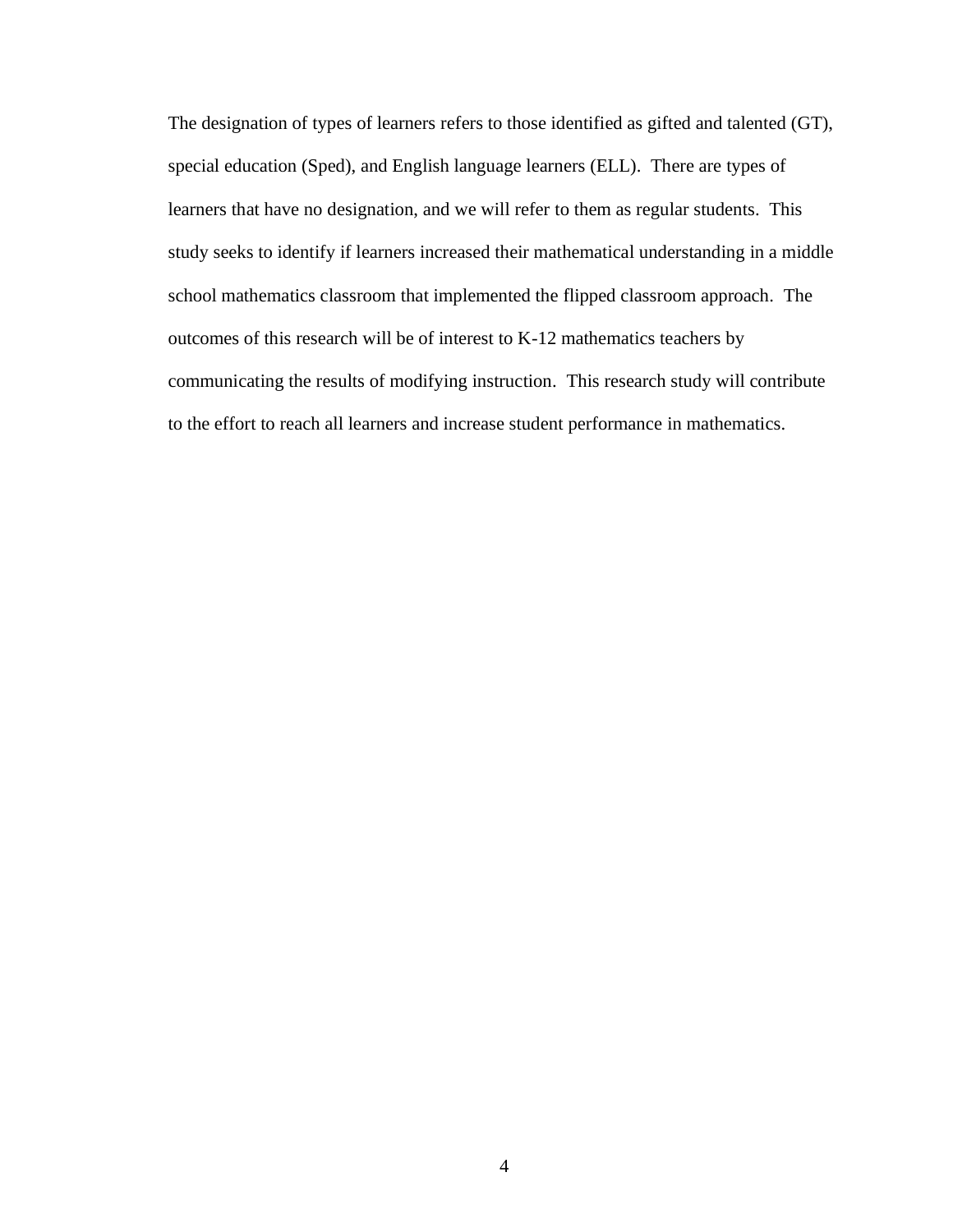## **Terminology**

The definitions that follow will clarify terms that are used throughout this research study.

**Active learning** – "A wide concept, most often referring to student-centered and activating instructional methods and instructor-led activities" (Hartikainen, Rintala, Pylväs, & Nokelainen, 2019, p. 1)

**ELL** – English language learner. A student who is limited English proficient (U.S. Department of Education, 2020).

**Flipped classroom** – The flipped classroom model moves the instruction outside of class, usually delivered through some type of electronic means including slides, audio, videos, and moves the application assignments, formerly known as homework, into the classroom (Educause, 2012).

**Gifted and Talented - GT** – learners that perform at high levels compared to other learners of the same age, experience, and environment (National Association for Gifted Children, 2021).

**Regular –** learners that do not have a special designation. They are not English language learners, do not have a learning disability, and do not identify as gifted and talented.

**Special Education - Sped** – students with a disability, students receive designed instruction to meet the unique needs of the student (U.S. Department of Education, 2017).

**Student-centered** – students move from passive receivers of information to active participants of their own learning process (ISTE, 2021).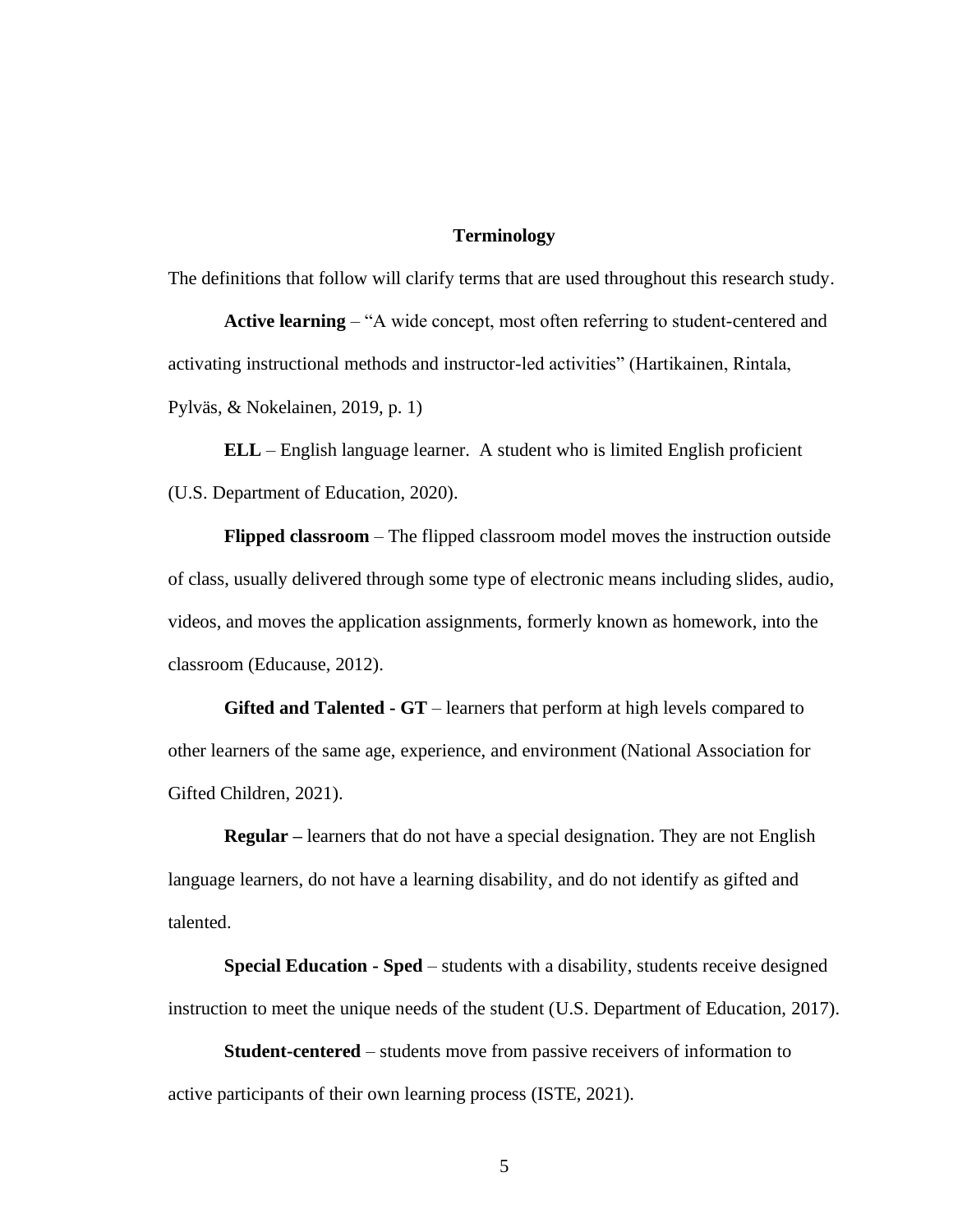**21st century learner** – a student that possesses the skills needed in collaboration, critical thinking, problem solving, communication, adaptability, imagination, and creativity (Saavedra & Opfer, 2012).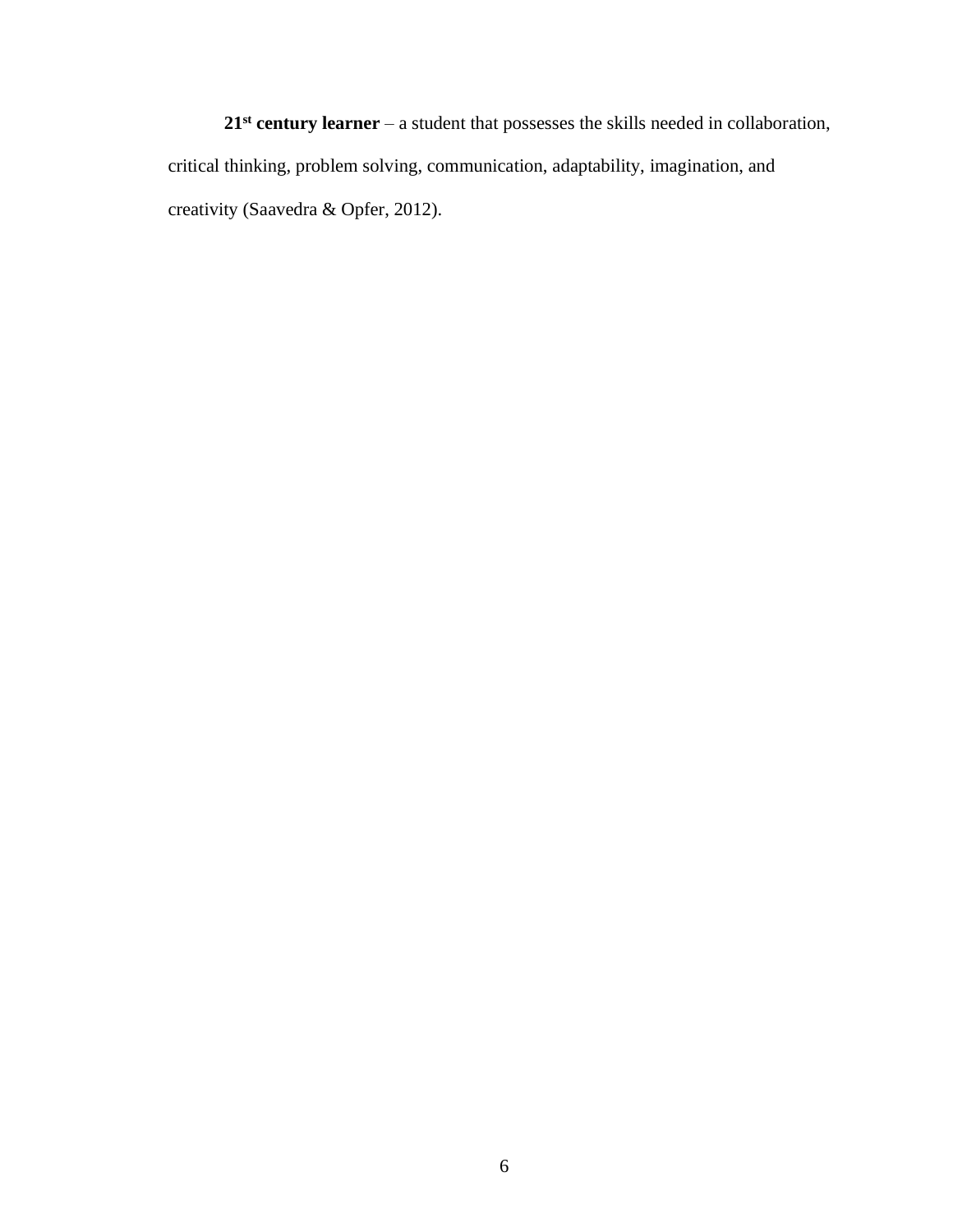## **II. CONCEPTUAL FRAMEWORK**

<span id="page-14-0"></span>Every student needs to be held to high standards when it comes to academics. Students are expected to think critically, solve real-world problems, and be successful 21<sup>st</sup> century learners. The National Council of Teachers of Mathematics (2000) *Principles and Standards* suggest that mathematics lay a foundation that requires students to conceptualize their understanding of the content. In certain cases, this can be difficult for students to do at any age (Booth, 2011). Moreover, there is little time in the classroom for students to learn a topic, apply the new learning, practice, and master the topic.

"According to Bloom (1984), an average student who receives one-on-one attention is enabled by constant feedback and corrective process, can jump into the 98<sup>th</sup> percentile of the student population in academic achievement" (Houston & Lin, 2012, p. 1177). Teachers work to ensure that all students are mastering content and reaching high standards. The everchanging standards and high stakes testing has caused teachers to adjust their pedagogy and search for new ways to provide meaningful instruction that will deepen their students' understanding of mathematical concepts. One possible solution is the flipped classroom model. Students are presented the content by video and can receive one-on-one instruction, time to problem solve, and collaborate with peers the next time they are in the classroom. However, caveats with this type of instruction do exist. For example, if students are not completing the instructional tasks at home before coming to class, then they may not completely benefit from this classroom model. Students will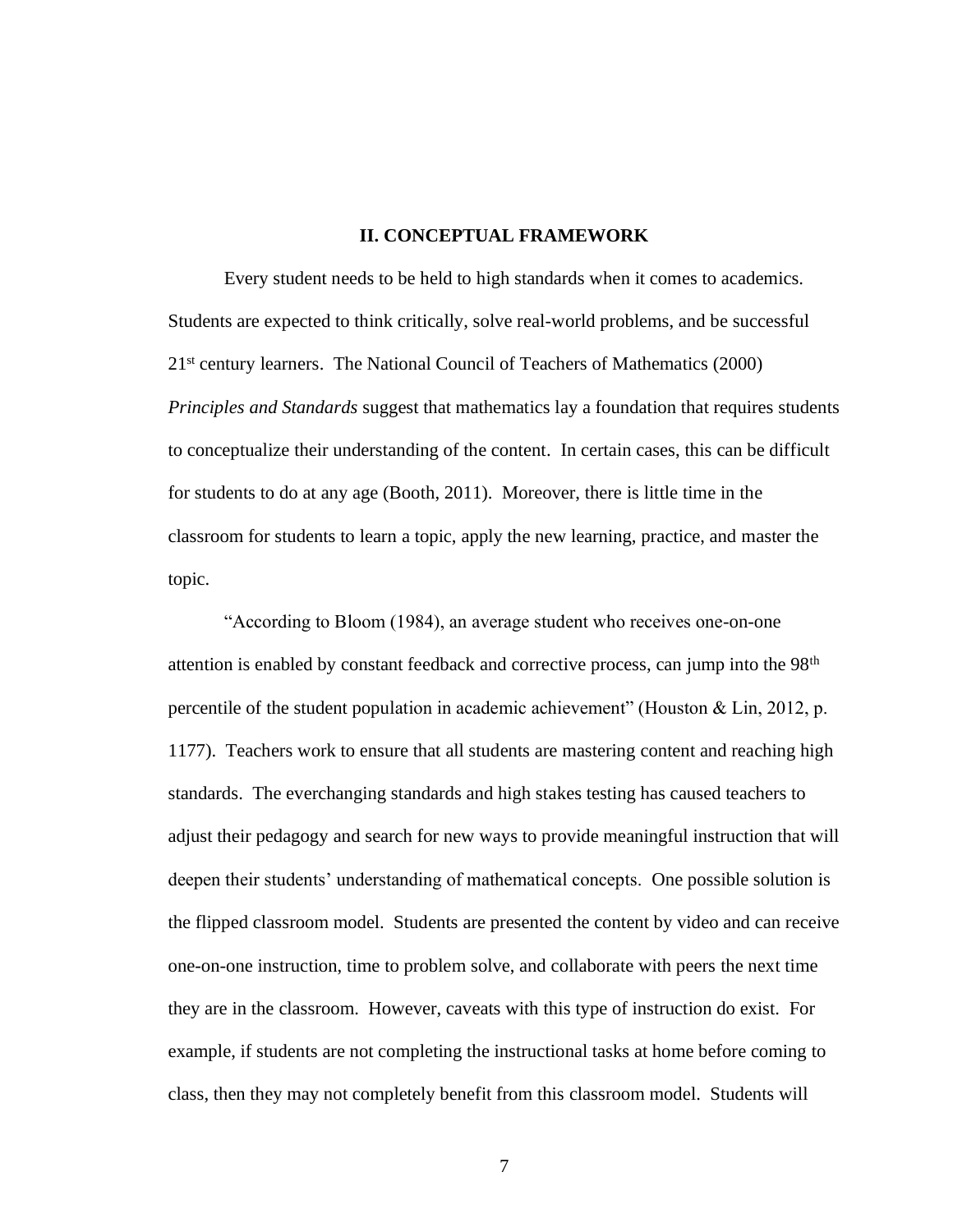need to be given opportunities to watch the assigned videos if they do not have technology available to them at home. Issues with technology access and student adaptation to the flipped instruction have been noted by the past research (Findlay-Thompson & Mombourquette, 2014; Du et al., 2014). With the flipped classroom students need access to the internet and a device that can access the videos, so they are able to complete the videos assigned to them. This can create a divide among upper- and lower-class students (Findlay-Thompson & Mombourquette, 2014). Students must adjust to the new learning environment and draw on their own self-motivation as some students are not as motivated as others. Findlay-Thompson and Mombourquette (2014) stated, "students must overcome their reliance on traditional classroom teaching and be willing to accept responsibility for self-learning that comes with a flipped class" (p.66).

#### <span id="page-15-0"></span>**The Flipped Classroom Model**

The flipped classroom is an approach to teaching that combines active learning and behaviorist learning theories (Bishop & Verleger, 2013). Teaching processes have been changing from a traditional lecture-example-homework setup to an active learning setup with the intention to engage the students in the learning process (Maldonado  $\&$ Morales, 2019). In the flipped classroom, time during class becomes a place for collaboration, interactive learning, and one-on-one time with the teacher (Maxson  $\&$ Szaniszlo, 2015). Class time turns into active learning where students' complete handson activities and the practice of problem sets with peers (Gomez-Lanier, 2018). This allows for teachers to intervene when questions arise, reach all students by differentiating instruction and activities, one-on-one instruction, and give immediate feedback. Active learning can be more challenging to implement, but activities will allow concepts to be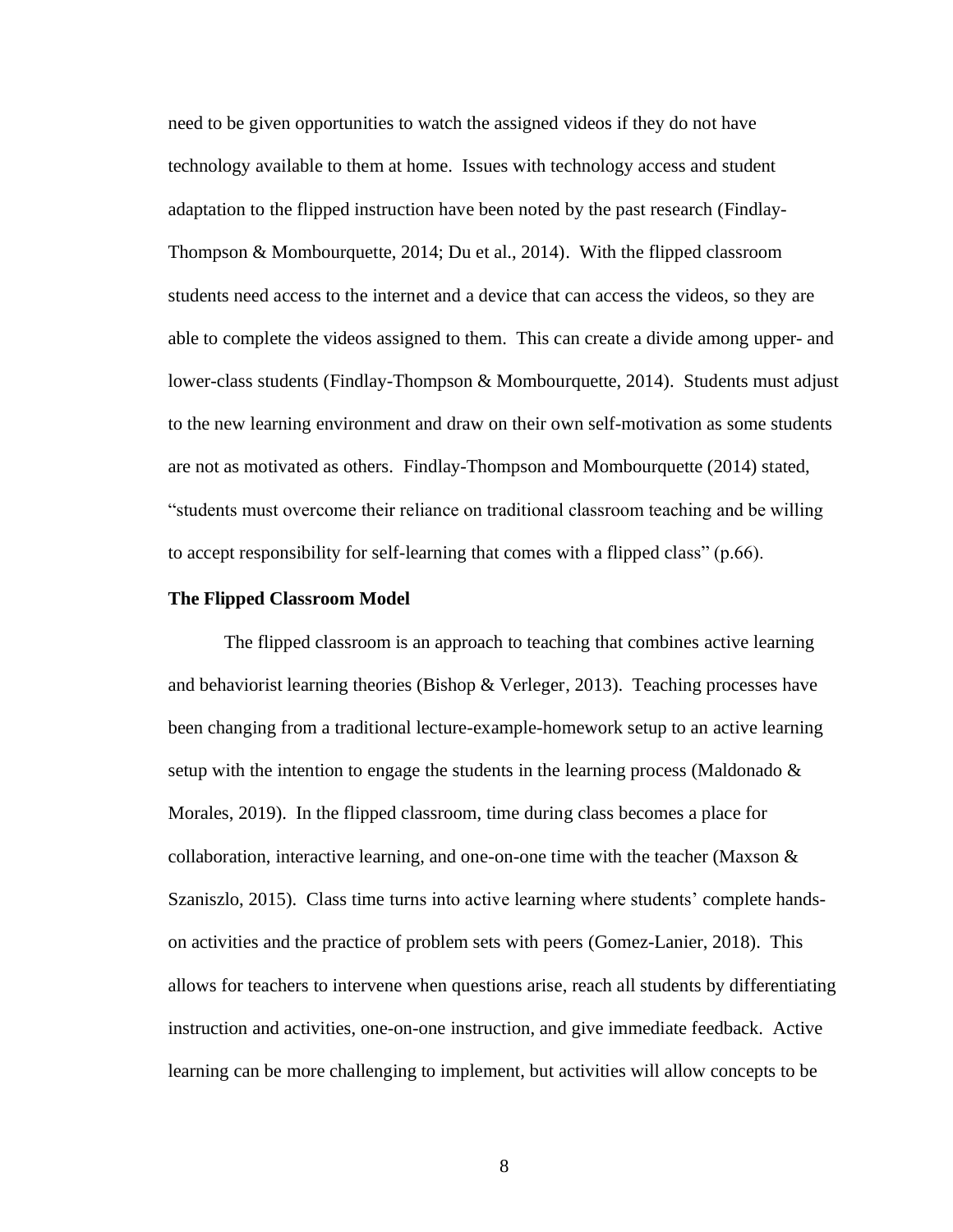stored in students' minds more permanently than students just reading material over the content (Touchton, 2015). In turn, academic achievement will increase for all students (Houston & Lin, 2012). "Benefits of the flipped class model include emphasis on active learner participation, learner collaboration during class time, and focus on using class time to develop and practice higher-order thinking skills" (Shi et al., 2018, pg. 463). Talbert (2014) stated

To put students in a better position to succeed, the contexts of the traditional classroom need to be reversed: information transfer should be done outside of class using media that give students more control, and high-level tasks should be done inside of class where the instructor is present to guide students in efficient and effective work (p. 362).

High-level activities should be meaningful and challenging. Collaboration with peers allows students to increase understanding of the content that was presented in the video lecture (Patterson et al., 2018). Students will be able to share their thoughts and perspectives on the content with others in their classroom. This can clear up misconceptions and promote conversations about the material (Shi et al., 2018).

### <span id="page-16-0"></span>**Research on the Flipped Classroom Model**

Flipping of the classroom occurs when instruction and/or lessons are viewed at home prior to coming to class. As a result, more time in the classroom is allocated for activities that combine application of concepts learned in the lesson with student collaboration. Research on the flipped classroom model has mainly focused on the perspectives of students after their classroom was flipped (Gomez-Lanier, 2018; Sergis et al., 2018; Smith, 2017). Many studies were implemented in college undergraduate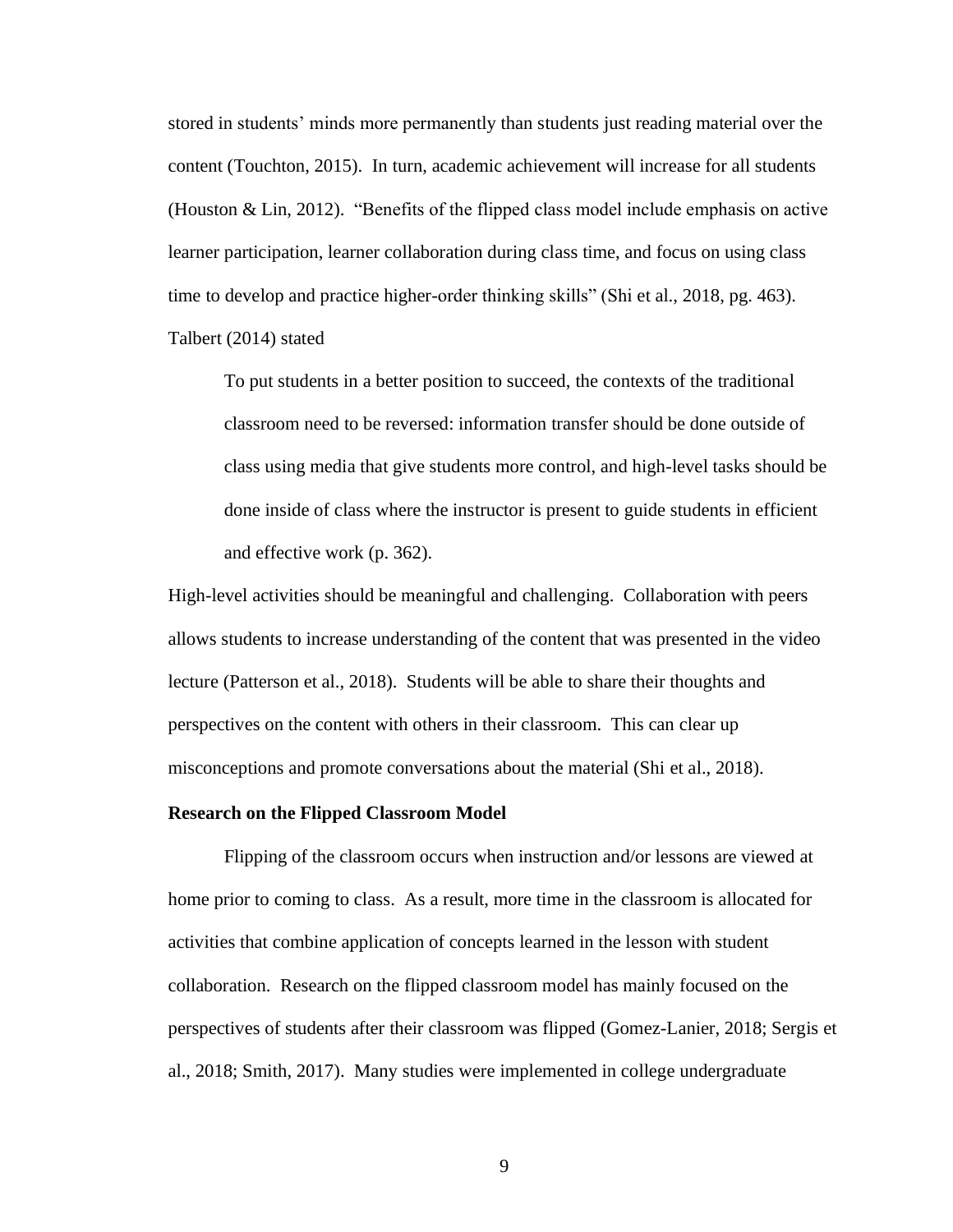programs (Schlairet et al., 2014; Smith, 2017; Carter et al., 2018; Touchton, 2015; Talbert, 2014; Combs et al., 2018) and high schools (Shi et al., 2018; Bhagat et al., 2016; Sergis et al., 2018; Strayer, 2012). Research on the flipped classroom in middle school mathematics is lacking, as well as research on academic performance of diverse students in the flipped classroom model such as gifted and talented (GT), special education (Sped), and English language learners (ELLs), even students with no special designation.

Much of the previous research on the flipped classroom extends mainly to the college level, where students are independent learners and have a library and technology available to them. Strayer's (2012) mixed methods study found college students preferred flipped instruction because it promoted collaboration and more innovative thinking. Ketsman et al. (2018) conducted a mixed methods study of an undergraduate physics course with 111 students which revealed positive attitudes towards embedded quiz questions in video lessons to keep students engaged in learning the content. Krouss (2020) noted high participation for pre-class comprehension assessments and indicated this intervention was well received by students which can impact their course of study positively. The results of a few mixed-method studies, Hao (2016), Forsey et al. (2013) and Wilson (2013), showed that a considerable number of students were not ready to take responsibility for their own learning and prefer lecture-based instruction over the flipped instruction model. Yorganci's (2020) quasi-experimental, pre-test post-test research design study with 163 first-year students in an associate degree program showed that mathematics achievement post-test scores were higher with flipped learning along with significantly higher self-regulation and self-efficacy.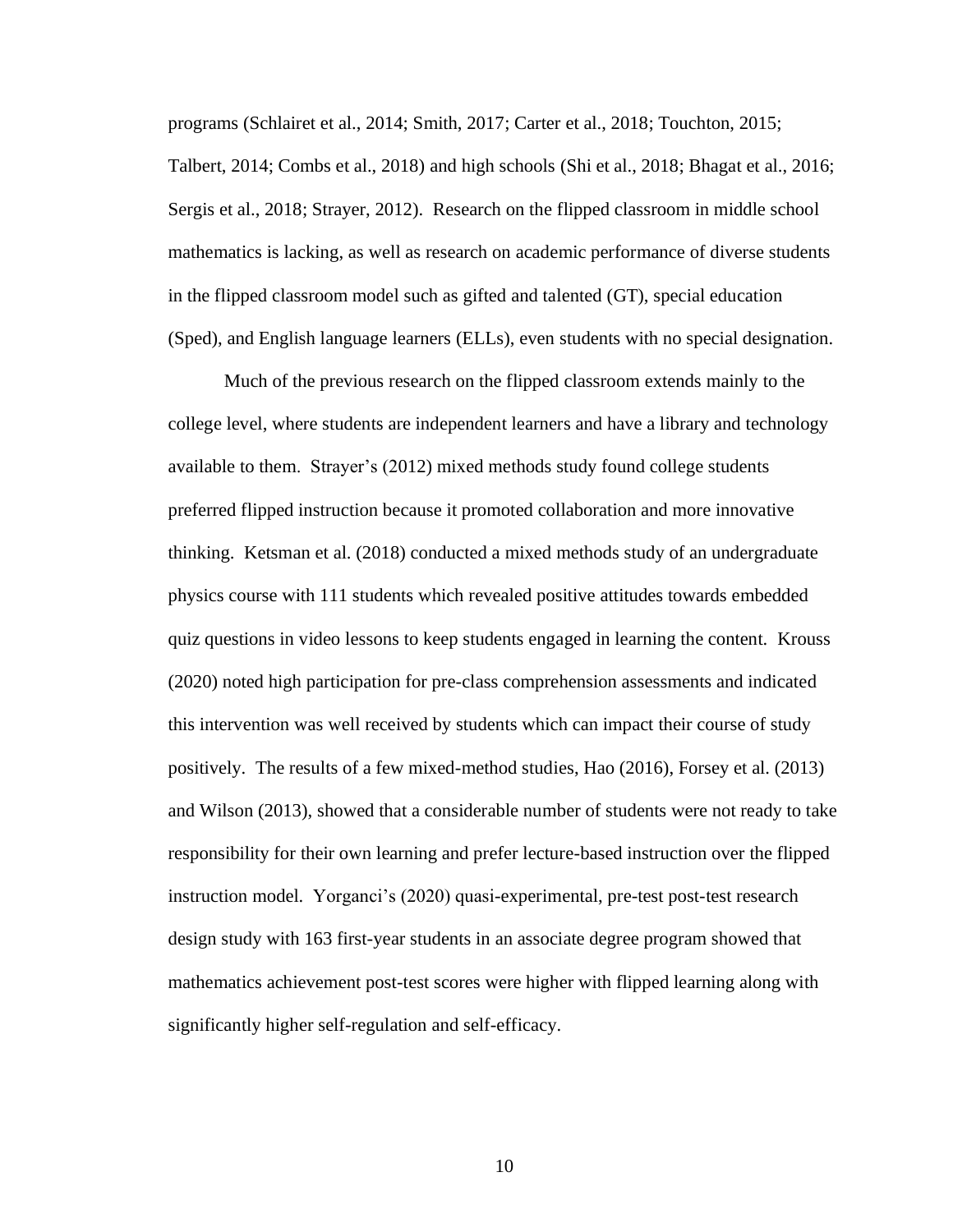More one-on-one time can be spent with students in class which has been showed to increase academic achievement (Houston & Lin, 2012). With a flipped classroom model, students are still learning the same content they would in a traditional classroom, but they are given an opportunity to deepen their understanding through guided, in-class, hands-on activities along with time to discuss mathematical concepts with their peers. Students develop deeper understandings of mathematics when they engage in meaningful social interactions (Cobb et al, 1992). This will lead to mastery of the content, increased collaborative opportunities, increased critical thinking skills, and give students the building blocks needed to become  $21<sup>st</sup>$  century learners (Shi et al., 2018).

The flipped classroom approach is not well-documented in literature in the field of mathematics (Maxson & Szaniszlo, 2015). In addition, previous research has not fully examined the effects of flipped classroom instruction in elementary and middle level mathematics classrooms. While studies have been conducted and as the use of the flipped classroom model permeates other levels of K-12 education, the research should extend to elementary and middle school. In one such study, Kirvan (2015) used a quasiexperimental design to compare flipped instruction to traditional instruction for seventh and eighth grade students. Teachers noted increased engagement and collaboration during activities but found little difference in students' conceptual understanding and achievement. Winter (2018) investigated a  $6<sup>th</sup>$  grade social studies classroom at a private school. Findings from this study suggested the flipped classroom model improves learning experiences and motivates students using technology. Wei et al. (2020) used a combined method of testing and interviews of 88 sixth-grade students to evaluate the effectiveness of the flipped classroom approach. The flipped classroom approach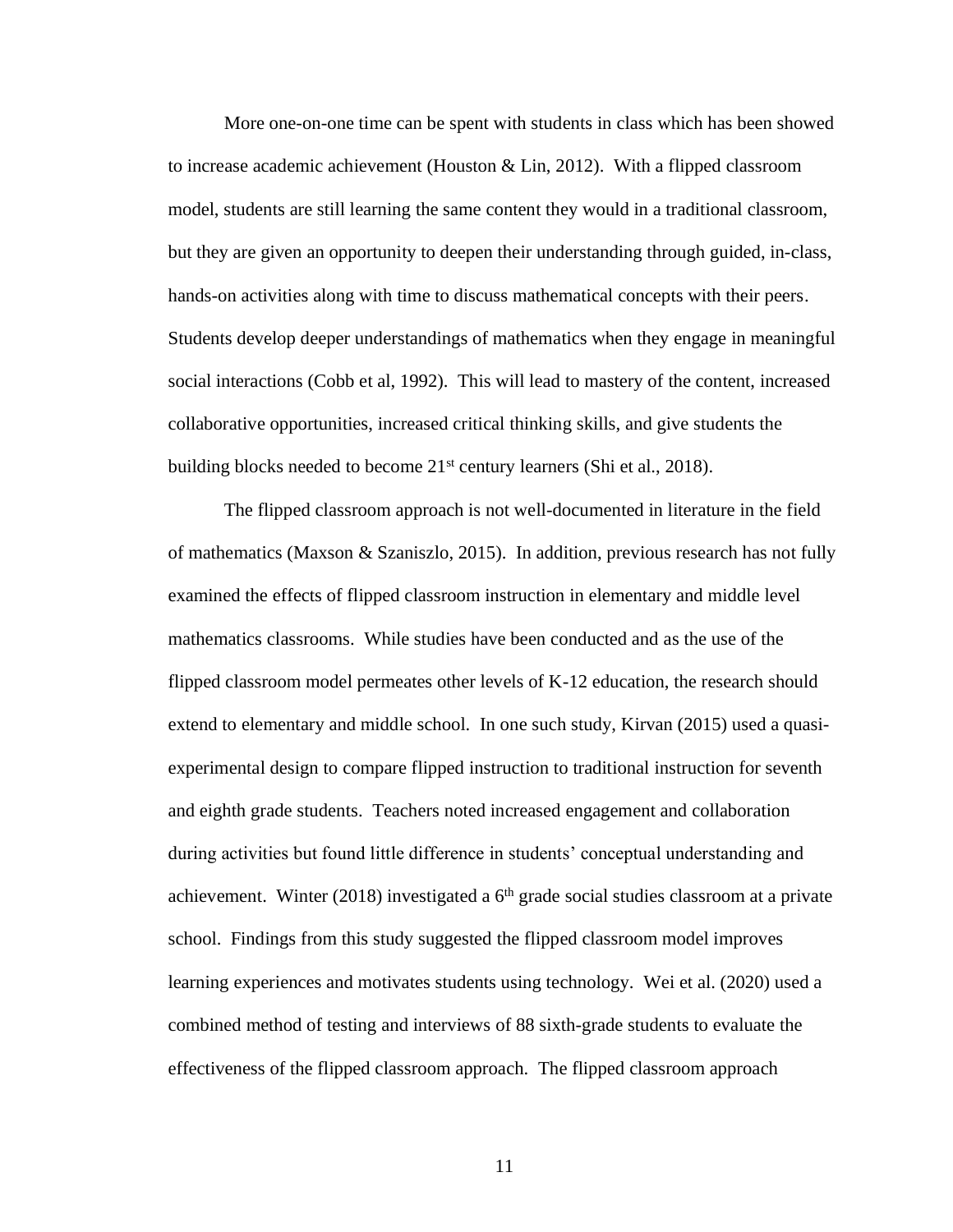benefited math students at a middle level more than a high or low level. Hwang et al. (2020) noted improved students' learning performance especially for students with higher levels of critical thinking tendencies. Hwang et al.'s (2020) study was conducted with 75 fifth graders in a science class where a multilevel concept mapping-based problem strategy was created which assisted students in the flipped classroom, all students believed they could complete activities as they worked in groups with the strategy.

In addition, current studies do not focus on different types of student learners. Therefore, it is a goal of this study to determine if the flipped classroom model will increase student mathematical understanding for ELL, GT, Sped, and regular students. This study is differentiated from previous studies due to the quantitative data collected. In previous studies, qualitative data was collected from student responses on their preferences when learning. This study's results were based on student performance with a population of sixth grade students over a period of two semesters: one semester with traditional instruction and one semester with the flipped classroom instruction along with student perceptions of instruction with the flipped classroom approach.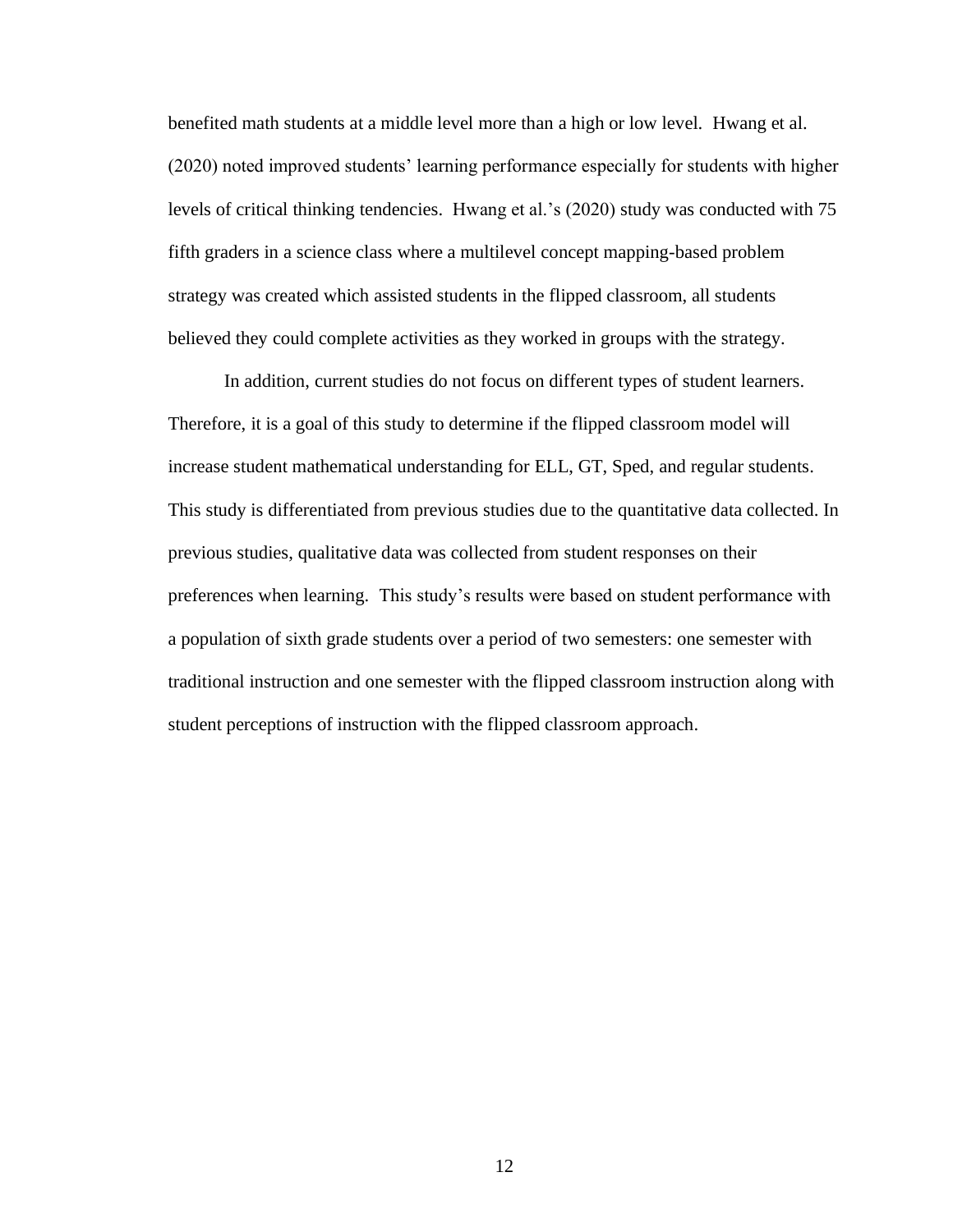## **III. LITERATURE REVIEW**

<span id="page-20-1"></span><span id="page-20-0"></span>This literature review will describe instruction in mathematics and how flipped learning changes how teachers deliver instruction in the classroom.

## <span id="page-20-2"></span>**Instruction in Mathematics**

Mathematics educators primarily base the instructing of mathematics on behaviorism principles (Bloom, 1956; Gange, 1965; Thorndike, 1922). Behaviorist teaching methods rely on facts, formulae, scientific concepts, and vocabulary; but comprehension, composition, and analytics are unverified (Skinner, 1976). Learning is more teacher led as students absorb information given by the teacher. Most mathematics curriculum assumed the learner was a passive absorber of information (Romberg, 2010). There is much criticism to the behaviorism approach in mathematics. Eisenberg (1975) states that developing curriculum exclusively within a behavioral framework will accelerate the illiteracy rate. Therefore, problem solving should be at the core of mathematics curriculum where students have a goal to 'think'.

In a constructivism approach to mathematics, the teacher's role is one of a facilitator. Learning is shifted from teacher led to student led. Students investigate and explore throughout their mathematical development as teachers facilitate the learning (Cobb, 1994). Student-centered learning means that students can learn what is relevant for them in ways that are appropriate (Edwards, 2001). Brooks and Brooks (1999) stressed that educators believe that for students to learn best, they need to construct their own knowledge based on interactions with their environment instead of having someone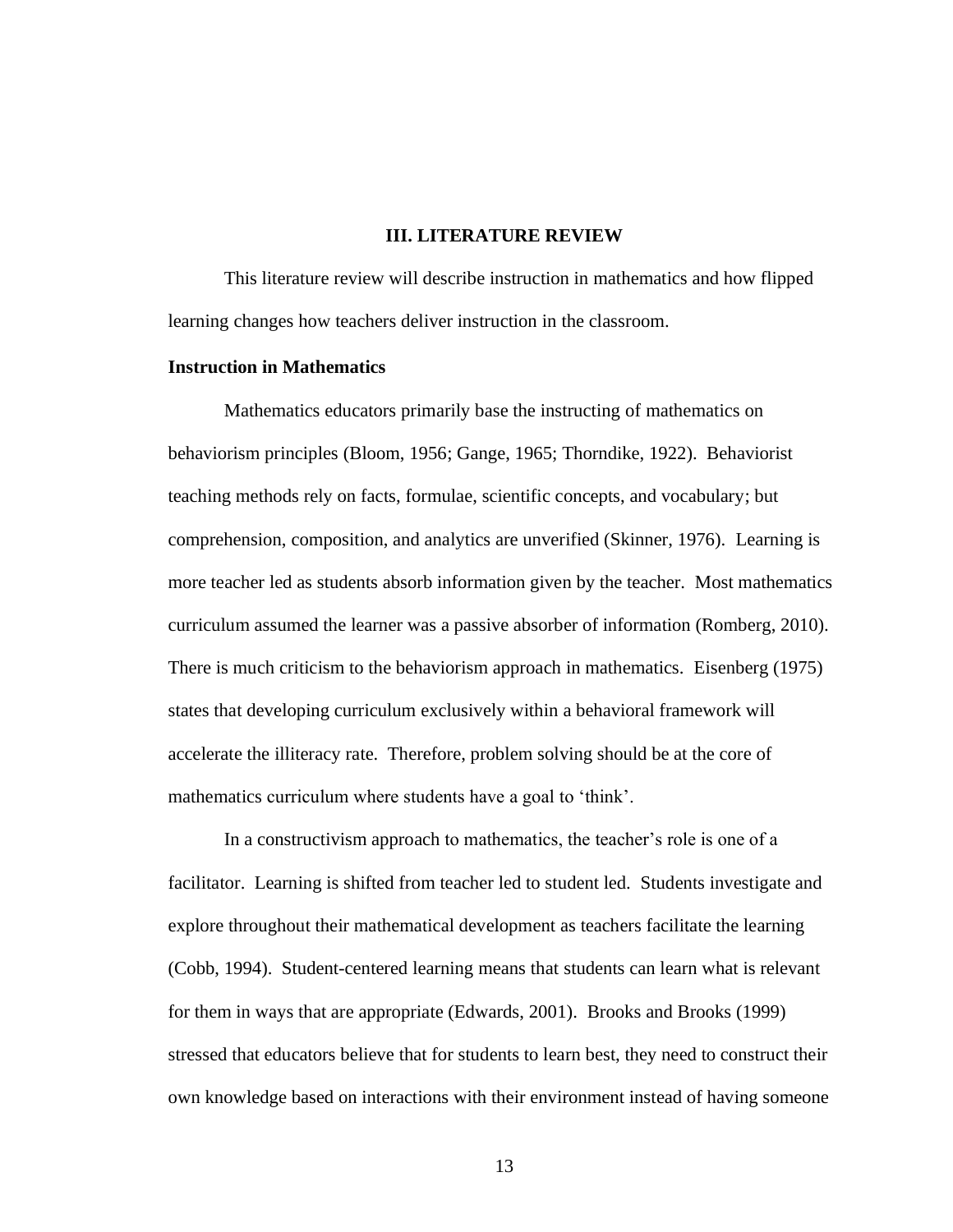else construct knowledge for them. Learner's construct meaning, understanding, and knowledge through experiences. Students' internalization of knowledge and the process of constructing knowledge are emphasized (Wang et al., 2017).

Many proponents of mathematics reform advocate for a constructivist perspective of teaching and learning (Cobb et. al, 1992; Cobb 1994; Simon, 1995; Zazkis, 1999). The constructivist learning theory is important in a flipped classroom as it emphasizes learning activities where students are in the center of learning and teachers facilitate students, so they can master concepts and foster learning (Li, 2016). The flipped classroom is self-directed learning where students learn actively and construct meaning with great enthusiasm (Xu & Shi, 2018). Classroom activities must engage students in student-centered learning which requires students to deepen their understanding of the lesson content.

### <span id="page-21-0"></span>**Learning in Mathematics**

Jenkins (2015) states there are seven fundamental conditions of learning; these conditions are awareness, interest, motivation, relevance, engagement, reinforcement, and support. Correa et al. (2008) interviewed 29 mathematics teachers and the findings suggested that students learn best when they are asked to construct their own ideas and strategies related to mathematics. Research on how students think they learn best is limited (Groves & Welsh, 2010; Saul, 2005). Barry et al.'s (2019) study surveyed 1,212 recent high school graduates and the study showed students preferred to watch instructional videos while taking notes to keep them less distracted and more engaged in learning the mathematics material. When students were allowed to collaborate with peers and work independently, students believed they learned the best (Barry et al., 2019).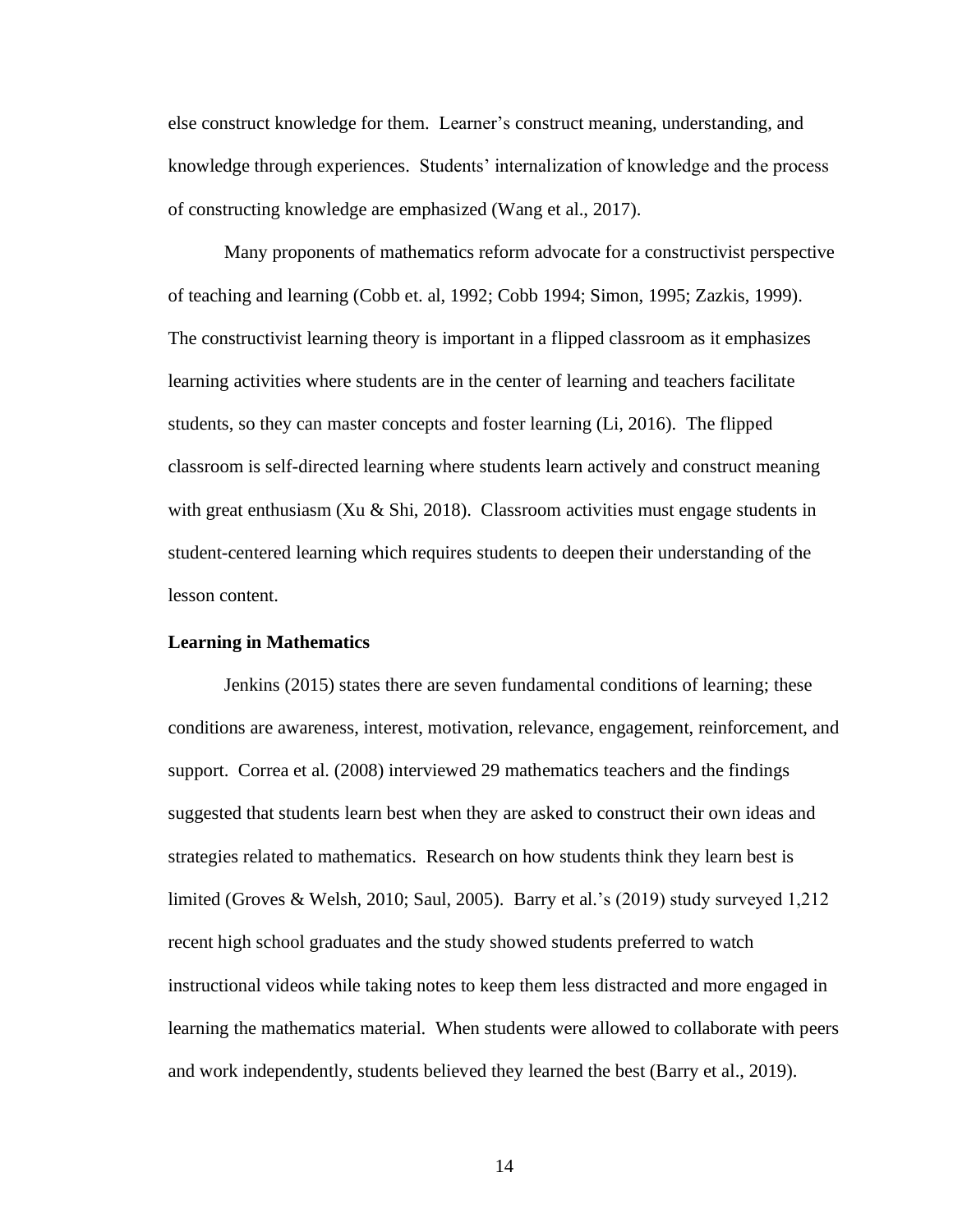## <span id="page-22-0"></span>**The 4C's of 21st Century Learning**

Learning in the flipped classroom has evolved to compliment the expectations of 21st century learners (Winter, 2013). Students need specific skills to fully participate in today's world, these skills are identified as communication, collaboration, critical thinking, and creativity (NEA, 2015). These skills are known as the 4Cs. To develop the skills a student-centered approach should be implemented which facilitates learning through discussion. Robb (2017) states when student-led conversations are incorporated into the classroom, students are inspired to read, talk, and write about materials they choose which creates a community of learners that support each other. Tindowen et al.'s  $(2017)$  study shows that collaboration is one of the lowest developed  $21<sup>st</sup>$ -century skills. To enhance collaboration, teachers should allow for more active learning and listening skills in the classroom (Bell, 2010). Onyema & Daniil (2017) proposed the use of the flipped classroom model as a way to impact learning and engage learners as it allows new technology to be effective in the creation of knowledge. The flipped classroom model ties technology skills with individual learning and content knowledge expansion (Gomez-Lanier, 2018).

## <span id="page-22-1"></span>**Different Types of Learners**

Learners have different learning styles, abilities, preferences, and skill levels. All students have different needs when it comes to learning and as a teacher, part of the job is to meet the needs of every one of these students. The learning needs of each student must be addressed and is an important part of creating meaningful classroom experiences. These learners may have learning difficulties, be gifted, and/or be students with no identified need or exceptionality. According to the Texas Education Agency in 2019-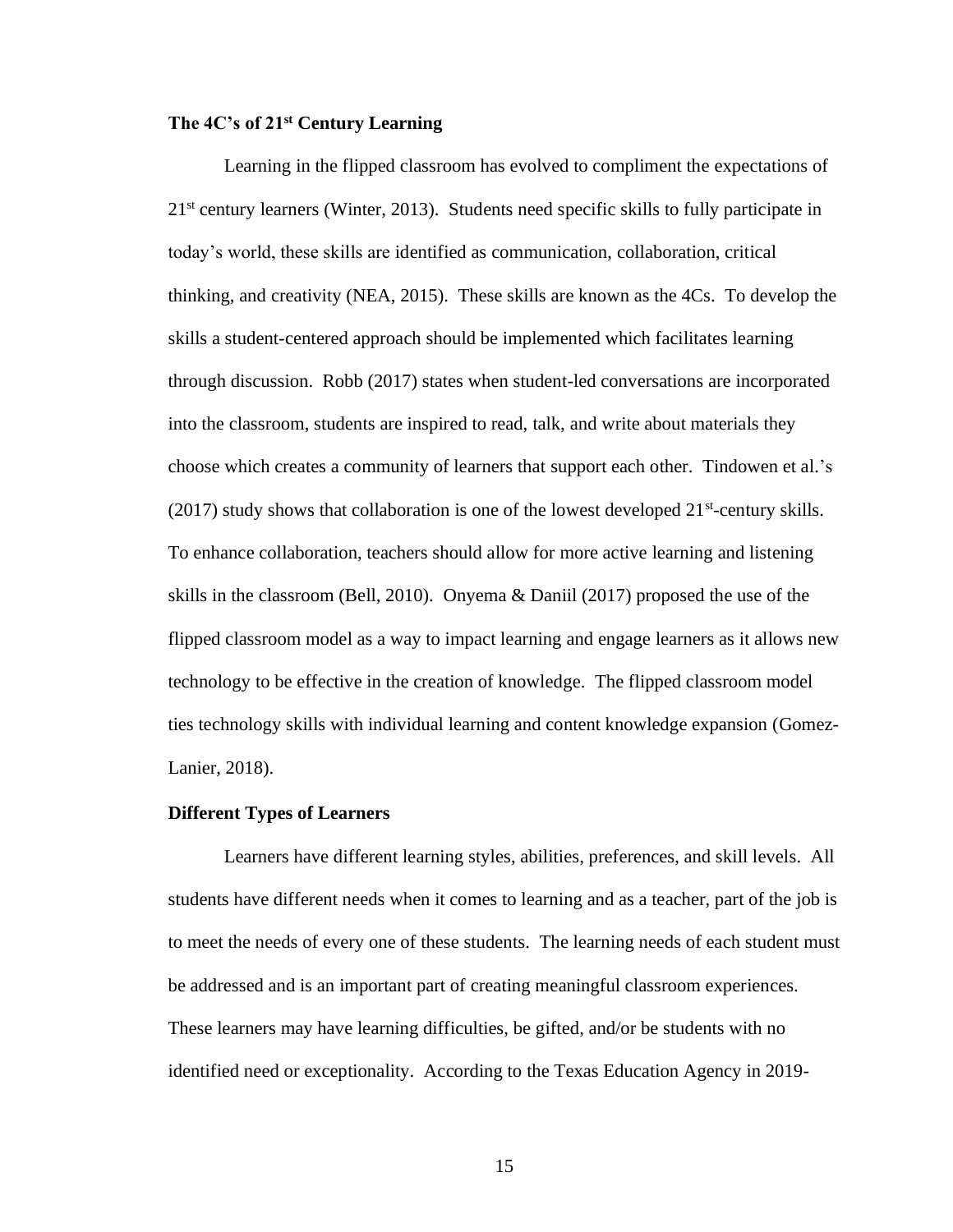2020 there were 1,110,548 students who were limited in their English proficiency (TEA, 2020). These students are learning the English language and speak more than 120 different languages. The Texas Education Agency identifies a gifted and talented student as performing at or shows the potential for performing at a remarkably high level of accomplishment when compared to other students of the same age, experience, or environment (TEA, 1995). According to the National Center for Learning Disabilities, 419,014 students in Texas were identified as receiving special education services. These services include but are not limited to autism, emotional disturbance, intellectual disabilities, and specific learning disabilities (NCLD, 2017).

To reach such a wide range of learners, instruction must be differentiated. Instructors modify their teaching approach to be able to address the diverse needs of individual learners (Tomlinson et al., 2003). Tomlinson et al. (2003) also states that effective differentiated instruction is learner-centered; teachers scaffold learning in order for learners to see relevance and oversee their own learning. To reach learners, teachers spend time working one-on-one or in small groups with students. With the flipped classroom, teachers rethink the use of classroom which can include one-on-one and small group instruction which allows students more time for collaboration with their peers and application of math concepts learned in the videos. Students with learning difficulties or language barriers can watch the videos as many times as needed to learn the content; pausing and rewinding the lessons as needed. In addition to the instruction, activities can be implemented which cover a variety of learning levels. Flipping the classroom adds flexibility to the classroom which extends learning far beyond the traditional lesson by allowing self-paced, mastery learning (Tucker, 2012). This allows students who need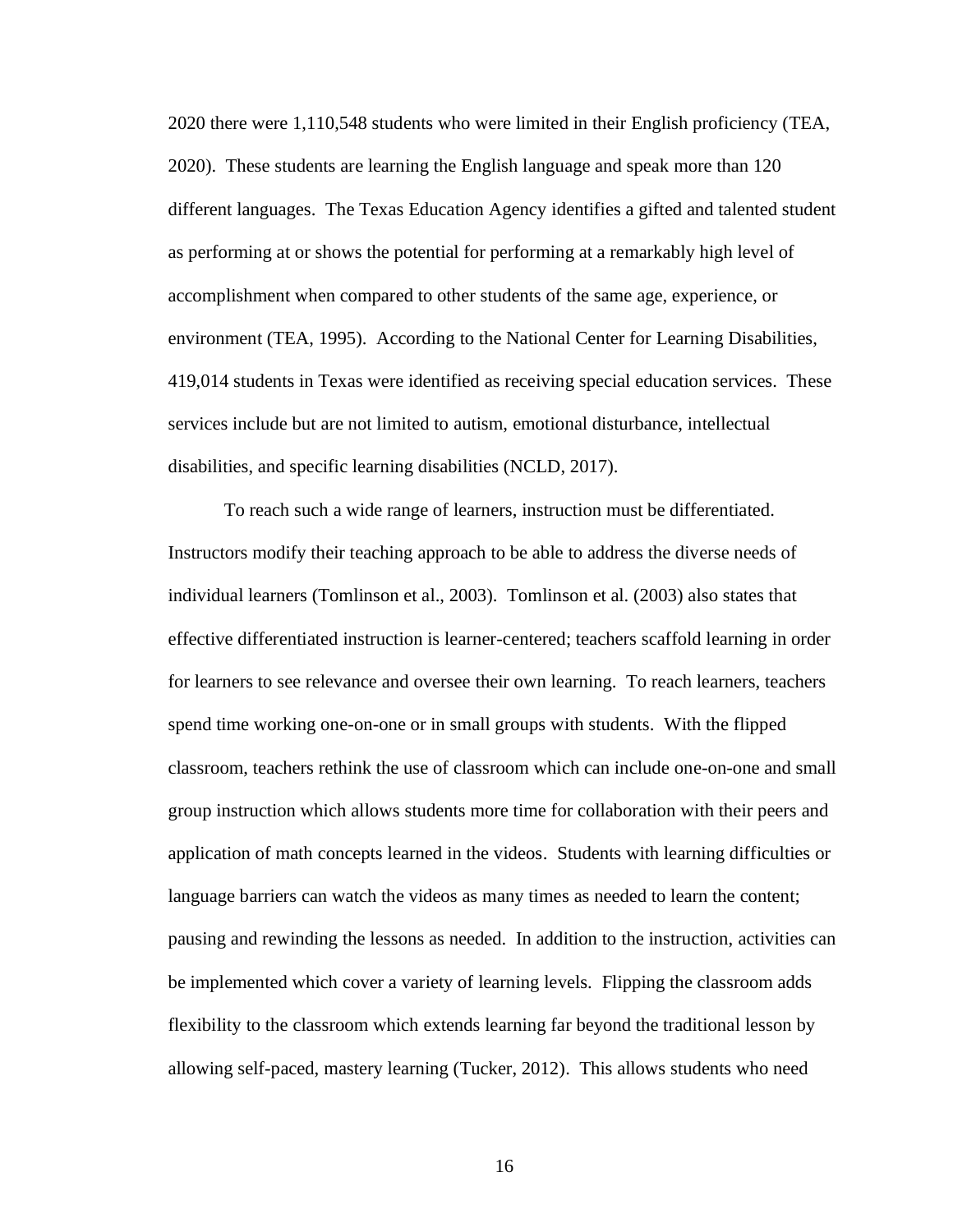more support to watch the video repeatedly and students who learn faster to move on to content that offers more of a challenge. The flipped model has allowed teachers to spend most of the class walking around helping students who struggle most (Bergmann & Sams, 2012). Most of the teacher's attention is directed to students who need help the most, not the students who raise their hands first. The student-centered instruction in a flipped classroom model can create a meaningful learning environment which requires students to build their conceptual understanding of the curriculum.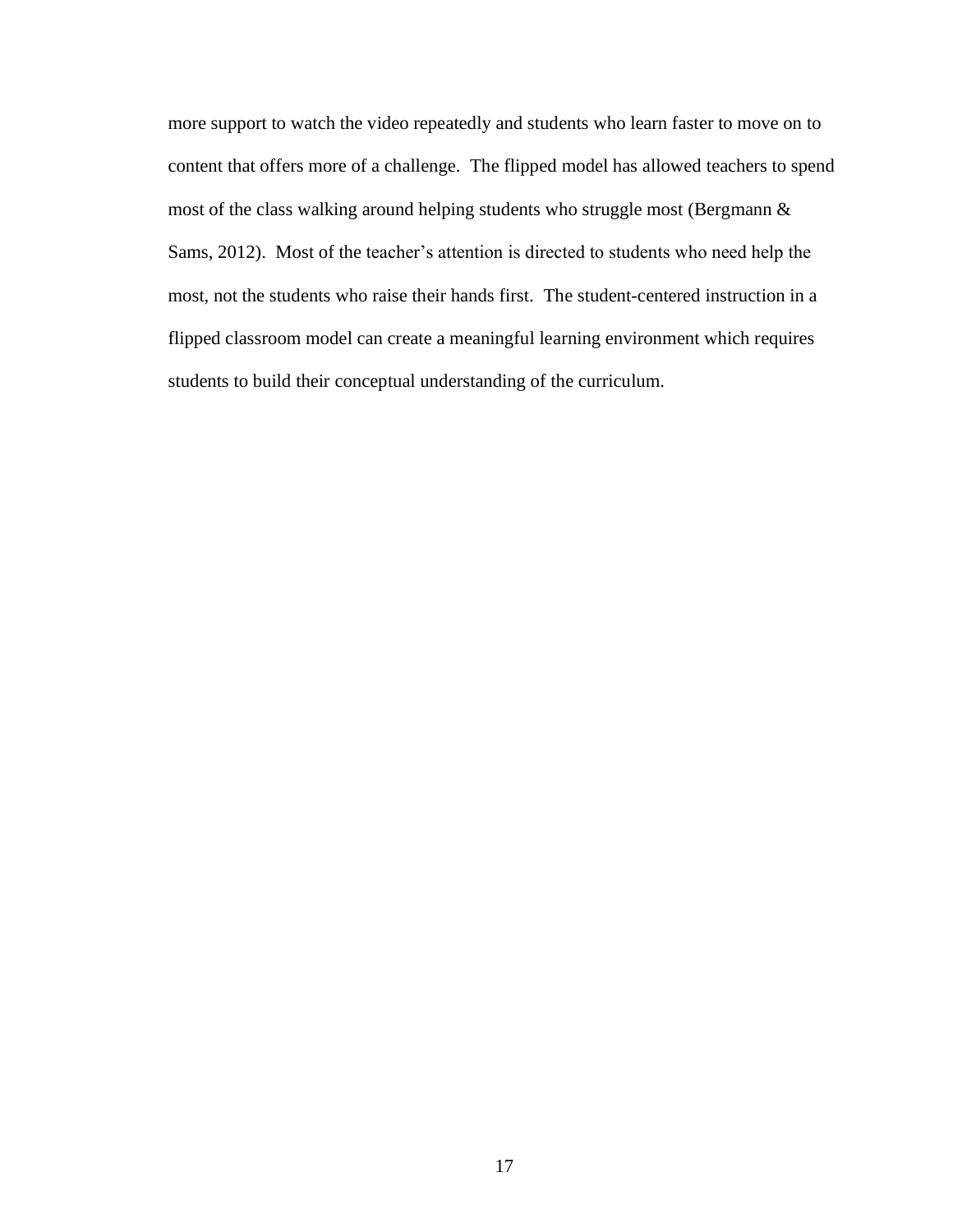### **IV. METHODOLOGY**

<span id="page-25-0"></span>This study aimed to understand if learners' mathematical understanding was enhanced in a middle school mathematics classroom when a flipped classroom approach was implemented. Specific learners under consideration included gifted and talented (GT), special education (Sped), and English language learners (ELLs). Four groups were selected to encompass the possible learners that are in the mathematics classroom. These groups were identified ELL, GT, Regular, and Sped. In response to the research questions, an explanatory sequential design was utilized. An explanatory sequential design research study is completed when a researcher wants to receive participant feedback and examine long-term sustained effects (Creswell & Creswell, 2018). This methodology was selected to expand knowledge on a familiar topic; instruction in mathematics using the flipped classroom approach. In this mixed methods study, the researcher first collected quantitative data involving student achievement measures, then qualitative data in the form of a survey. The analysis of the qualitative data was used to explain and reinforce the quantitative data by reviewing student perceptions and comments about the flipped classroom. The effect of the flipped classroom would not accurately be known at the beginning of the study.

## <span id="page-25-1"></span>**Setting and Participants**

*Setting*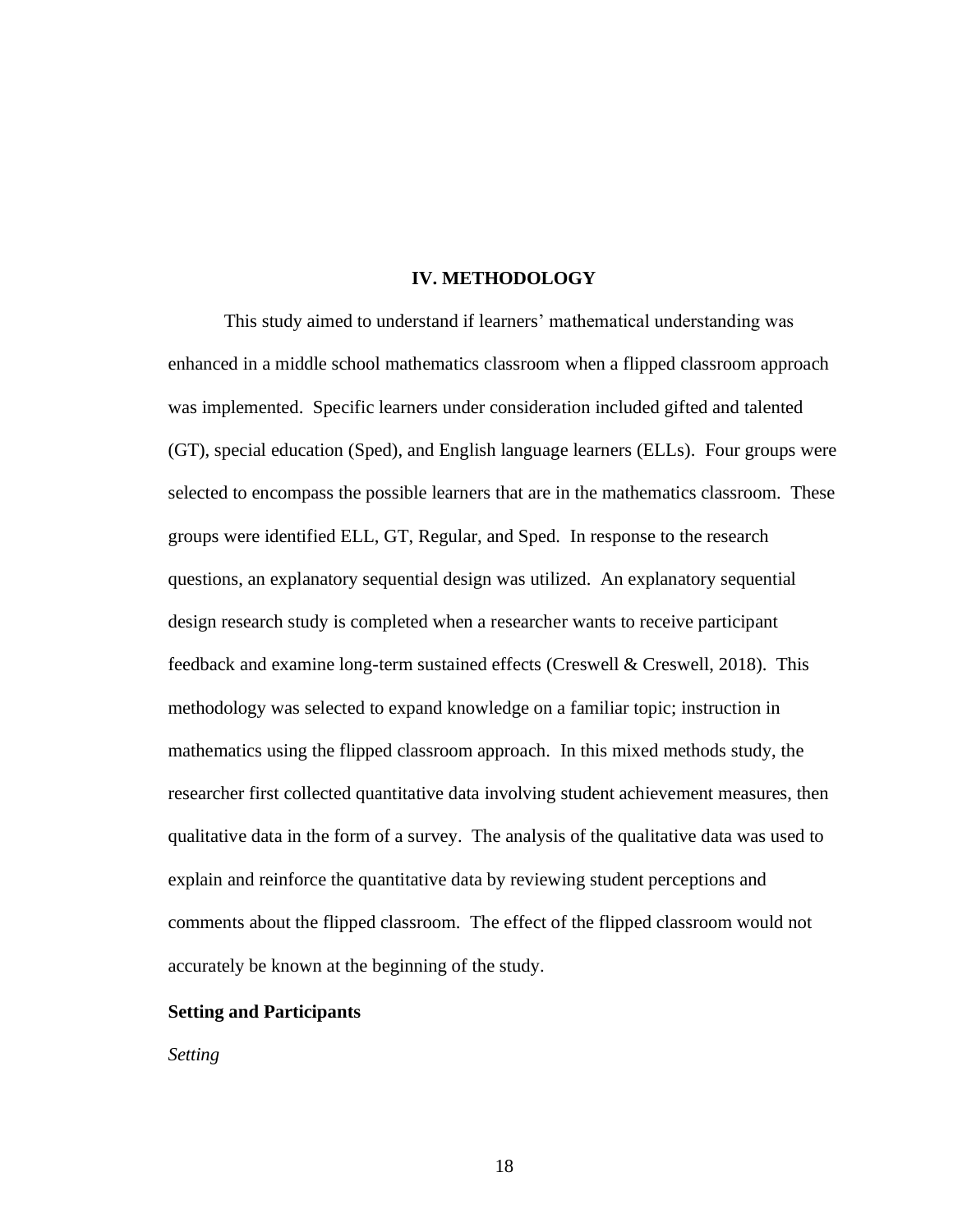The research was conducted at a public middle school located in a Southwest region of the United States. The school within this study has approximately 400 students enrolled. This campus is a sixth grade only campus. The ethnicities of the student population were comprised of Hispanic (73.8%), African American (2.7%), American Indian (0.5%), Asian (1.7%), White (20.5%), and Two or more races (0.7%). The campus identified 54.3% of enrolled students as being at risk of dropping out of school based on state-defined criteria. 85.6% of students enrolled are economically disadvantaged whereas he/she are eligible for free or reduced-price lunch. Subpopulations receiving various academic supports consisted of students receiving support in a bilingual/ESL program (23.2%), 7.1% are in a gifted and talented program, and 13% receive academic support with a special education program.

#### *Participants*

A total of 312 sixth grade students served as participants for this study. Seven students were removed from the study due to double coding, meaning some students were labeled with more than one group designation. Student participants were in mathematics classes taught by four different teachers. A total of 18 mathematics classes were included in the study. Out of these classes, 6 were advanced, 6 were regular, and 6 were co-taught. A co-taught mathematics class has a regular mathematics teacher and a special education teacher in the classroom. The students were taught the same curriculum and given the same tests.

## <span id="page-26-0"></span>**Data Sources**

Data was collected from a total of ten assessments given to the students. Five assessments were given during the fall semester where students were taught in a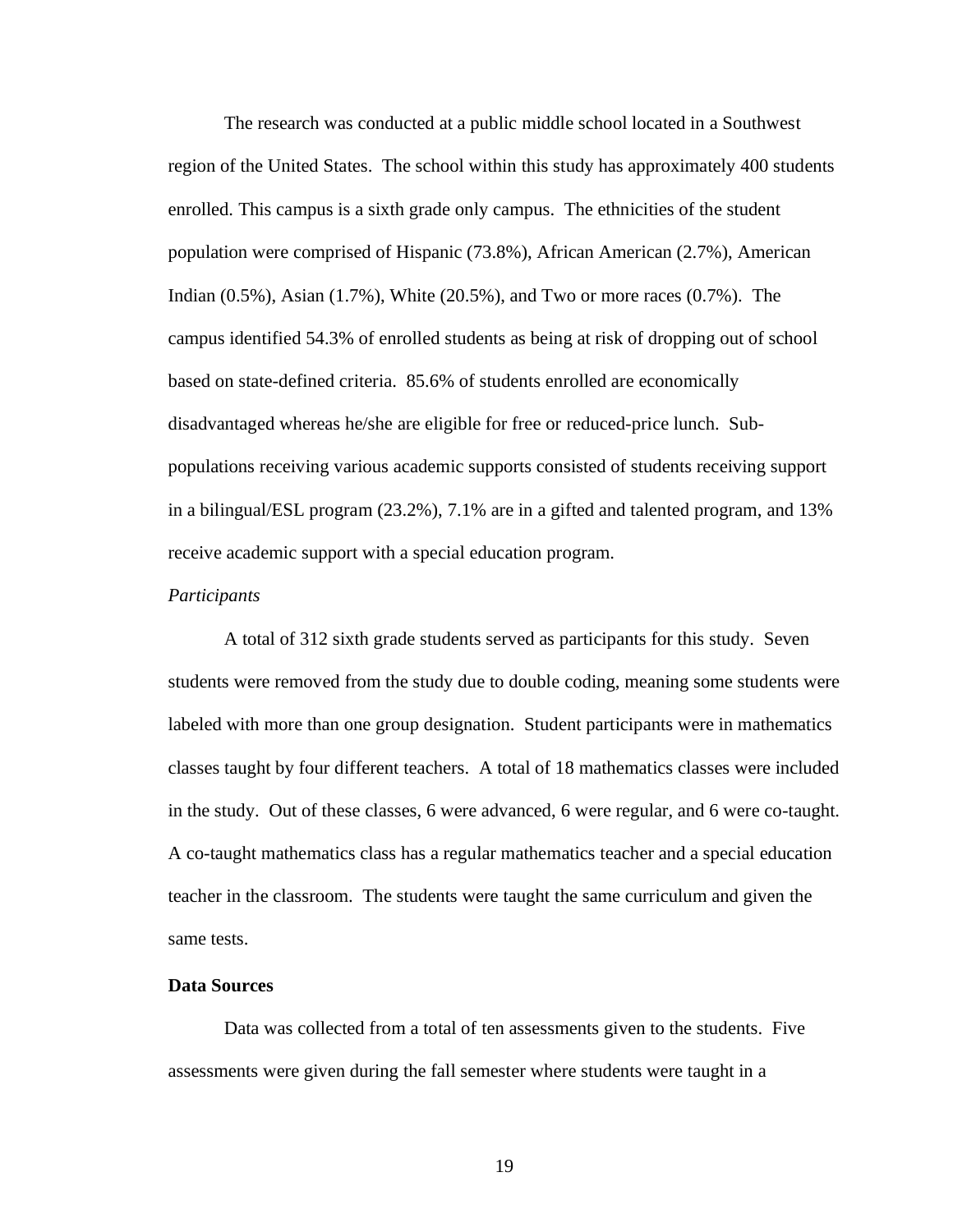traditional format. Five assessments were given during the spring semester where the flipped classroom model was implemented. The test medians for each semester and each group were found. A ten-question survey was given to all participants. The survey included nine close-ended questions and a one open-ended question. The close-ended questions used Likert-type items based on a five-point scale and the open-ended response question allowed participants to elaborate further about the flipped classroom model. Before beginning the data collection, Internal Review Board approval was sought, and a consent form gathered from each student and their parent/guardian gave permission for the survey to be administered and data to be collected from the student's test scores. The data collected for this study did not include any students' names or personal information.

## <span id="page-27-0"></span>**Data Analysis**

For the quantitative phase of the study, a summary statistic approach was taken due to the exploratory nature of this study. Student assessment scores were used to determine student achievement during semester one where classroom instruction followed a traditional format and semester two where the flipped classroom was implemented. Data was compiled and included each student's test scores and classification. There were 305 students included in this population. Out of the 306 students, 64 students were in the ELL group, 25 in the GT group, 195 in the Regular group, and 21 in the Sped group.

**Error! Not a valid bookmark self-reference.** and [Figure 2](#page-29-1) compare the test scores for this study (2019-2020) with students from the following year (2020-2021). During the study, a global pandemic was in effect during the second semester. The pandemic did not affect the content taught to students as the standards were already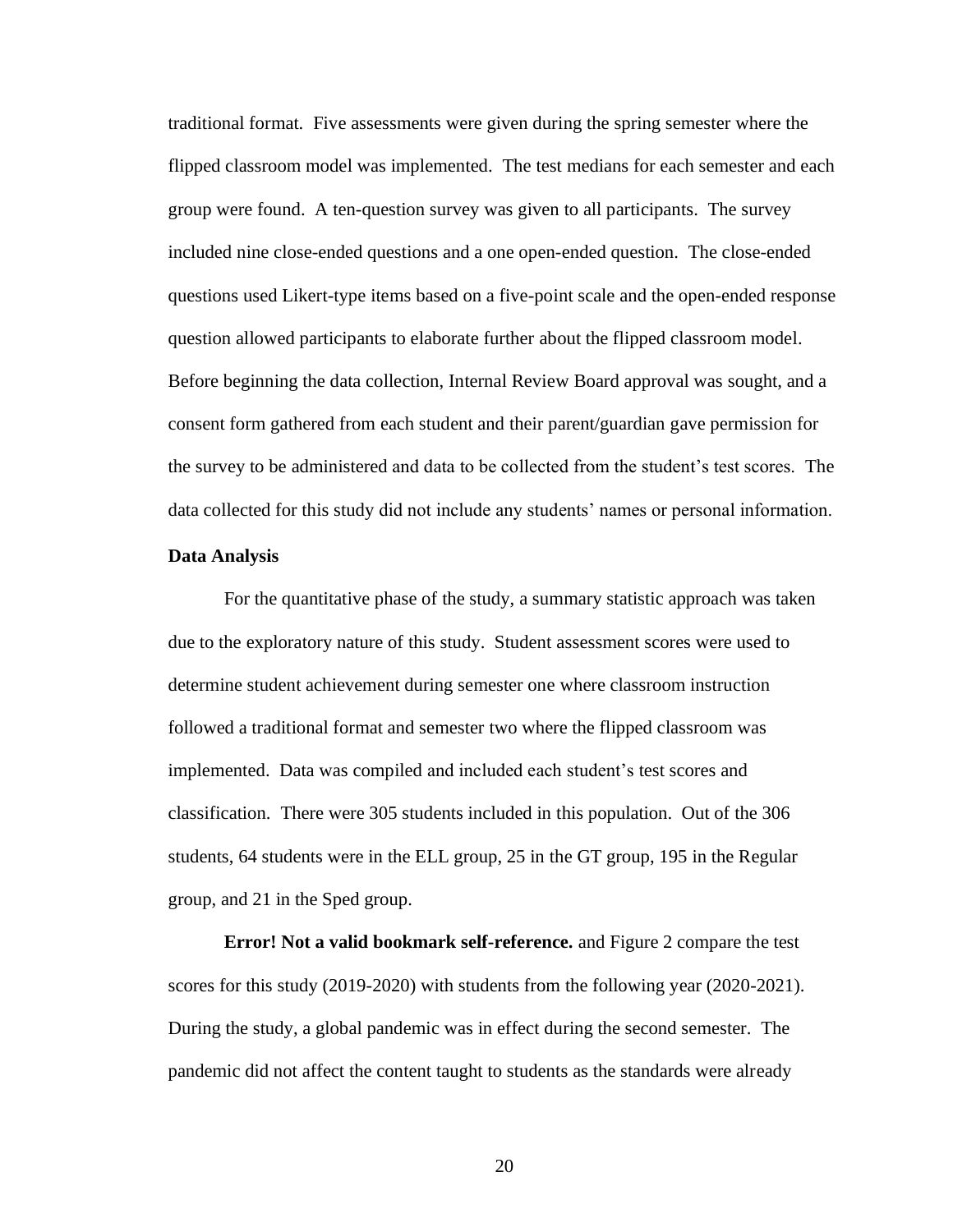covered prior to a school shutdown. Tests for both school years covered the same standards. When breaking the tests between semesters, tests 1-5 are from the traditional classroom and tests 6-10 are from the flipped classroom. When looking at the study test scores from each semester, there is a clear increase in variation in the second semester when flipped classroom was implemented. The variation in the test scores for the study year with the traditional classroom instruction are similar to the variation in student test scores from the following school year where the flipped classroom was not a part of the mathematics classroom. The 2020-2021 data was acquired for comparison purposes to provide support for the difference observed in student test score distributions with implementation of the flipped classroom. This difference is likely attributed to the flipped classroom based on the similar distribution of test scores between the 2020-2021 data and the study data prior to the flipped classroom implementation. It should be noted that students from the 2020-2021 school year were unusually high performing. The shape of the test score distributions for the traditional classroom models, 2019-2020 versus 2020-2021 are about the same and variation in the test scores was similar, however the distributions are higher for the 2020-2021 school year.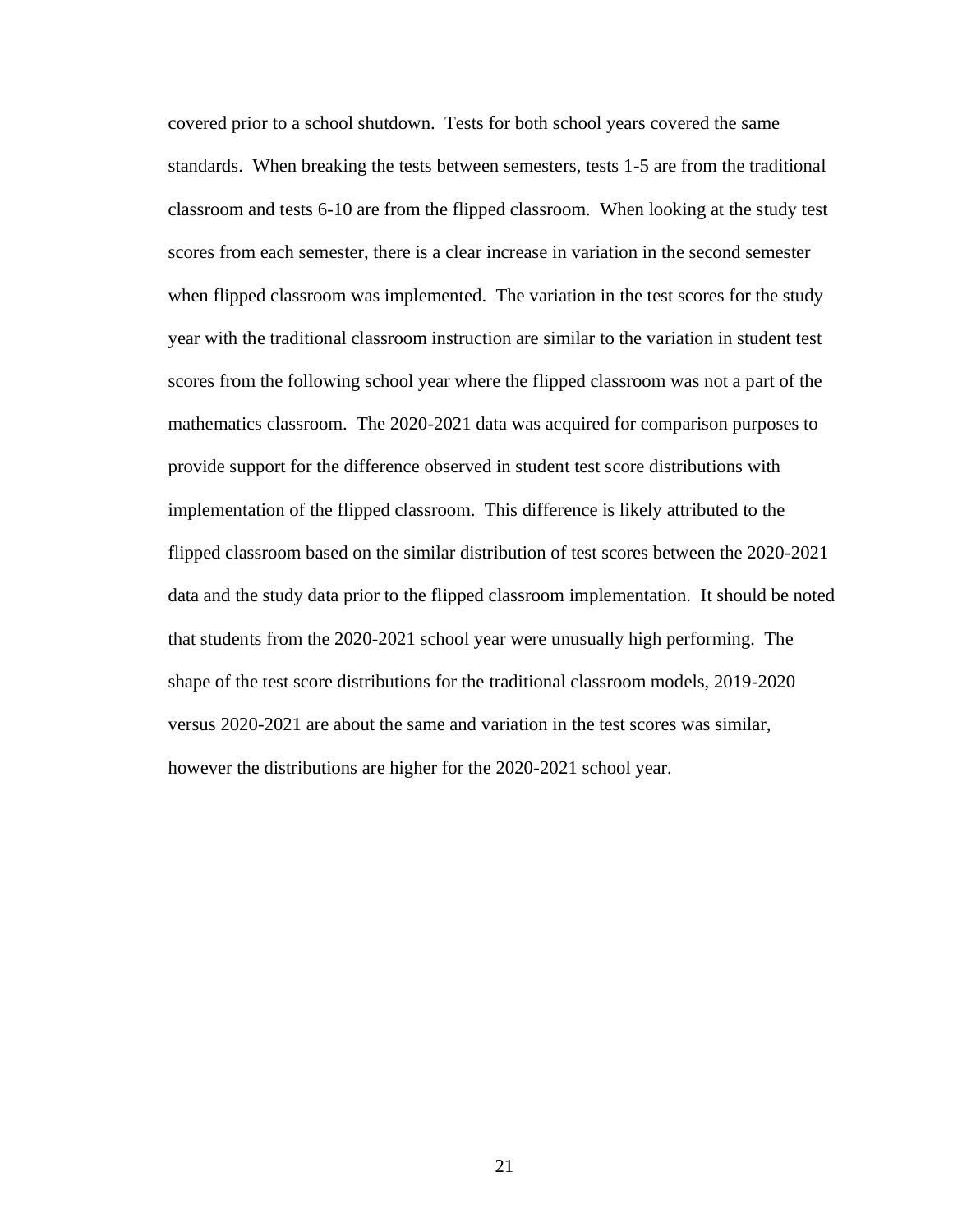

<span id="page-29-0"></span>*Figure 1: Boxplot of Test Scores – 2019 – 2020 School Year*

<span id="page-29-1"></span>*Figure 2: Boxplot of Test Scores – 2020 – 2021 School Year*

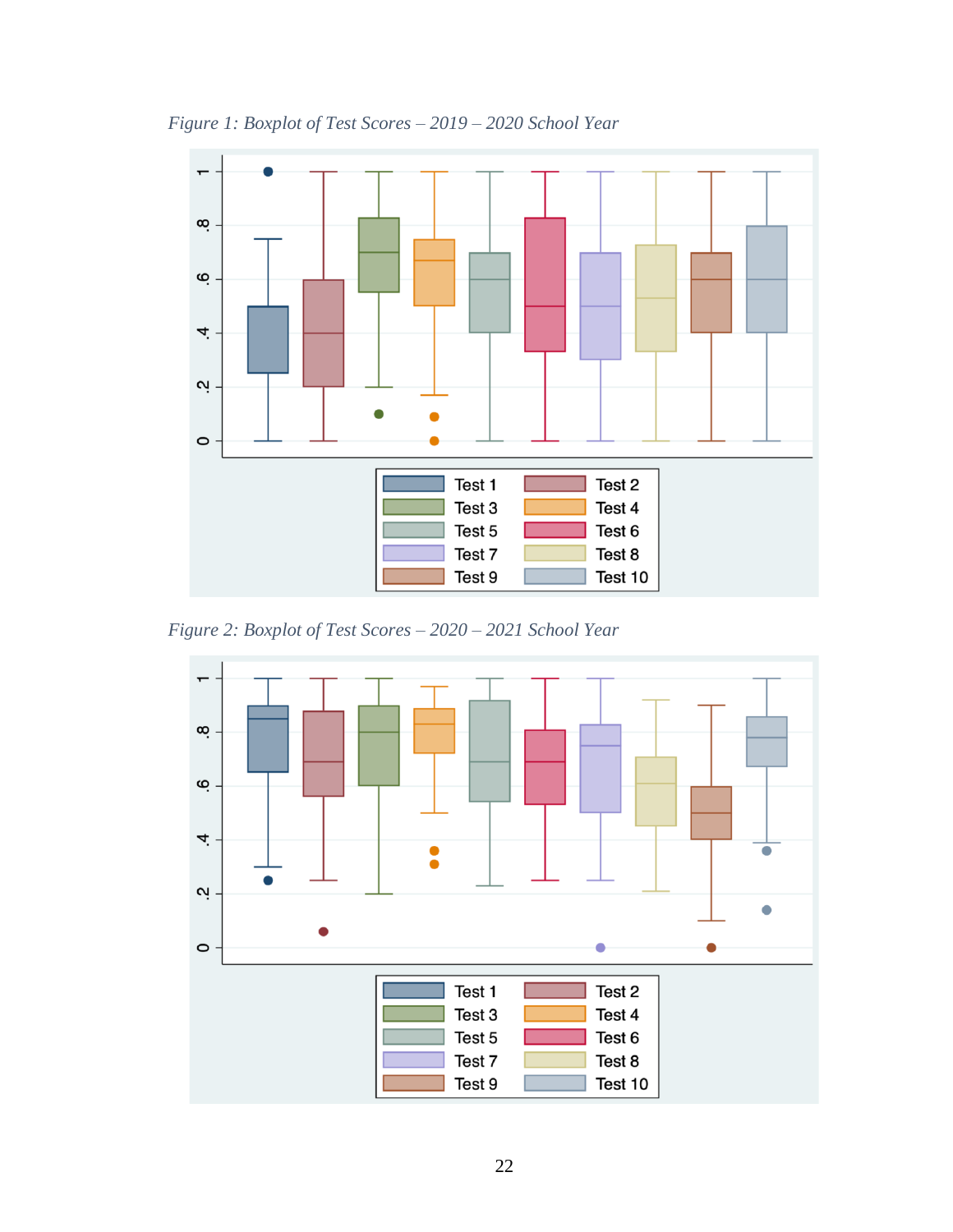Statistical analyses were performed in STATA (v.16.1). A significance level of .05 was used for all statistical tests and a Bonferroni correction for multiple comparisons was used. A Shapiro-Wilk test (Shapiro & Wilk, 1965) was performed on each of the ten test scores to test for normality, as well as the test scores for each group. A Wilcoxon signed-rank test (Wilcoxon, 1945) was performed to determine if the medians of our test scores were equal for the traditional and flipped classroom due to the non-normality of the data.

For the qualitative phase of the study, data collected from a ten-question survey provided details about student perceptions regarding the flipped classroom method of classroom instruction and explain the results of the quantitative student achievement. Student responses to the open-ended question "add any other comments you would like to make about the Flipped Classroom" were chosen at random to be included.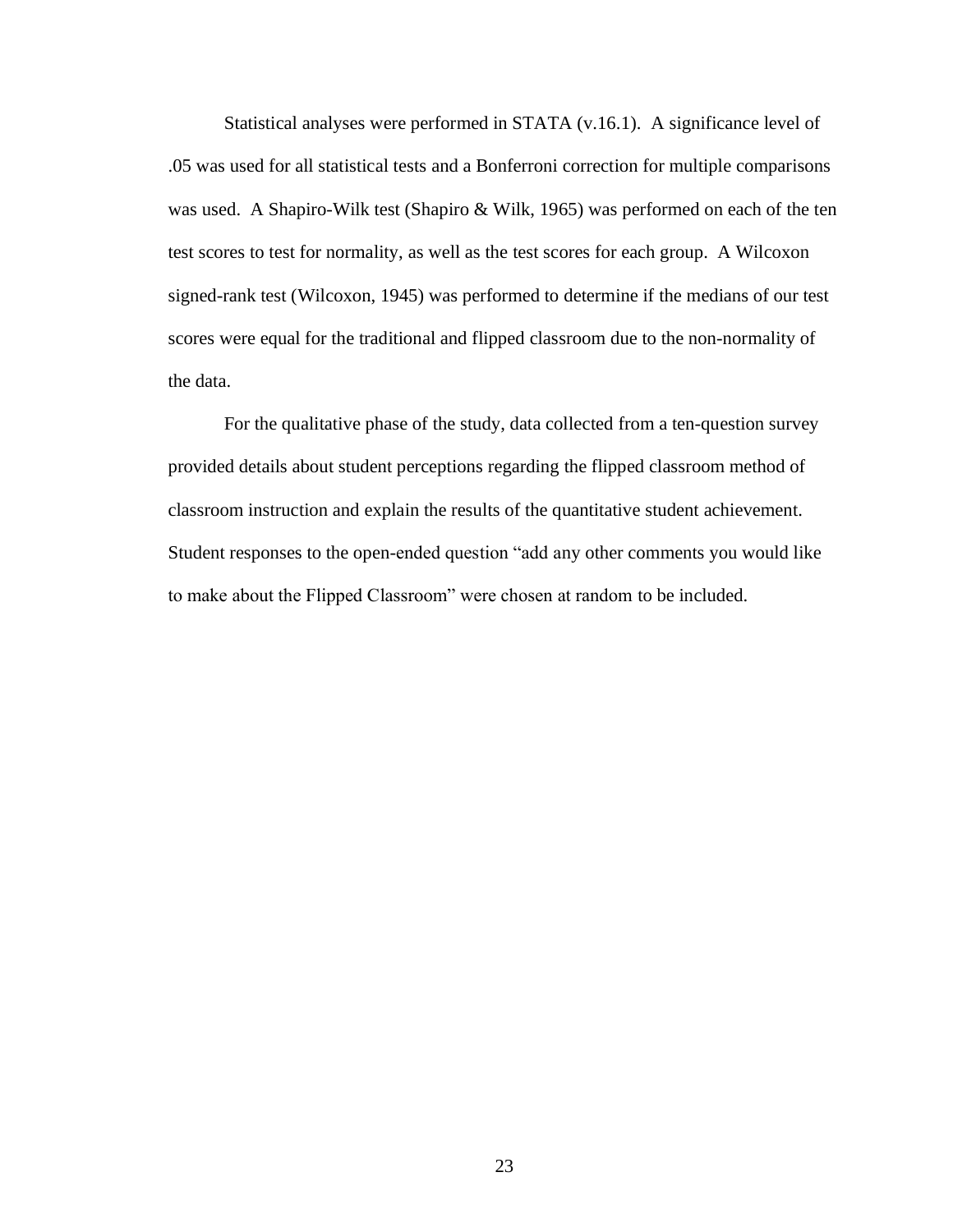## <span id="page-31-3"></span>**IV. RESULTS**

<span id="page-31-0"></span>Quantitative data was analyzed through a collection of tests measures of center from the population of 305 sixth grade mathematics students for two consecutive semesters. Descriptive statistics for the semesters by groups are reported in [Table 1.](#page-31-2)

<span id="page-31-2"></span>*Table 1: Descriptive Statistics for Semester*

|                       | Semester One<br>$(n = 305)$ |           |        | Semester Two |           |        |  |
|-----------------------|-----------------------------|-----------|--------|--------------|-----------|--------|--|
|                       |                             |           |        | $(n = 305)$  |           |        |  |
| Group                 | Mean                        | Std. Dev. | Median | Mean         | Std. Dev. | Median |  |
| ELL $(n = 64)$        | .508                        | .174      | .48    | .508         | .199      | .47    |  |
| $GT (n = 25)$         | .758                        | .144      | .77    | .788         | .162      | .80    |  |
| Regular ( $n = 195$ ) | .545                        | .164      | .54    | .568         | .187      | .58    |  |
| Sped $(n = 21)$       | .389                        | .120      | .39    | .357         | .140      | .33    |  |

[Figure 3](#page-31-3) provides an illustration of the test scores for the population.



<span id="page-31-1"></span>*Figure 3: Boxplot of Test Scores - Population*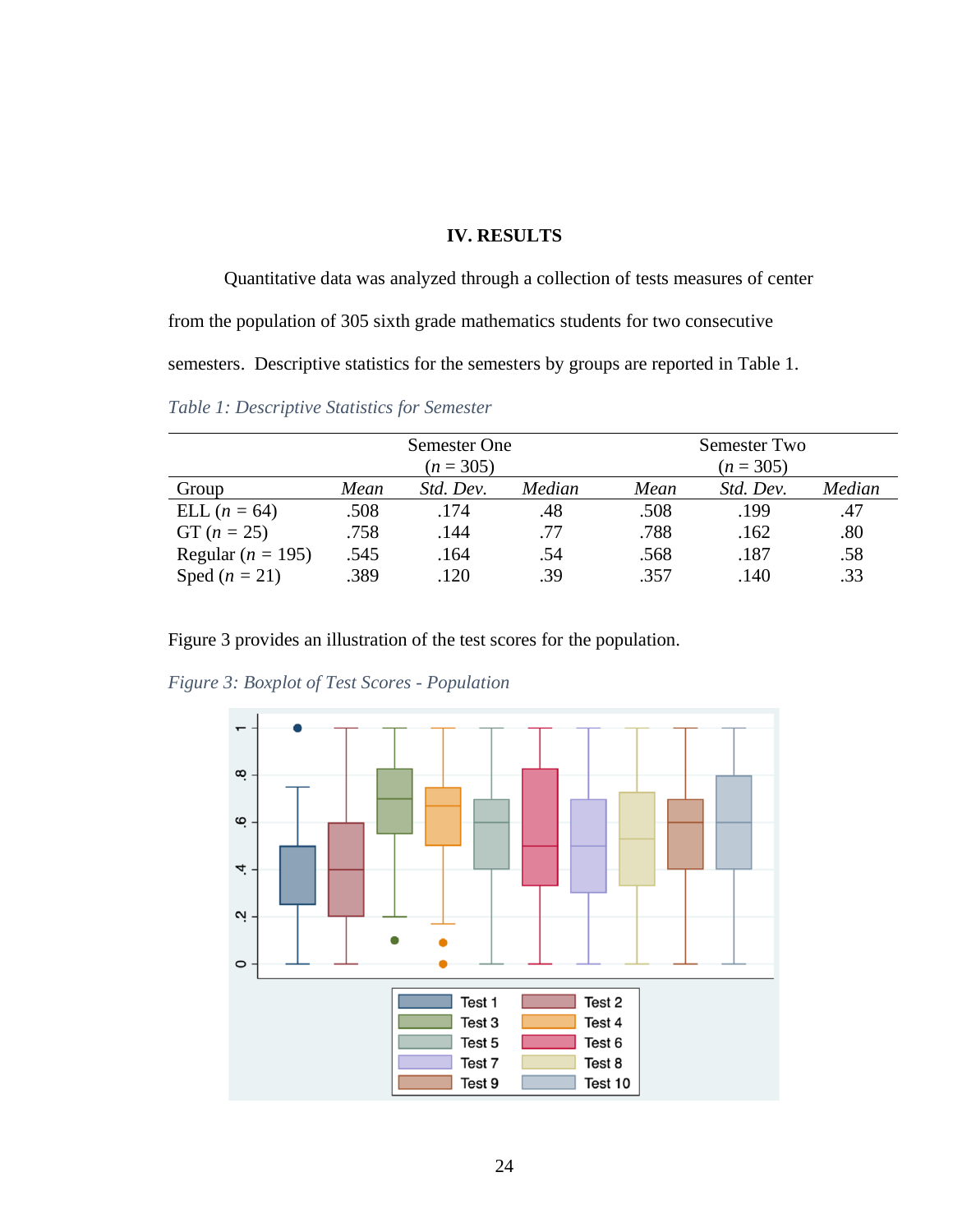Figures 4-7 provide an illustration of the test scores for each group.

<span id="page-32-0"></span>*Figure 4: Boxplot of Test Scores – ELL*



<span id="page-32-1"></span>*Figure 5: Boxplot of Test Scores – GT*

<span id="page-32-2"></span>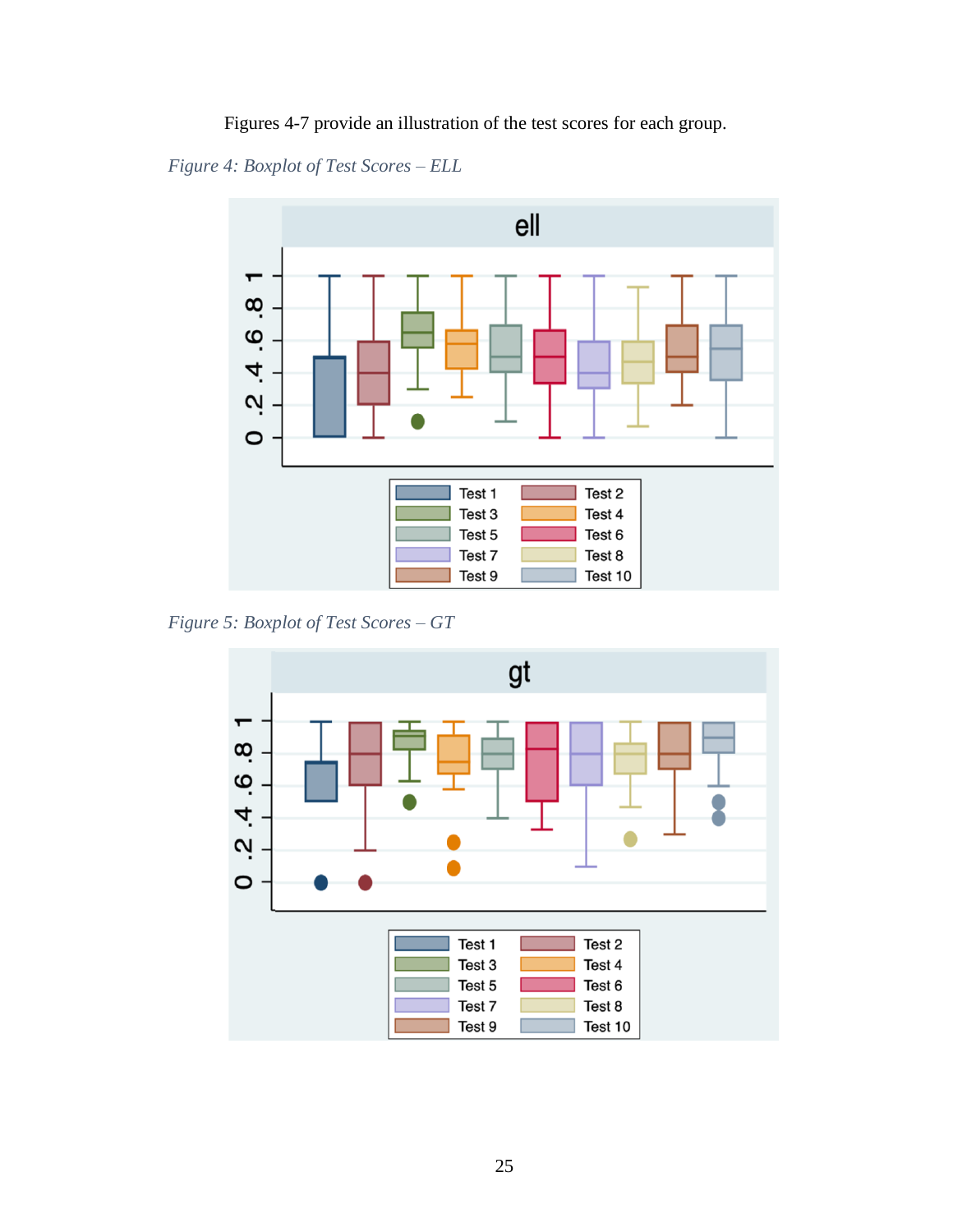*Figure 6: Boxplot of Test Scores – Regular*



<span id="page-33-0"></span>*Figure 7: Boxplot of Test Scores – Sped*



A Shapiro-Wilk test was performed on each of the ten test scores to test for normality along with the test scores for each group. Test scores were not normally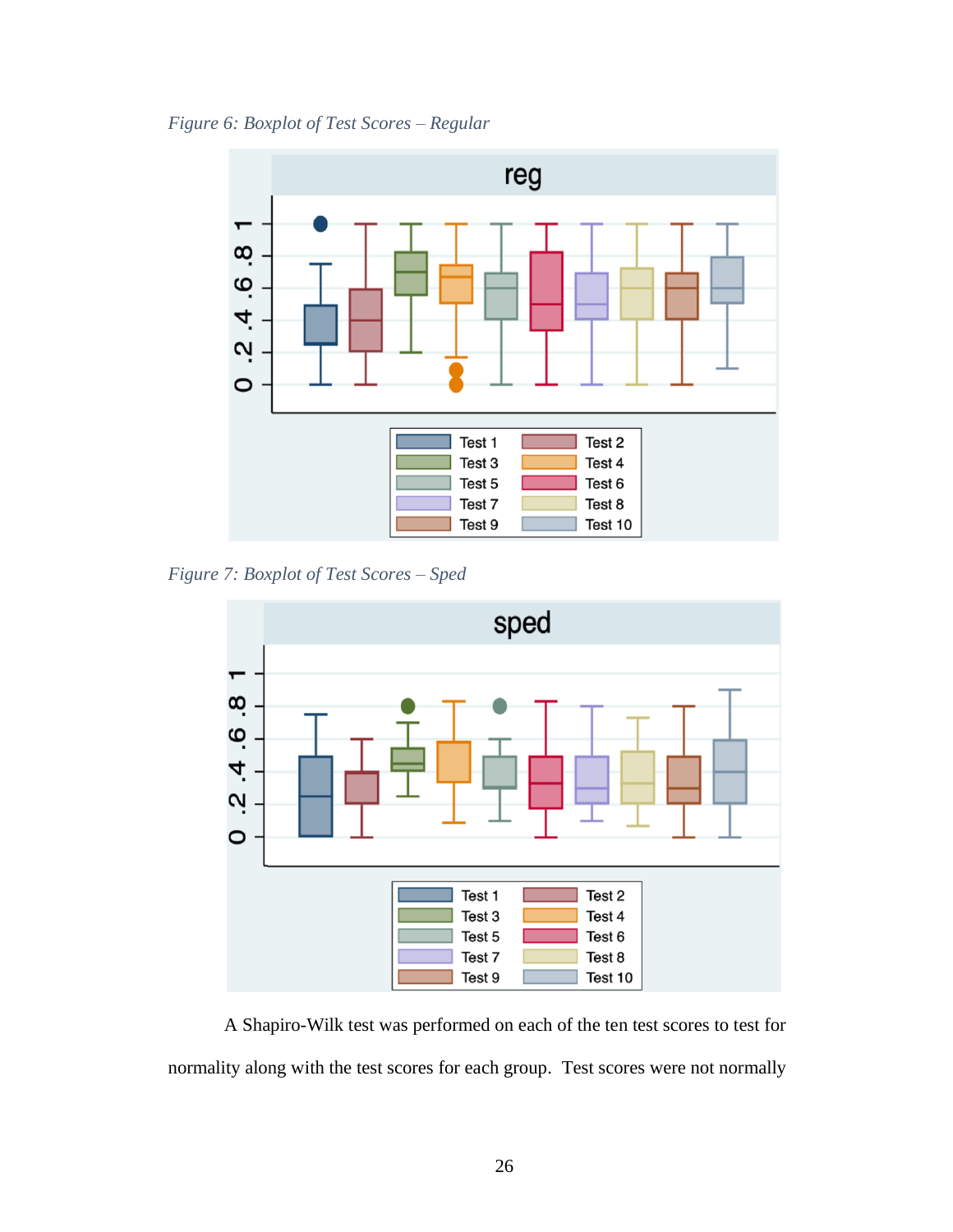distributed for five tests. These tests included Test 3, 4, 7, 8, and 10. For the four groups, tests were not normally distributed for all groups as seen in [Table 2.](#page-34-0)

| Test 1        | Test 2        | $*Test 3$             | $*Test 4$        | Test 5           |
|---------------|---------------|-----------------------|------------------|------------------|
| ELL 0.023     | ELL 0.324     | ELL 0.552             | ELL 0.471        | ELL 0.864        |
| GT 0.044      | $*GT$ 0.005   | $*GT$ 0.0005          | $*GT$ 0.002      | GT 0.460         |
| Regular 0.021 | Regular 0.803 | <i>*Regular</i> 0.002 | $*Regular 0.004$ | Regular 0.547    |
| Sped 0.023    | Sped 0.999    | Sped 0.793            | Sped 0.066       | Sped 0.121       |
|               |               |                       |                  |                  |
|               |               |                       |                  |                  |
| Test 6        | $*Test 7$     | $*Test 8$             | Test 9           | $*Test 10$       |
| ELL 0.728     | ELL 0.078     | ELL 0.152             | ELL 0.332        | ELL 0.996        |
| GT 0.806      | $*GT 0.001$   | GT 0.054              | $*GT$ 0.002      | $*GT$ 0.006      |
| Regular 0.281 | Regular 0.685 | $*Regular 0.006$      | Regular 0.914    | $*Regular 0.002$ |
| Sped 0.351    | Sped 0.272    | Sped 0.382            | Sped 0.648       | Sped 0.912       |

<span id="page-34-0"></span>*Table 2: Shapiro-Wilk Test Prob>z Results*

Due to normality issues, median test scores for each group were found and are

## reported in [Table 3.](#page-34-1)

<span id="page-34-1"></span>*Table 3:* Median Test Scores by Group

|              |         | <b>ELL</b> | GT         | Regular     | Sped       |
|--------------|---------|------------|------------|-------------|------------|
|              |         | $(n = 64)$ | $(n = 25)$ | $(n = 195)$ | $(n = 21)$ |
|              | Test 1  | .50        | .75        | .25         | .25        |
|              | Test 2  | .40        | .80        | .40         | .40        |
| Semester One | Test 3  | .65        | .91        | .70         | .45        |
|              | Test 4  | .58        | .75        | .67         | .58        |
|              | Test 5  | .50        | .80        | .60         | .30        |
|              | Test 6  | .50        | .83        | .50         | .33        |
| Semester Two | Test 7  | .40        | .80        | .50         | .30        |
|              | Test 8  | .47        | .80        | .60         | .33        |
|              | Test 9  | .50        | .80        | .60         | .30        |
|              | Test 10 | .55        | .90        | .60         | .40        |

A Wilcoxon signed-rank test was conducted to determine the effect of the flipped classroom on students' test scores. The difference scores were approximately symmetrically distributed, as assessed by a histogram with superimposed normal curve. There was a median decrease in student test scores (-0.05) when students participated in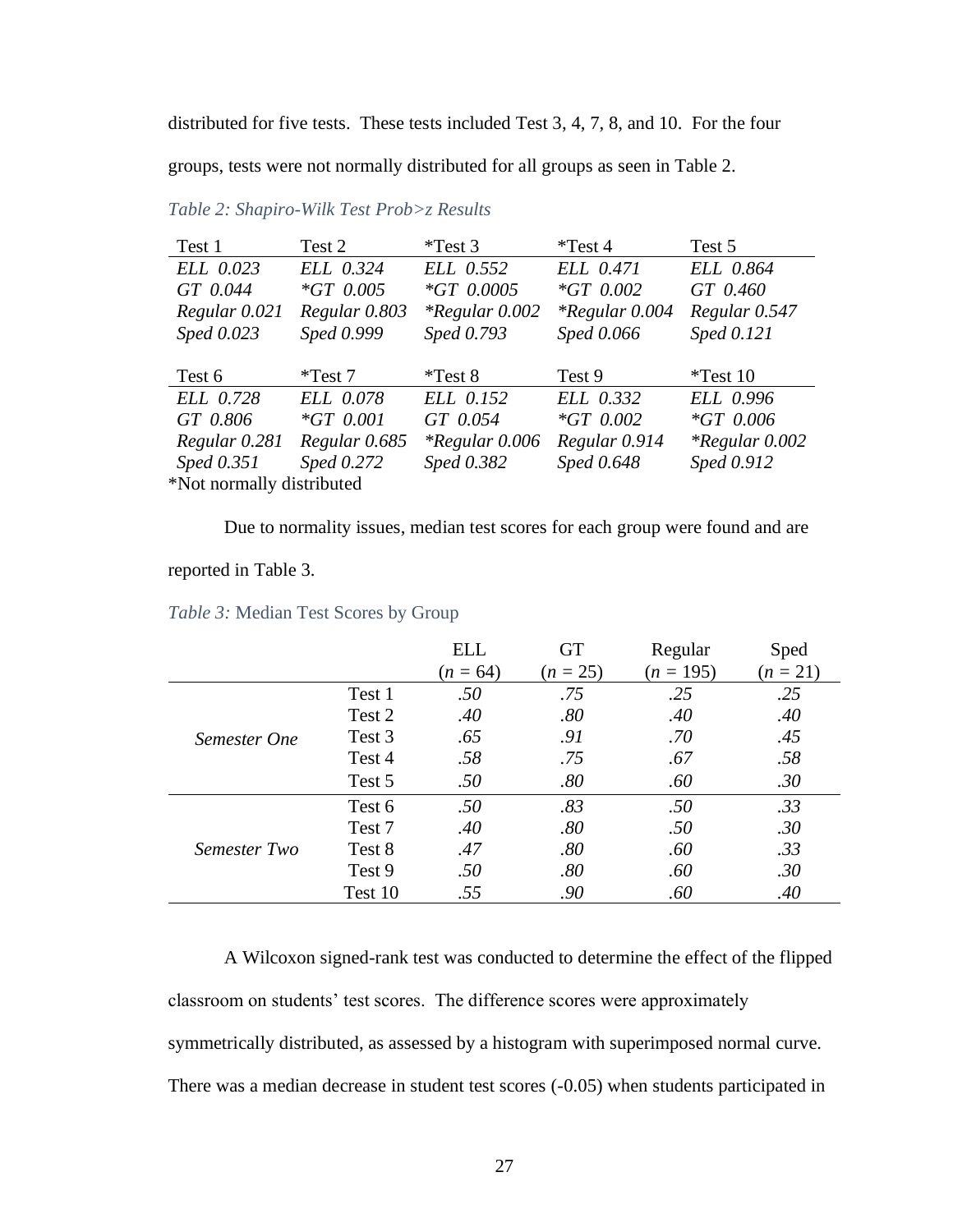the flipped classroom  $(.53)$  compared to the traditional classroom  $(0.58)$ , and this difference was not statistically significant,  $z = 0.617$ ,  $p = .538$ . Of the 305 participants, the flipped classroom elicited an increase in the test scores of 137 students compared to the traditional classroom, whereas 49 students saw no change in test scores and 119 students did not increase their scores on the tests given in the flipped classroom.

A Wilcoxon signed-rank test determined that there was not a statistically significant median difference in test scores for each group when students participated in the traditional classroom and flipped classroom. Of the 64 students in the ELL group, 31 students had an increase in their tests scores with the flipped classroom compared to the traditional classroom, 9 students saw no change in test scores and 24 students did not increase their test scores with the flipped classroom,  $z = 0.754$ ,  $p = 0.455$ . Of the 25 students in the GT group, 14 students increase their test scores with the flipped classroom, whereas 3 students did not have a change in their scores and 8 students did not have an increase in test scores,  $z = 1.172$ ,  $p = .249$ . 195 students belong to the regular group, the flipped classroom generated an increase in test scores for 82 students, 36 students had no change in test scores, and 77 students did not progress,  $z = 0.029$ ,  $p =$ .978. Of the 21 students in the Sped group, 10 students improved their test scores in the flipped classroom, 10 students did not improve their test scores, and one student had no change in test scores from the traditional classroom to the flipped classroom,  $z =$  $-0.435, p = .676.$ 

For the qualitative phase of the study, qualitative data provided further details about the active learning experiences as well as student perceptions of the flipped classroom model. The student survey provided all participants with a Likert scale to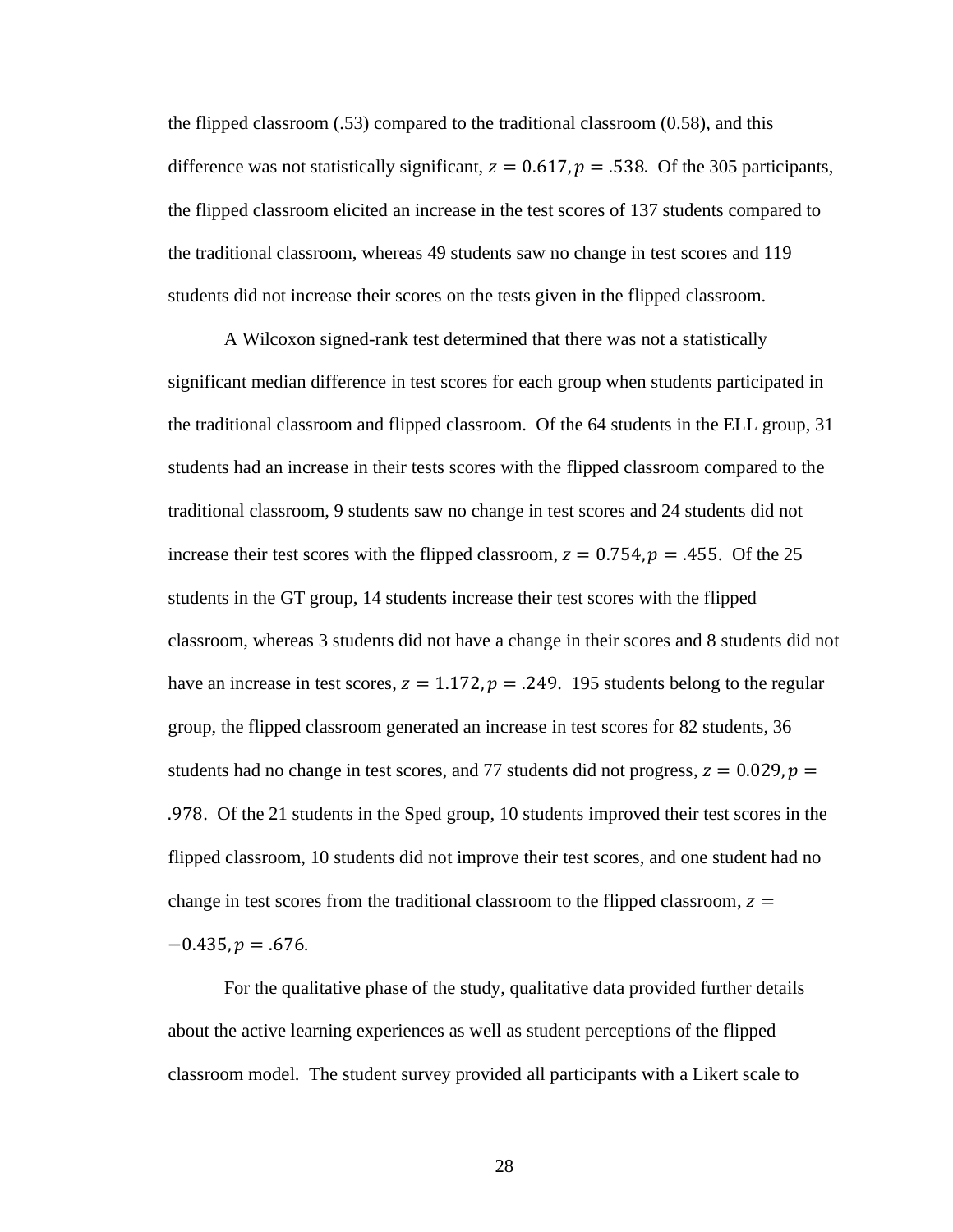determine the average responses of each question. The survey data showed many positive responses from students in terms on the flipped classroom model, as well as some mixed reviews. According to question three on the survey, 81% of students liked how they were able to watch the video at their own pace and rewind or pause the video if needed, see [Figure 8.](#page-36-0) Survey question five asked students if the flipped classroom gave them more time to perform activities and practice problems in class and 85% agreed, see [Figure 9.](#page-36-1)

<span id="page-36-0"></span>



<span id="page-36-1"></span>*Figure 9: Survey Question #5*

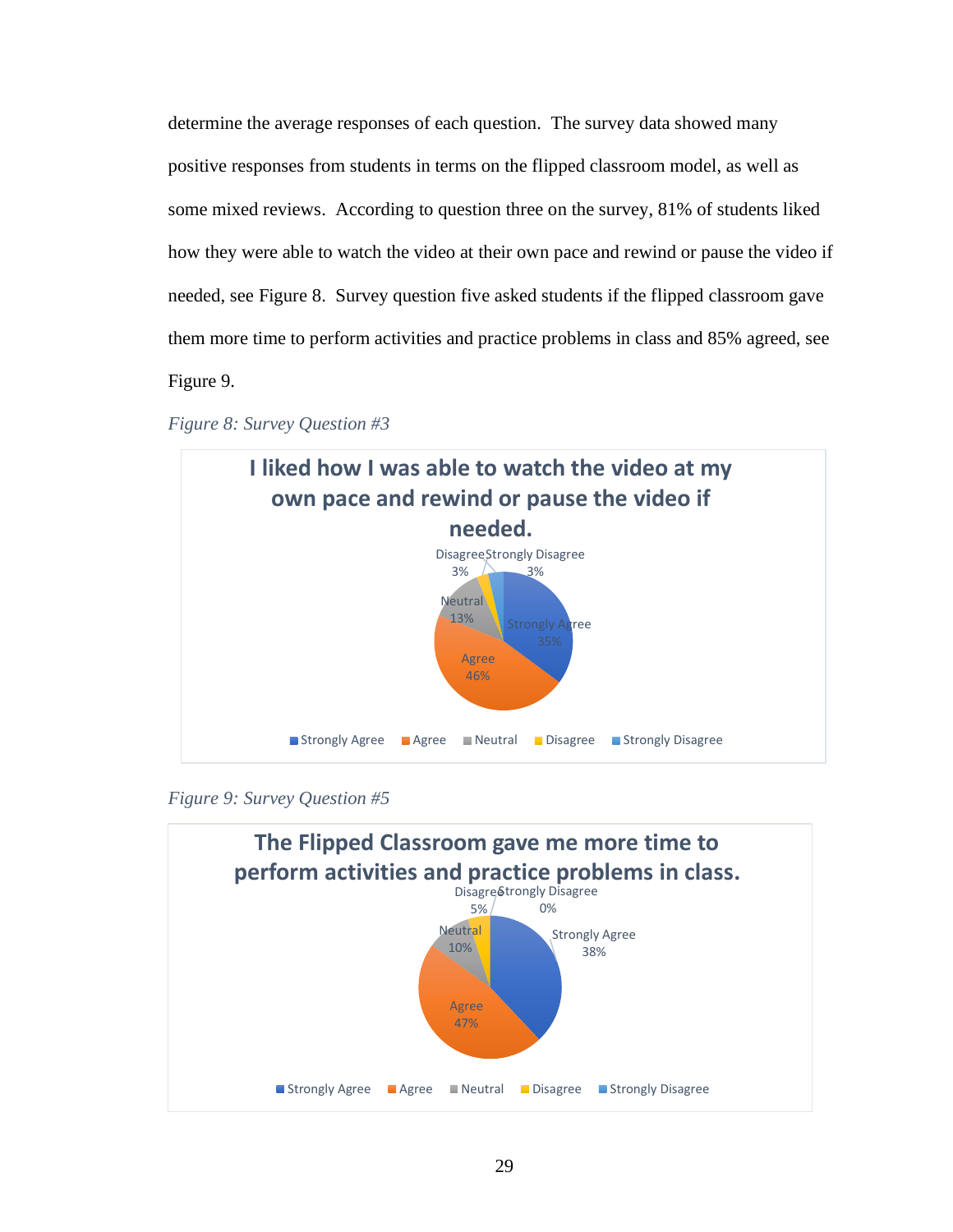In addition, the open-ended survey question, "add any other comments you would like to make about the Flipped Classroom", showed many students made comments about the flipped classroom being a great way for everyone to rewind the videos, work at their own pace, work on activities and gave more time in class to complete and practice assignments. Many students liked that they could watch the videos multiple times. For example, one student noted that:

I love [flipped classroom] because I am not very good at understanding math problems on the first try but now, I can watch the video as much as I want. I am able to pay more attention because no one is talking and distracting me.

Multiple students stated that the flipped classroom was perfect because they could work at their own pace. For example, a student said:

The flipped classroom is a great idea! It's a great way for everyone to rewind the video if needed and gave more time in class to complete and practice the assignments. I could work at my own pace which I really liked.

Other students stated:

"I really liked it, I started doing so much better after we started using flipped classroom and I understood what we were learning so much better!"

"We had extra time in class to do fun things."

"It helps because the videos are short and before we used to spend too much class time taking notes."

According to a few comments, there were also students who did not like the flipped classroom. A few students said it was easier to learn the [traditional] way because they were not able to ask questions right away in the flipped classroom model. In the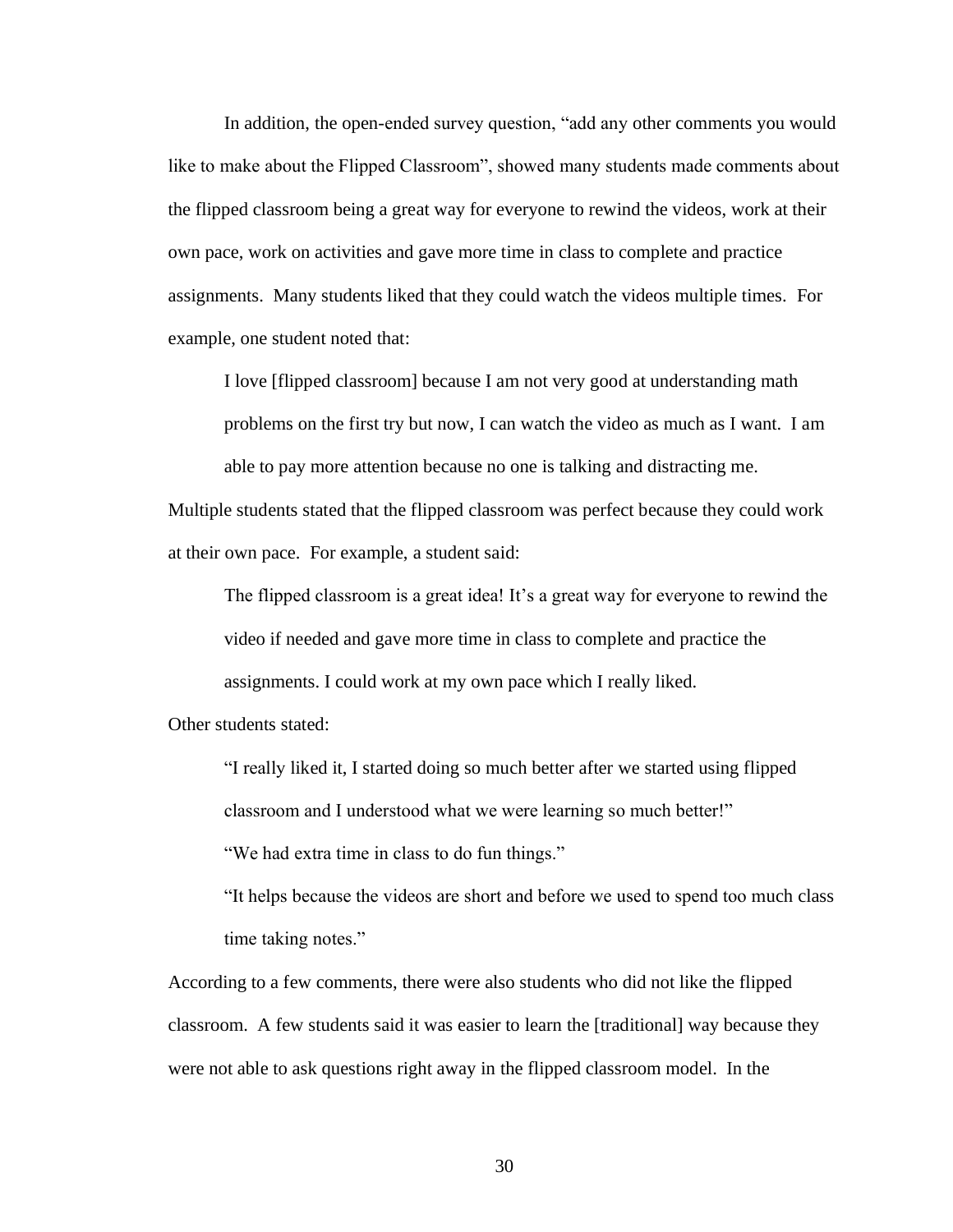traditional classroom, as the teacher is lecturing, students can raise their hands to ask questions. In the flipped classroom, as students watch the video, they are not able to raise their hand to ask a question. Students must wait until they come into class the next day to ask any questions. One student stated:

I wasn't motivated to watch the videos because I couldn't get questions answered as I watched the video so [flipped classroom] was not helpful.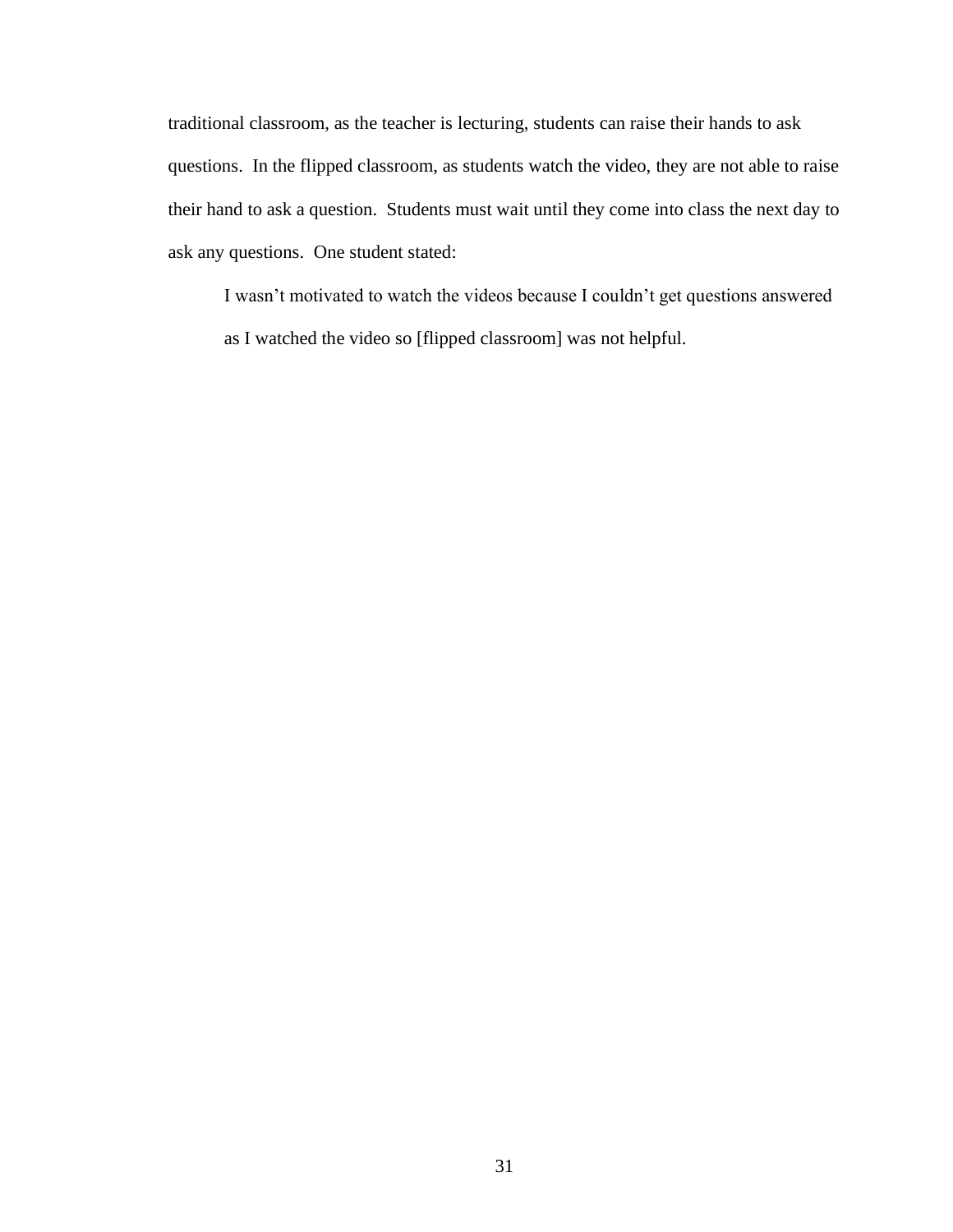### **V. DISCUSSION**

#### <span id="page-39-1"></span><span id="page-39-0"></span>**Implementation of the Flipped Classroom**

For this study, students were introduced to the flipped classroom by watching a video about what the flipped classroom is. After the video, I led a discussion to answer any questions that students had over the flipped classroom approach. Students were surveyed and asked about their access to internet and any device they had at home that would be able to access the internet and allow them to watch a video. Out of the 305 participants, 10 students did not have access to internet and/or did not have access to a device. To accommodate all students, the school library was opened 30 minutes before school started and remained open 30 minutes after the end of day bell rang so that students had the opportunity to watch the videos needed for mathematics class. Even students that had access to devices and internet, had the option to watch their video in the library before they left school or before they begin going to their classes in the morning. Some students did choose not to watch the video. To remedy this, students were reminded of library hours and discussions of the video material were conducted at the beginning of each class. Students were given a list of questions to answer, and they answered the questions within their group. Even if a group member did not watch the video, they were still responsible for discussion within their group but often they were behind and missing critical content information. This discussion piece helped motivate students to watch the assigned videos. Not adequately completing the videos is likely to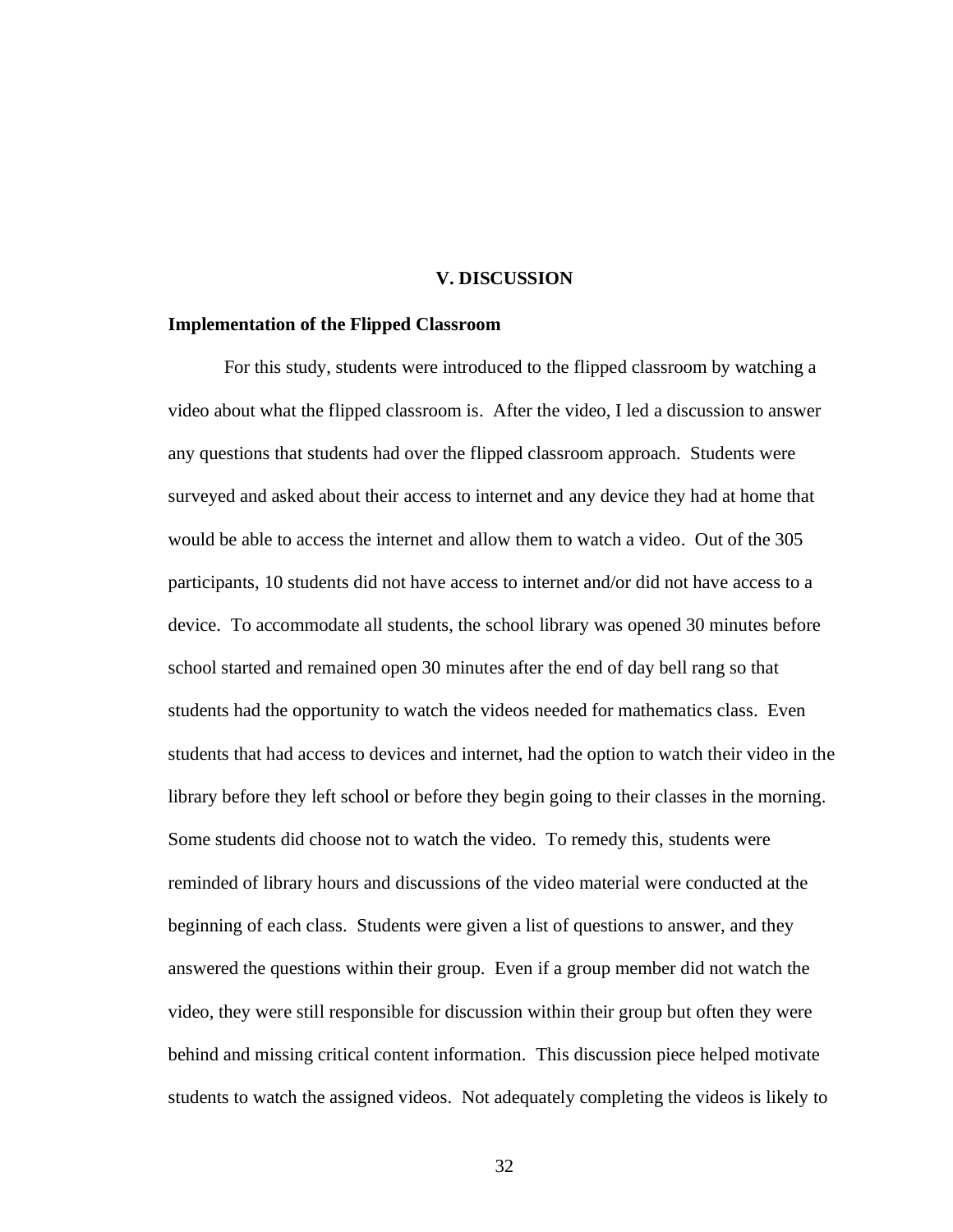have impacted the students' learning the content over the course of the semester which subsequently impacted the overall performance on tests.

## <span id="page-40-0"></span>**Connecting to Results**

The purpose of this study was to determine if the flipped classroom benefited all students, including students with learning disabilities and gather perceptions of the flipped classroom. These ideas were to directly respond to the following research questions:

- What types of learners, if any, benefit from the flipped classroom approach in middle school mathematics?
- What are student perceptions of using the flipped classroom approach in terms of delivering instruction?

The purpose of this research study was to determine if all learners benefited from the flipped classroom model in the middle school mathematics classroom. The results in the context of this study's research questions, related to previous findings from other studies, and the overall impact of flipped learning on sub-populations. The relevance of this study will be discussed in reference to past studies, suggestions made to K-12 educators interested in integrating the flipped classroom model into their mathematics class, and a solution is offered for the shortcomings of this study as may be applicable for future research.

For both research questions, the comparison of test scores from traditional and flipped classroom were the determinant of the effects of the flipped classroom approach. The primary findings from the statistical summary show the participants of the study under traditional instruction and the students from the following year (2020-2021) show a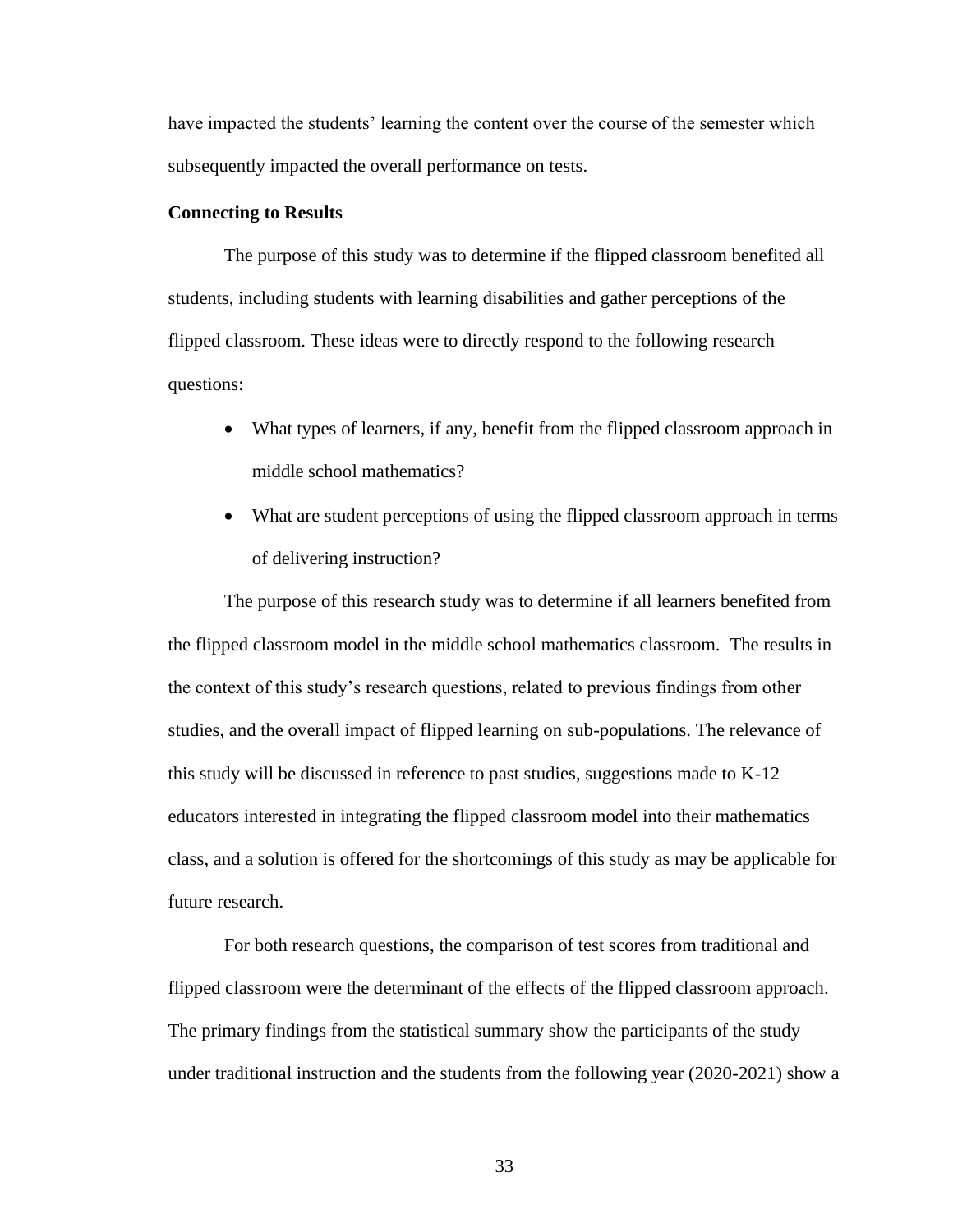similar test score trend. The following year's students performed at a higher level which is similar to the GT group of our study. This comparison shows that there is not just an overall trend in test scores. The participants in the study had an increased variation of test scores when the flipped classroom approach was executed in the mathematics classroom. In our study, during the traditional classroom format, test scores were not consistent and had major changes in variation. During the flipped classroom, the middle 50% of students had test scores that ranged from 30% to 70%. The median test scores were consistently at 50% to 60%. In the traditional classroom, the median test scores were higher with three out of five test medians in the 60% to 70% range.

In the ELL group, test scores for the middle 50% ranged between 40% to 60%. The median of test scores was 50% during the flipped classroom, with the traditional classroom there were two test medians that were in the 60% to 70% range with the other three test medians between 40% to 60%. The range of test scores during the traditional and flipped classroom format was the same, with traditional having two test medians with a higher test median than any test medians in the flipped classroom. In the regular group, test scores ranged from 40% to 70% for the middle 50% of students. Test medians were consistently at 50% to 60% during the implementation of the flipped classroom. Prior to the flipped classroom, test medians for three tests were between 60% and 70%. In the Sped group, the middle 50% of students' test scores were in the 20% to 60% range. The median test scores of the Sped group were in the 30% to 40% range with the flipped classroom and traditional classroom. In the traditional classroom, there were two test medians at 50%. In the GT group, the middle 50% of students scored in the 50% to 100% range with the top 25% of students scoring 100% on four out of five tests. With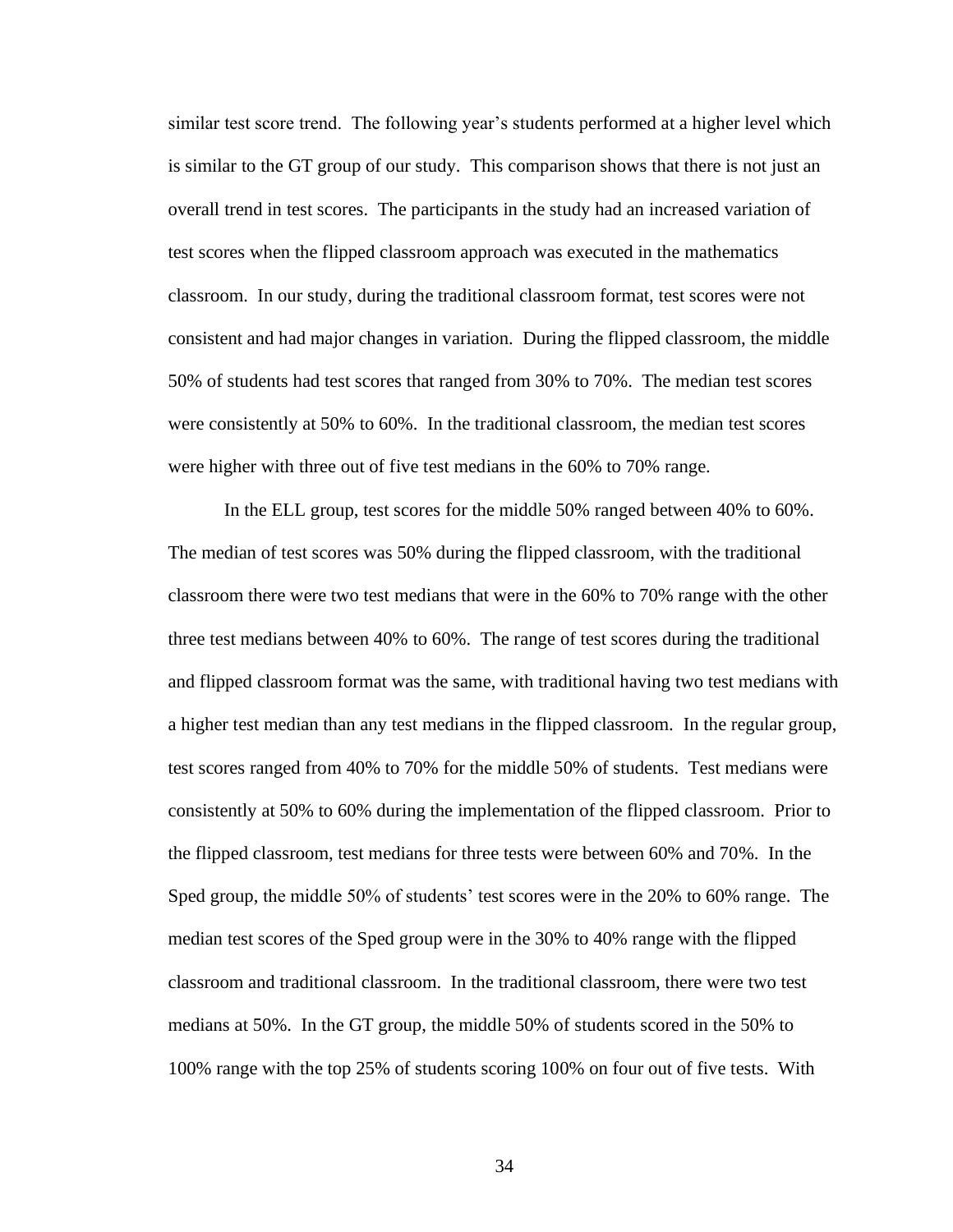the traditional classroom, test scores ranged from 50% to 90% with test medians around 70% to 80%. This indicates the flipped classroom as a positive impact for students in the GT group only.

When assessing the effects of flipped learning on test scores, a Wilcoxon signed rank test revealed a decrease in test scores from a traditional to flipped classroom. This decrease was not statistically significant. Student test scores did change, regardless of their group classification, just not a statistically significant change. This indicates that overall students did not benefit from the flipped classroom. There was an expectation that grades would be higher in the flipped classroom based on previous research (Hwang et al. 2000; Winter 2018; Patterson et al. 2018; Yorganci 2020; Houston & Lin 2012; & Wei et al. 2020). This was not found during this study, the GT group benefited from the flipped classroom but the ELL, regular, and Sped groups did not benefit. During the traditional classroom format, the test scores for students were varied but there was a greater variation in test scores after the flipped classroom was implemented. The interquartile range was larger with each test with test medians more consistent within the student groups.

As noted by survey responses, many students felt that they had more time in class to work on assignments, watch the videos repeatedly until they understood the material, and work at their own pace while learning, even though the test scores were not higher in the flipped classroom compared to the traditional classroom. Students showed a higher satisfaction with the flipped classroom approach than with the traditional classroom but there were still some negative beliefs.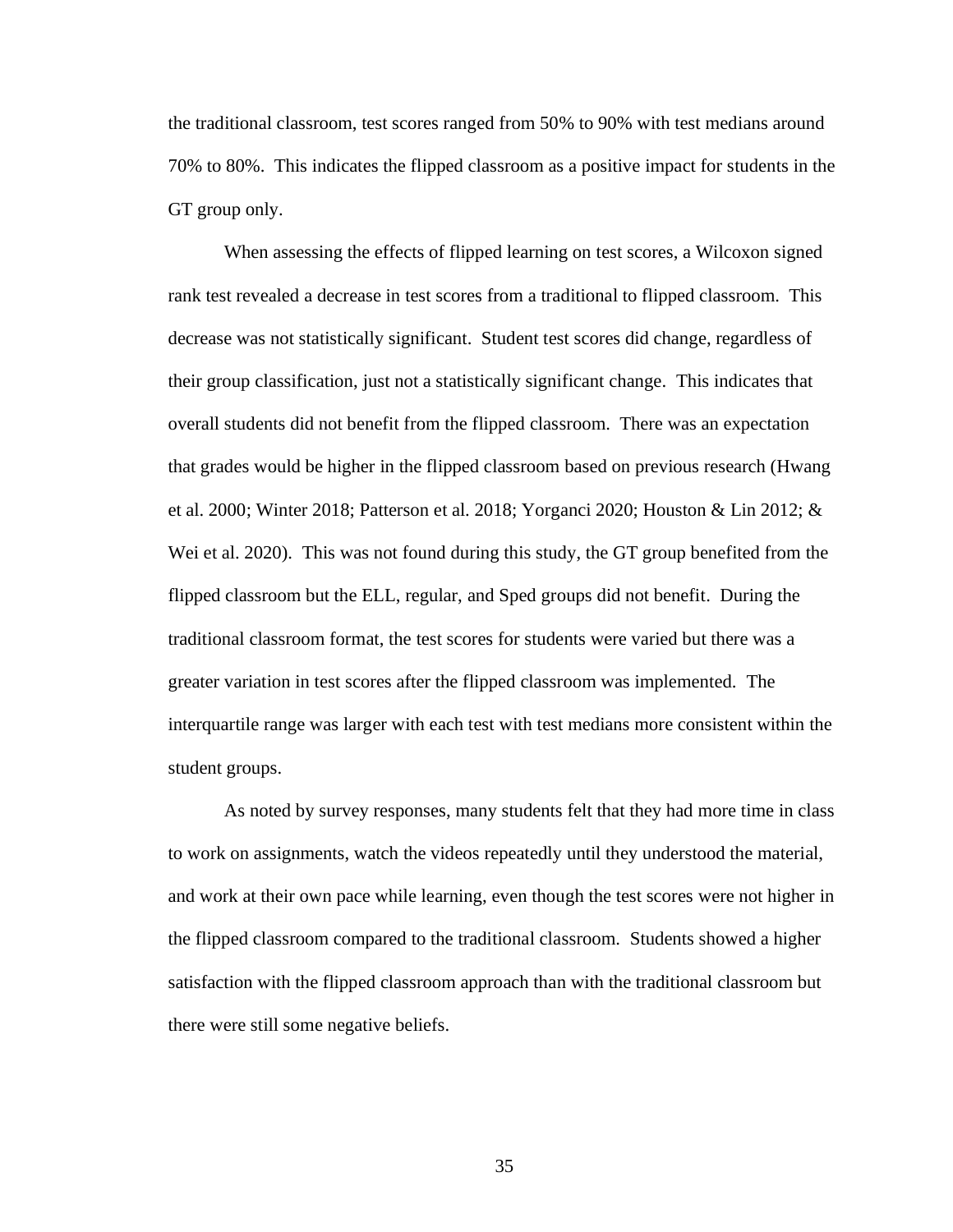The findings of this study show that the flipped classroom model did not increase student performance for three out of four groups. The GT group increased performance on tests, but all other groups were not successful. The flipped classrooms' effectiveness was limited as student's performance on tests did not increase once the flipped classroom approach was used. Most of the research showed increased student performance in the flipped classroom than students in a traditional setting (Bhagat et al. 2016; Carter et al. 2018; Hwang et al. 2000; Patterson et al. 2018; Yorganci 2020; & Wei et al. 2020) or there were no differences in grade results (Findlay-Thompson & Mombourquette 2014; Winter 2013; Ketsman et al. 2018; & Chen 2016). Although studies found similar results to this study's findings, their comparisons of learning environments are different from this study. Four studies associated the flipped classroom as yielding similar academic results to traditional instruction. Research still suggests that the flipped classroom works, and test scores increase when implemented in the classroom.

For the flipped classroom to work the way we want it to, we as educators must teach our students how to learn. Time needs to be spent during class to help students understand intended learning outcomes, expectations for student work, and make sure students know what they are supposed to do and why they are doing it. Also, time must be spent teaching students how to work effectively in their group and with their peers. Gathering student feedback, support for students, and clear communication with your students cannot be pushed to the side.

### <span id="page-43-0"></span>**Limitations and further research**

This study has some limitations that the reader should take into consideration. The findings of this study should not be generalized without caution as the sample is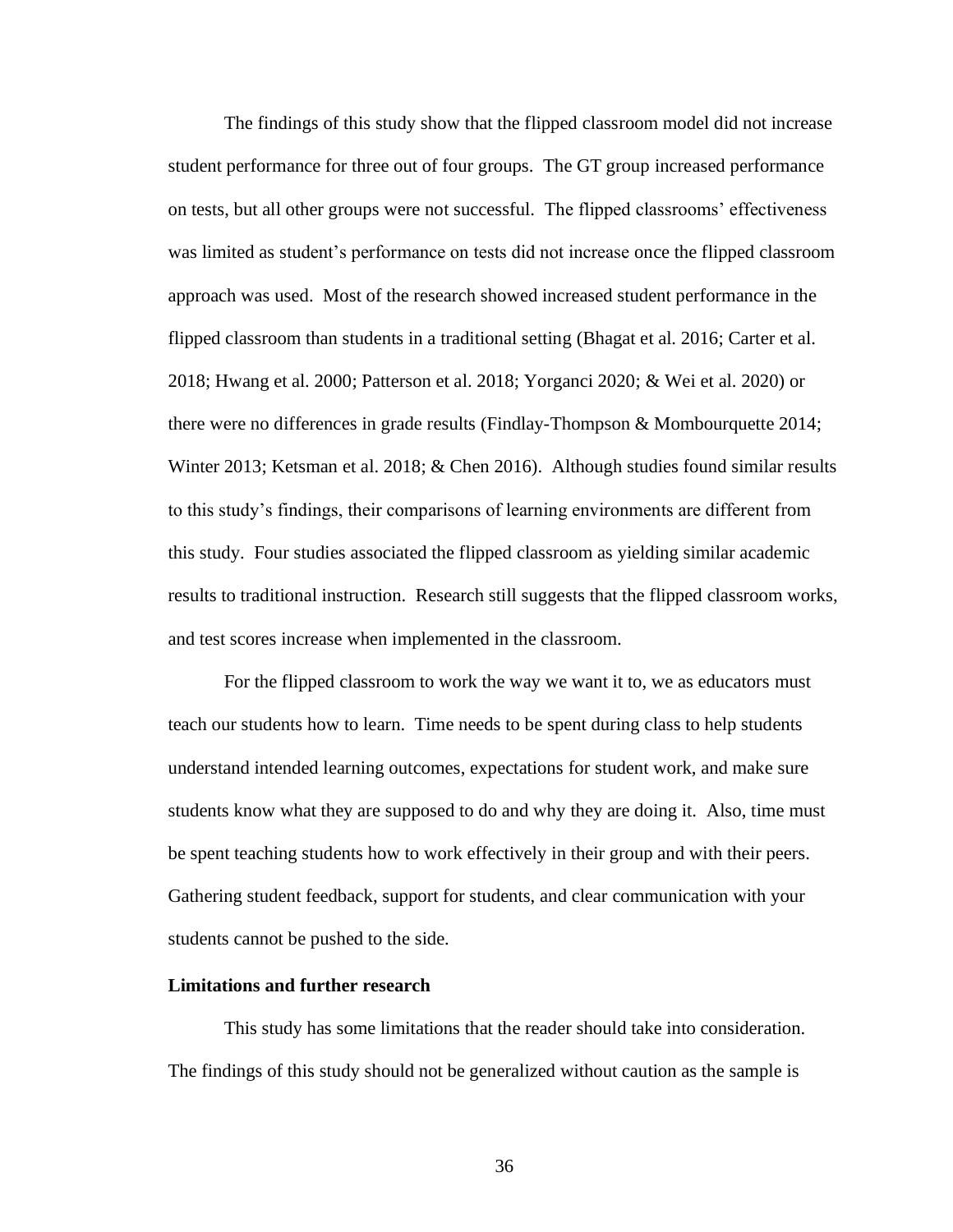small (305 participants) and consisted of students in the sixth grade only. The number of students in each group was also a limitation, the regular group was nine times larger than the Sped group, which was the smallest group. The personality and self-motivation of the students participating in the study can influence the results. Further research should investigate consecutive uses of the flipped classroom approach with a longer time frame (Bhagat et al. 2016).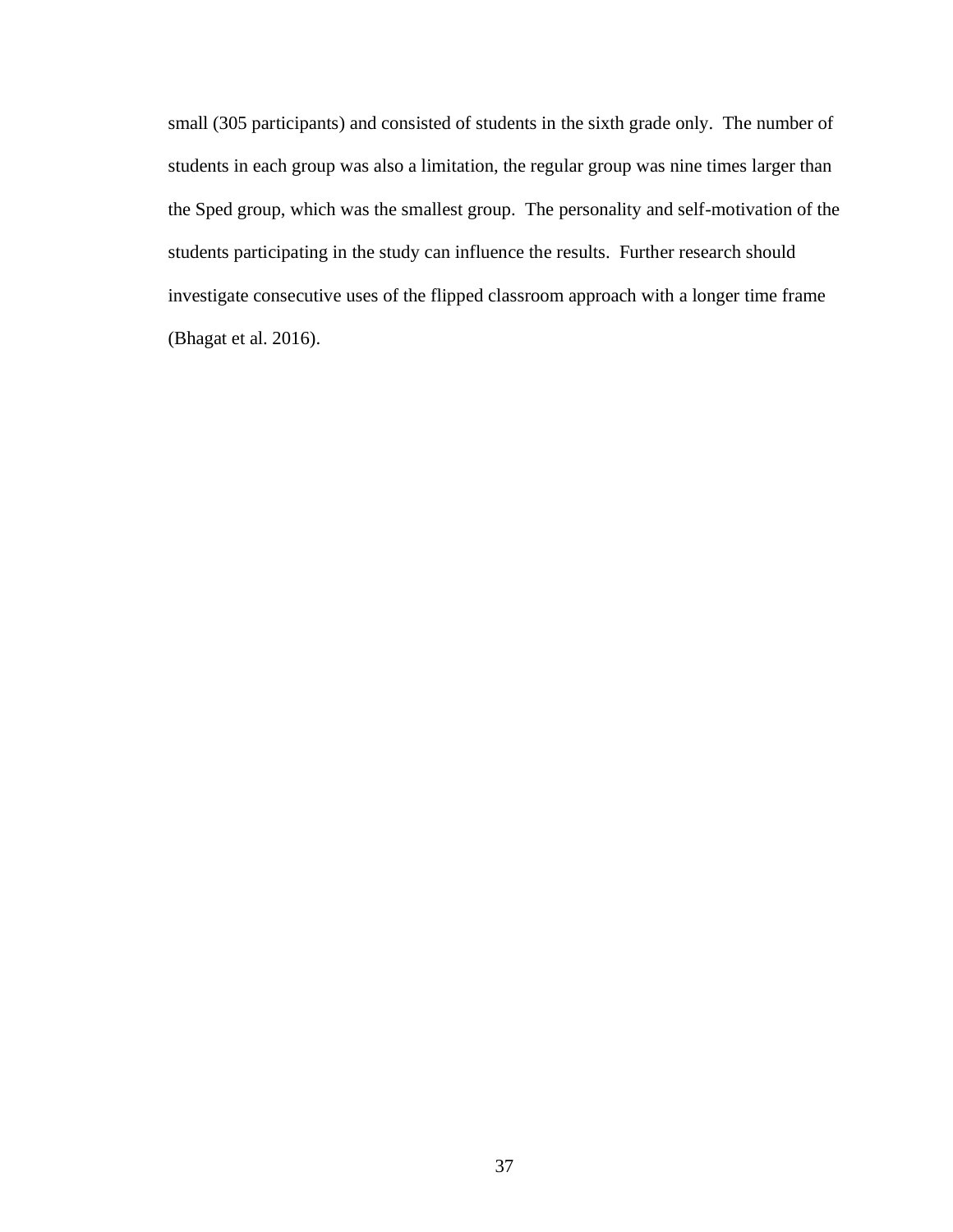## **VI. CONCLUSION**

<span id="page-45-0"></span>The purpose of this study was to analyze students' mathematical understanding in middle school mathematics classrooms implementing the flipped classroom approach. The learners in a classroom include gifted and talented, special education, regular, and ELLs. All learners need to master the content to be successful in future classes. The flipped classroom provides multiple avenues for students to learn the material. Students can work with technology to watch video lessons and research topics outside of the classroom. Students can work at their own pace and take extra time if needed without the time restraints of a normal classroom schedule. With the videos watched before class, the teacher can review concepts, clear up misunderstandings, and challenge students with higher-order thinking activities during class time. As previous literature has presented, the flipped classroom approach develops a learning environment that uses technology to move from a teacher-centered to a student-centered learning environment.

The results of this study indicate the overall impact of flipped learning was not beneficial for majority of students. In comparison between semesters, the performance of each group with the flipped classroom was not effective in all groups except the GT group. This finding was based on the statistical insignificance in test median differences. Overall, GT students were the only group who benefited from the flipped classroom approach. The flipped classroom was well suited for GT students due to the students learning the concept and having the opportunity to explore farther. I observed a slight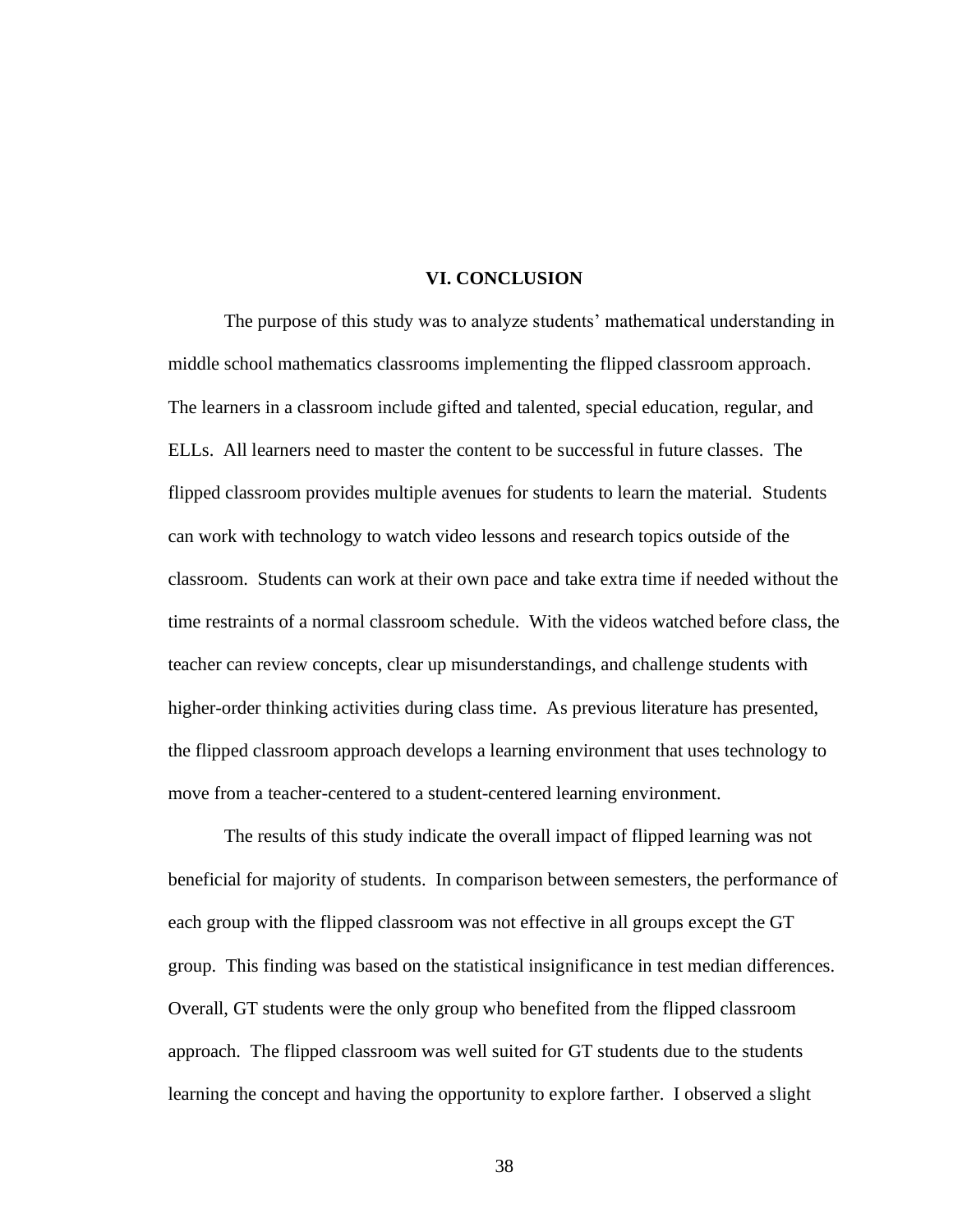increase in grades for students, but many students struggled more with the flipped classroom than with direct teaching. I was able to help students one-on-one or in a small group but the number of students needing my help increased when using the flipped classroom approach. Ideally, we would like to level the playing field so that the flipped classroom approach benefited all groups of students, not just the GT students. Within our classrooms, there are many different learners, each class and each year looks different from the last. Many different learning styles can be explored so that all students can benefit, the flipped classroom is one possible learning style.

In conclusion, the research on the flipped classroom is still in its infancy in relation to K-12 public education, especially in the field of mathematics. Though this study's findings show the effects of the flipped classroom were statistically insignificant in comparison, results indicate that it is not an inferior learning environment for all students. For K-12 teachers, the findings along with past studies still signify that teachers adjust their instruction and learning environments to foster student-centered learning, the flipped classroom could be adjusted or blended with other learning environments to meet the learning needs of all students.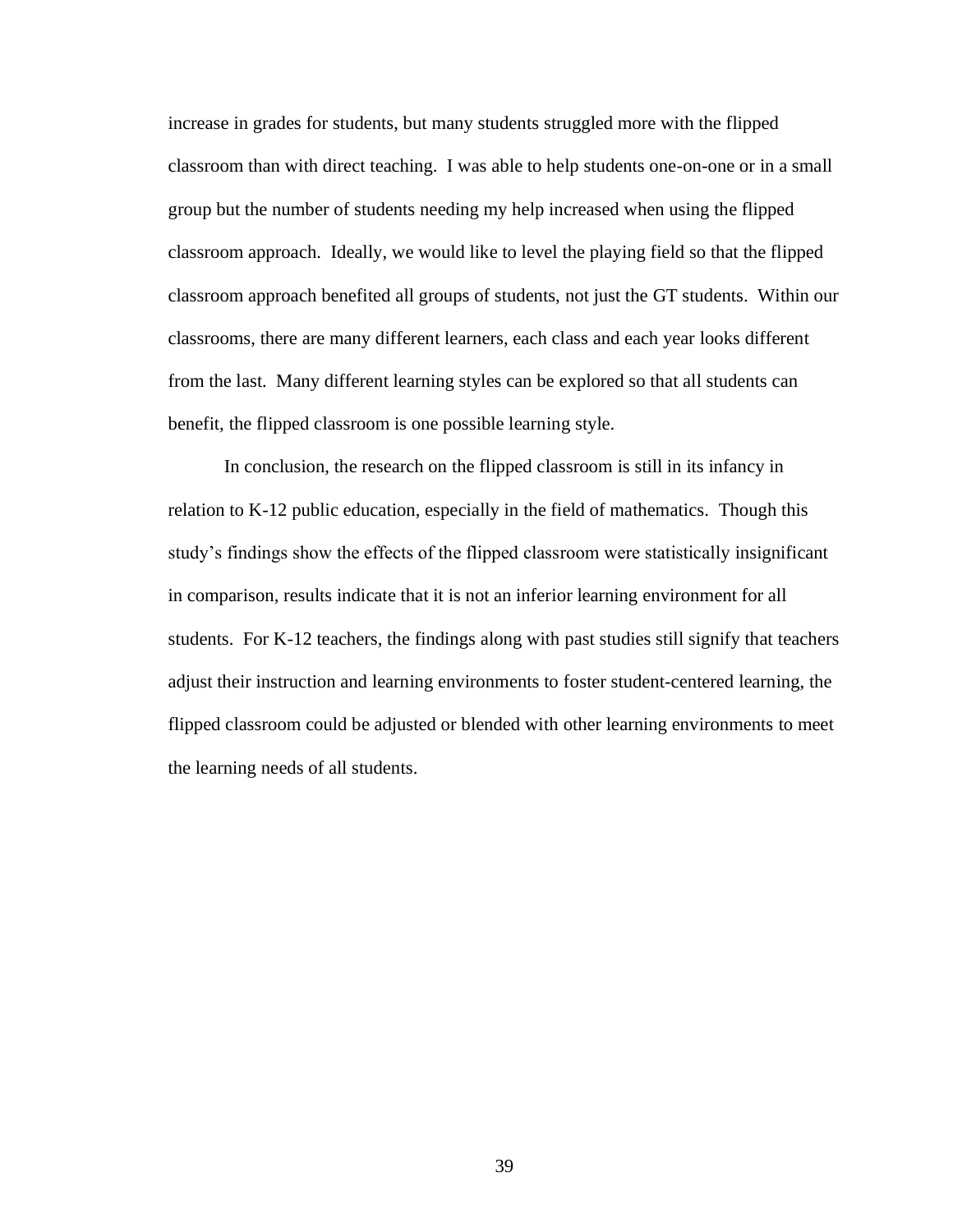## **REFERENCES**

- <span id="page-47-0"></span>Barry, A. L., Gay, A. S., Pelkey, M. L., Rothrock, K., & Mayer, M. (2019). Students tell us the best way to learn mathematics in high school. *The Journal.* Vol. 2 (Pedagogy).
- Bell, S. (2010). Project-based learning for the 21<sup>st</sup> century: Skills for the future. *The Clearing House, 83,* 39-43.
- Bergmann, J. & Sams, A. (2012). Flip your classroom: Reach every student in every class every day. *The Association for Supervision and Curriculum Development.* Alexandria, VA.
- Bergmann, J. & Sams, A. (2014) Flipped learning: maximizing face time, *T&D*, *Vol. 68, No. 2*, 28-31.
- Bhagat, K. K., Chang, C. N., & Chang, C. Y. (2016). The impact of the flipped classroom on mathematics concept learning in high school, *Educational Technology & Society, 19*(3), 134-142.
- Bishop, J. L., & Verleger, M. A. (2013). The flipped classroom: a survey of the research, *American Society for Engineering Education,* 120th ASEE Annual Conference & Exposition, paper id# 6219.
- Bloom, B. S. (1956). Taxonomy of educational objectives handbook 1: Cognitive domain. New York: David McKay.
- Booth, J. (2011). Why can't students get the concept of math?. *Perspectives on language and literacy.* 37. 31-35.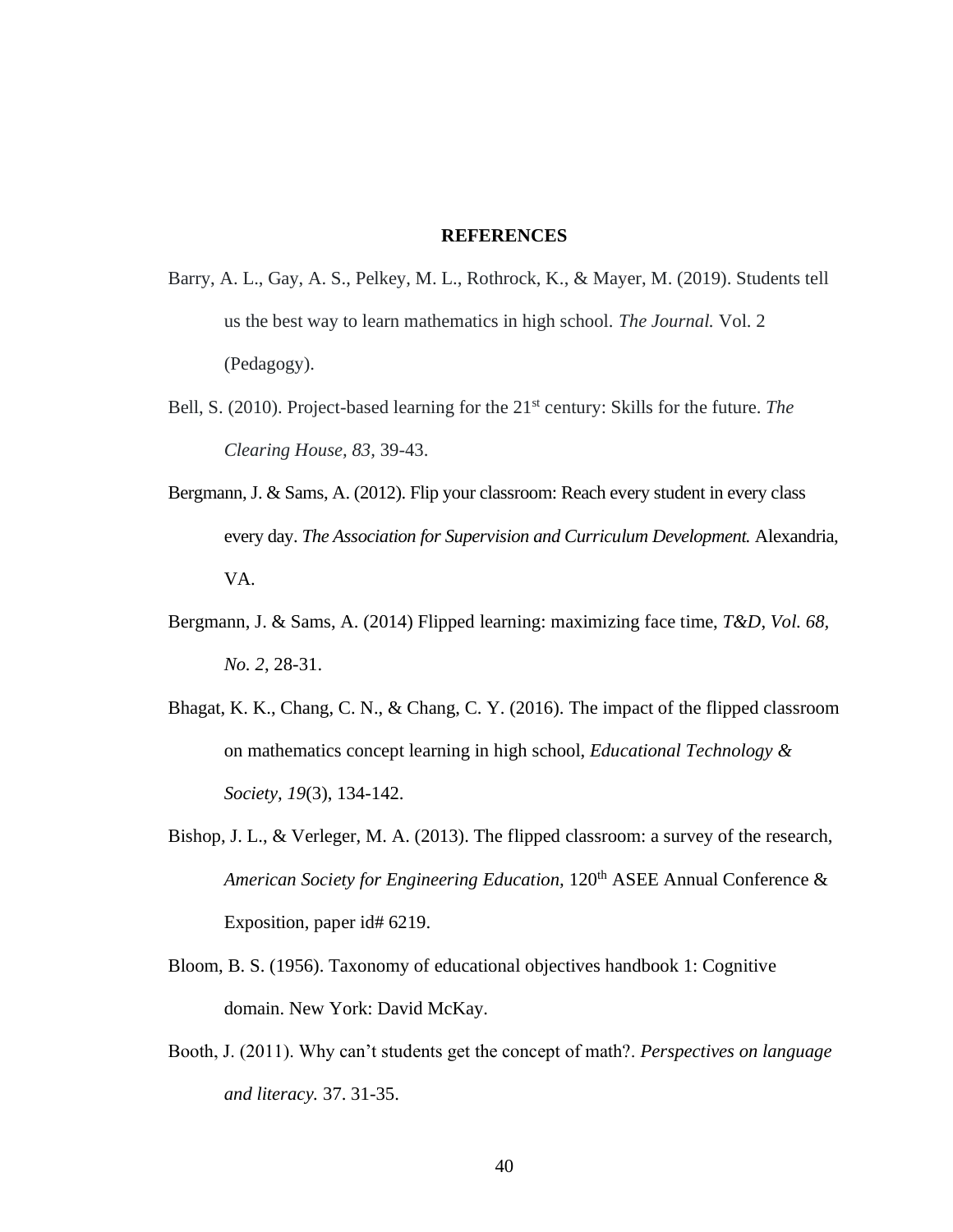- Brooks, J. G. & Brooks, M. G. (1999). In search of understanding: the case for constructivist classrooms, with a new introduction by the authors. Alexandria: Association for supervision & curriculum development.
- Carter, C. L., Carter, R. L., & Foss, A. H. (2018.) The flipped classroom in a terminal college mathematics course for liberal arts students, *AERA Open, 4*(1), pp. 1-14.
- Chen, L. L. (2016). Impacts of flipped classroom in high school health education. *Journal of Educational Technology Systems, 44*(4), 411-420.
- Cobb, P., Yackel, E., & Wood, T. (1992). A constructivist alternative to the representational view of mind in mathematics education. *Journal for Research in Mathematics Education,* 23(1), 2-33.
- Cobb, P. (1994). An exchange: Constructivism in mathematics and science education. *Educational Researcher*, Vol. 23, No. 7, p. 4.
- Combs, R., Bingham, T., & Roper, T. (2018). A model for inverting the advanced calculus classroom. *PRIMUS,* 28:8, 717-725.
- Correa, C. A., Perry, M., Sims, L., Miller, K., & Fang, G. (2008). Connected and culturally embedded beliefs: Chinese and US teachers talk about how their students best learn mathematics. *Teaching and Teacher Education, 24*(1), 140- 153.
- Dallas, B., McCarthy, A., & Long, G. (2016). Examining the educational benefits of and attitudes toward closed captioning among undergraduate students. *The Journal of Scholarship of Teaching and Learning, 16*(2), 56-71.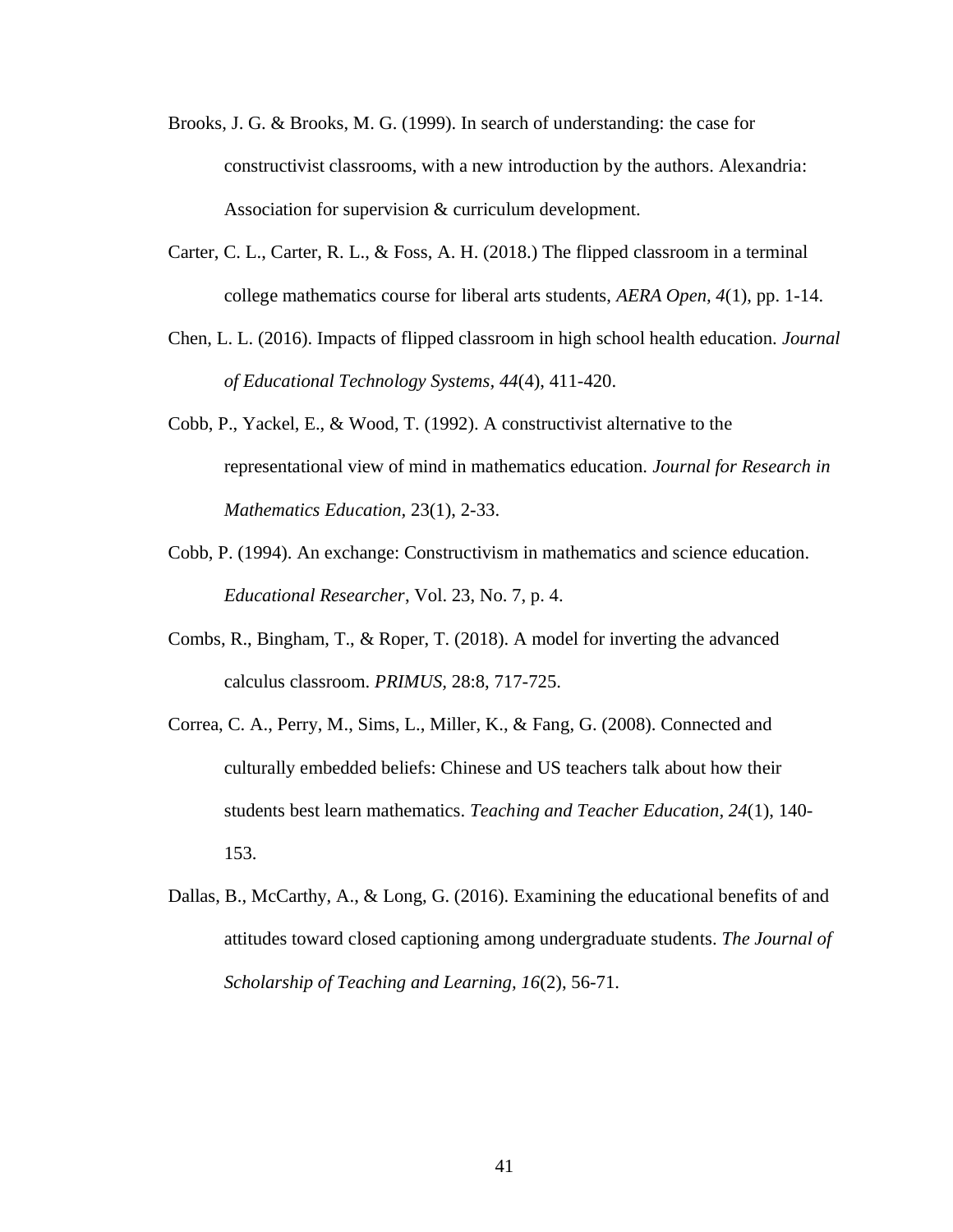- Du, S. C., Fu. Z. T., & Wang, Y. (2014). The flipped classroom advantages and challenges. In *International Conference on Economic Management and Trade Cooperation,* Vol. 107, pp. 17-20.
- Educause. (2012). 7 things you should know about flipped classrooms. Retrieved from <https://library.educause.edu/-/media/files/library/2012/2/eli7081-pdf.pdf>
- Edwards, R. (2001). Meeting individual learner needs: power, subject, subjection. In C. Waechter, M. Preddy, D. Scott, and J. Soler (Eds.), Knowledge, Power and Learning. London: SAGE
- Eisenberg, T. (1975). Behaviourism: the bane of school mathematics. *International Journal of Mathematical Education in Science and Technology, 6:2,* 163-171.
- Findlay-Thompson, S. & Mombourquette, P. (2014). Evaluation of a flipped classroom in an undergraduate business course. *Business Education and Accreditation.* Vol. 6. p.63-71.
- Gernsbacher, M. A. (2015). Video captions benefit everyone. *Policy Insights from the Behavioral and Brain Sciences, 2*(1), 195-202.
- Gomez-Lanier, L. (2018). Building collaboration in the flipped classroom: a case study, *International Journal for the Scholarship of Teaching and Learning, 12*(2), Article 7.
- Groves, R. & Welsh, B. (2010). The high school experience: What students say. *Issues in Educational Research, 20*(2), 87-104.
- Hartikainen, S., Rintala, H., Pylväs, L., & Nokelainen, P. (2019). The concept of active learning and the measurement of learning outcomes: a review of research in engineering higher education, *Education Sciences, 9*(4), 276.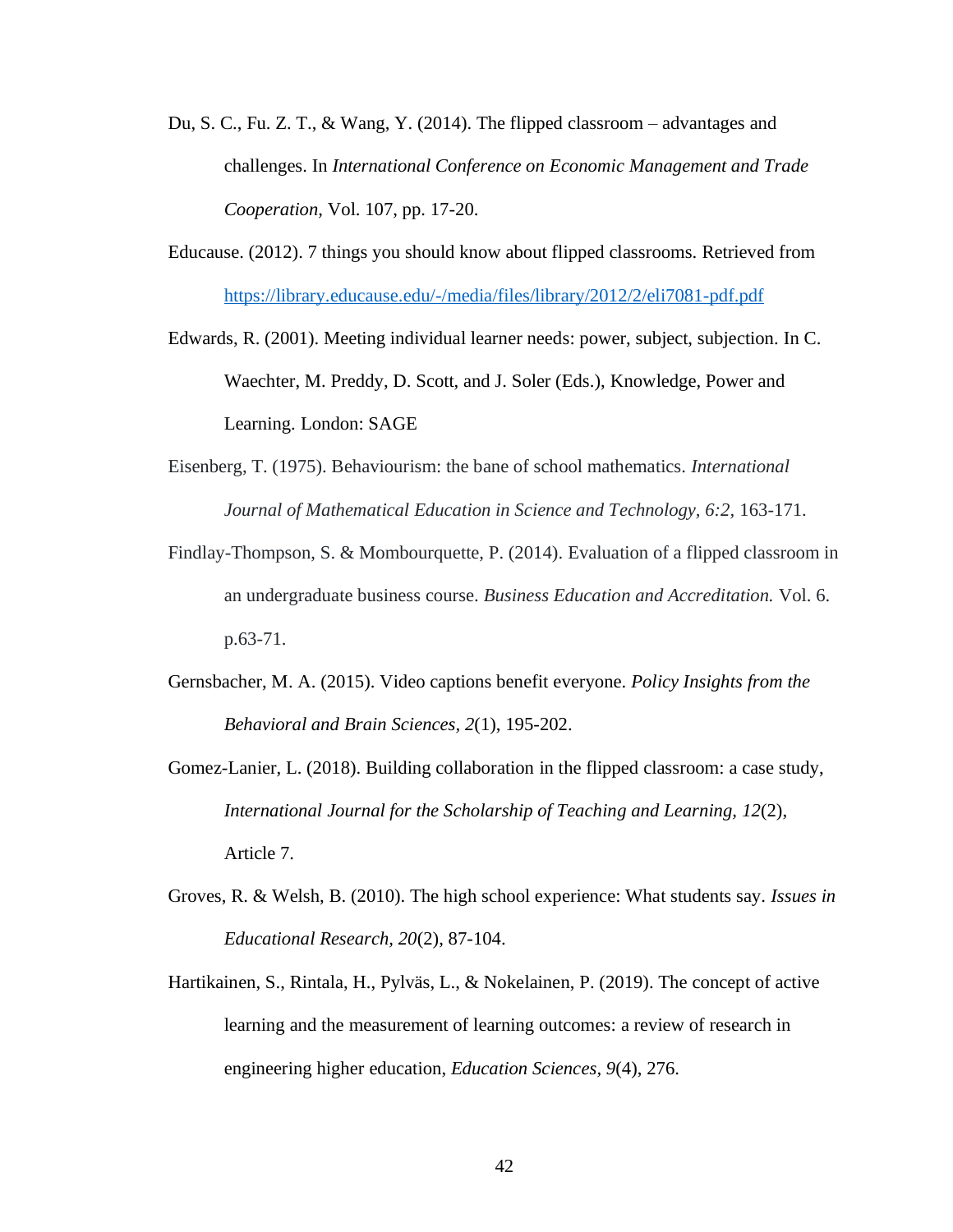- Hao, Y. (2016). Exploring undergraduates' perspectives and flipped learning readiness in their flipped classrooms. *Computers in Human Behavior, 59,* 82-92.
- Holmes, K. P., Rutledge, S., & Gautheir, L. R. (2009). Understanding the culturallinguistic divide in american classrooms: Language learning strategies for a diverse student population. *Reading horizons, 49*(4), p.285.
- Houston, M. & Lin, L. (2012). Humanizing the classroom by flipping the homework versus lecture equation, *Proceedings of Society for Information Technology & Teacher Education International Conference 2012,* 1177-1182.
- Hwang, G., Chang, S., Song, Y., & Hsieh, M. (2021). Powering up flipped learning: An online learning environment with a concept map-guided problem-posing strategy. *Journal of Computer Assisted Learning, 37*(2), 429-445.
- International Society for Technology in Education (ISTE). (2021). Student-centered learning. Retrieved from: https://www.iste.org/standards/essentialconditions/student-centered-learning
- Jenkins, R. (2015). The 7 fundamental conditions of learning; Our quest is not so much to figure out how to teach best as to figure out how students learn best. *The Chronical of Higher Education, 61*(31).
- Ketsman, O., Dahaer, T., & Colon Santana, J. A. (2018) An investigation of effects of instructional videos in an undergraduate physics course. *E-learning and Digital Media, 15*(6), 267-289.
- Kirvan, R., Rakes, C. R., & Zamora, R. (2015). Flipping an algebra classroom: Analyzing, modeling, and solving systems of linear equations. *Computers in the Schools,* 32:3-4, 201-223.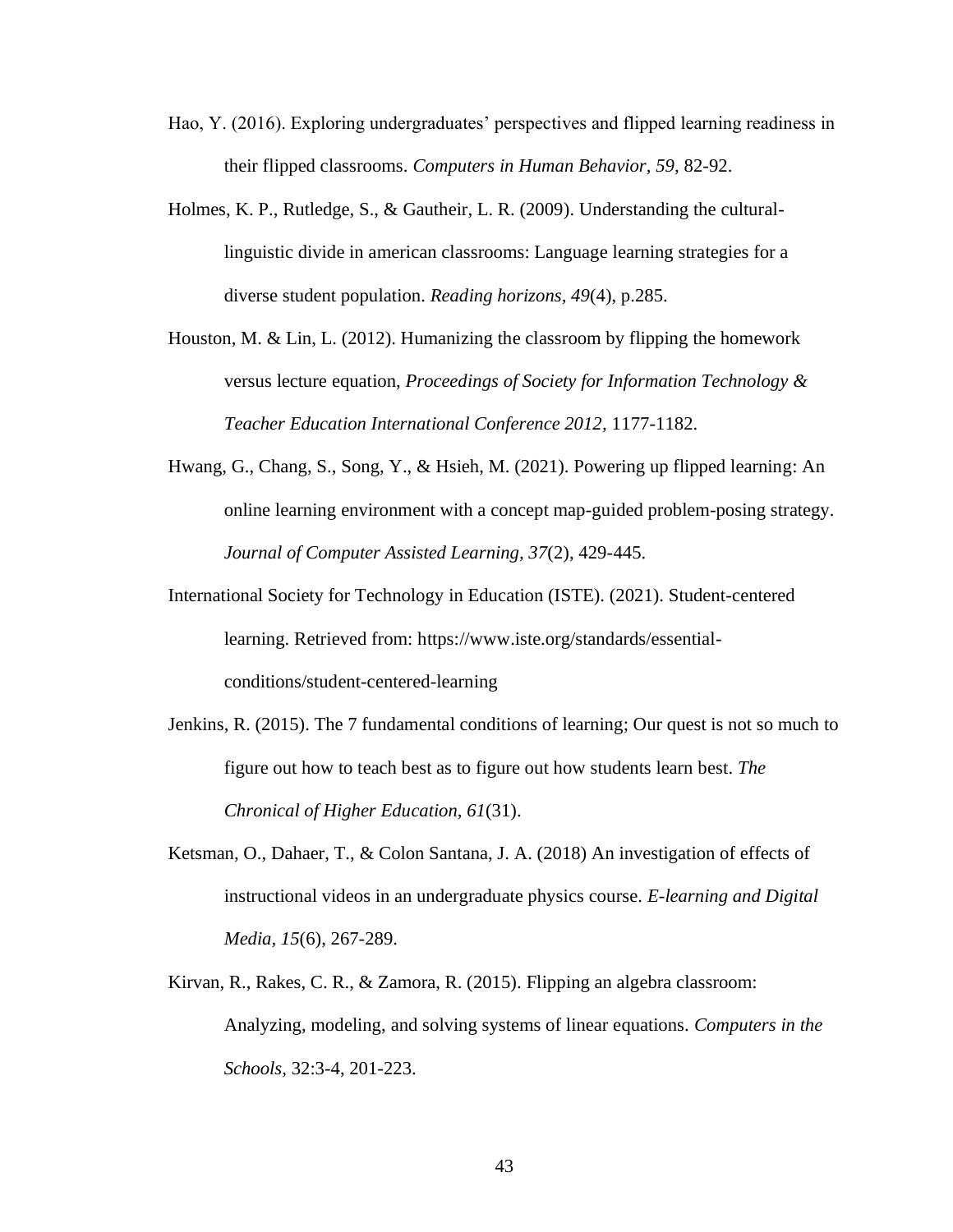- Krouss, P. & Lesseig, K. (2020). Effects of a flipped classroom model in an introductory college mathematics course. *PRIMUS 30:5*, 617-635.
- Kuhfeld, M., Tarasawa, B., Johnson, A., Ruzek, E., & Lewis, K. (2020). Learning during COVID-19: Initial findings on students' reading and math achievement and growth. Retrieved from: https://www.nwea.org/content/uploads/2020/11/Collaborative-brief-Learningduring-COVID-19.NOV2020.pdf
- Li, Y. (2016). Flipped classroom, wise teacher Self-directed learning in foreign language classroom. Beijing: Foreign Language Teaching and Research Press.
- Maldonado, A. & Morales, M. (2019). Modelling dependency structures produced by the introduction of a flipped classroom. *Mathematics 8*, 19.
- Maxson, K., and Szaniszlo, Z. (2015). An introduction to the flipped classroom. *PRIMUS,* 25(8): 597-599.
- National Association for Gifted Children. What is giftedness? Retrieved from <https://www.nagc.org/resources-publications/resources/what-giftedness>
- National Center for Learning Disabilities (2017). The state of learning disabilities: understanding the 1 in 5 – Texas state snapshot. Retrieved from https://www.ncld.org/wp-content/uploads/2017/03/Texas.Snapshot.v2.pdf
- National Council of Teachers of Mathematics. (2000). Principles and standards for school mathematics. Reston, VA.
- National Education Association. (2015). Preparing  $21<sup>st</sup>$  century students for a global society.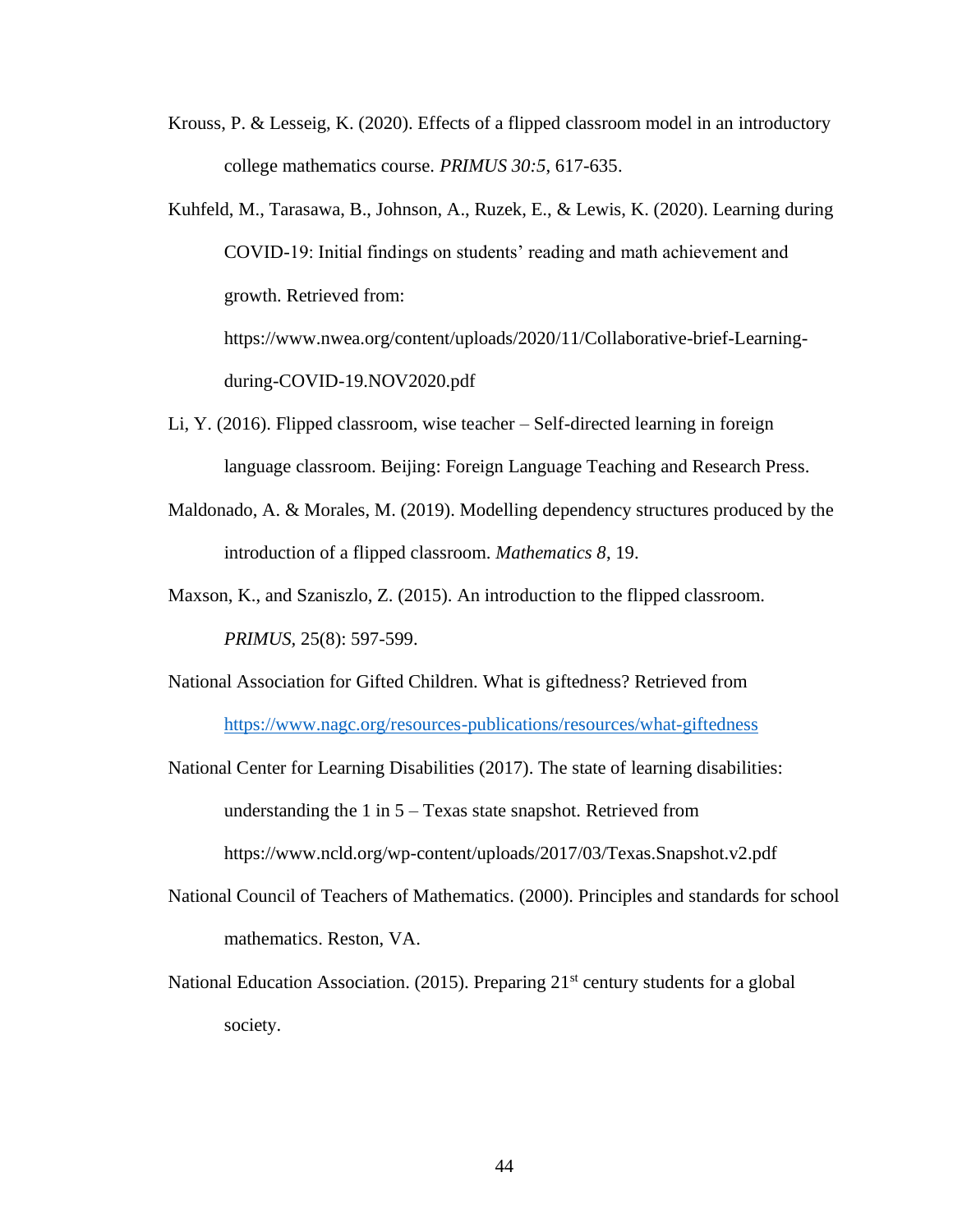O'Neill, G. & McMahon, T. (2005). Student-centered learning: what does it mean for students and lecturers? 27-36.

<https://www.researchgate.net/publication/241465214>

- Onyema, O. G. & Daniil, P. (2017). Educating the  $21<sup>st</sup>$  century learners: Are educators using appropriate learning models for honing skills in the mobile age? *Journal of Entrepreneurship Education,* Vol. 20(2), p.1-15.
- Patterson, B., McBride, C. R., & Gieger, J. L. (2018). Flipped active learning in your mathematics classroom without videos*, PRIMUS,* 28(8), 742-753.
- Robb, L. (2017). Read talk write: Developing 21st century skills. *Voices from the middle, 24*(4), 19.
- Romberg, T. A. (2010). Wittrock's influence on mathematics education: Some personal comments. *Educational Psychologist, 45*(1), 61-63.
- Saavedra, A. R., & Opfer, V. D. (2012). Learning  $21^{st}$  century skills requires  $21^{st}$  century teaching, *The Phi Delta Kappan, 94*(2), 8-13.
- Saul, D. (2005). Education unplugged: Students sound off about what helps them learn. *Education Canada, 45*(2), 18-20.
- Schlairet, M. C., Green, R., & Benton, M. J. (2014). The flipped classroom, strategies for an undergraduate nursing course, *Nurse Educator, 39*(6), pg. 321-325.
- Sergis, S., Sampson, D. G., & Pelliccione, L. (2018). Investigating the impact of flipped classroom on students' learning experiences: A self-determination theory approach, *Computers in Human Behavior, 78*, 369-378.
- Shapiro, S. S. & Wilk, M. B. (1965). An analysis of variance test for normality. *Biometrika, 52*(3-4), 591-611.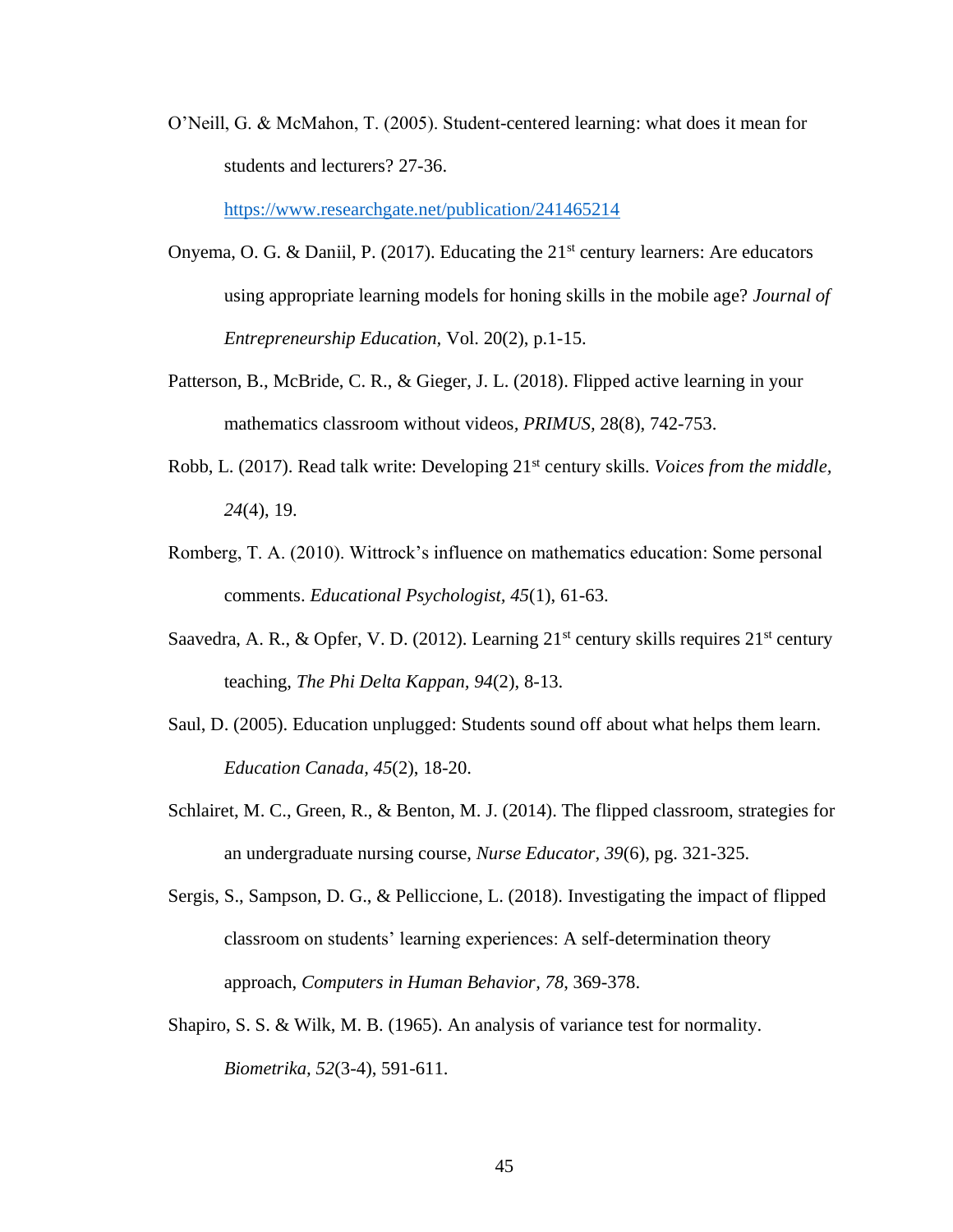- Shi, C. R., Rana, J., & Burgin, S. (2018). Teaching & learning tips 6: the flipped classroom, *International Journal of Dermatology, 57,* 463-466.
- Simon, M. A. (1995). Reconstructing mathematics pedagogy from a constructivist perspective. *Journal for Research in Mathematics Education, 26,* 114-145.

Skinner, B. F. (1976). About Behaviorism. *New York: Vintage Books.* 

- Smith, C. (2017). The flipped classroom: Benefits of student-led learning, *Nursing2017, 47*(4)*,* 20-22.
- Strayer, J. F. (2012). How learning in an inverted classroom influences cooperation, innovation, and task orientation. *Learning Environments Research,* 15(2), 171- 193.

Talbert, R. (2014). Inverting the linear algebra classroom, *PRIMUS, 24(5),* 361-374.

- Texas Education Agency (2012). Texas Essential Knowledge and Skills for Mathematics. Chapter 111. Subchapter B. Middle School. Retrieved from <http://ritter.tea.state.tx.us/rules/tac/chapter111/ch111b.html>
- Texas Education Agency (2020). English Learner Student Reports by Home Language and Grade. Retrieved from<https://rptsvr1.tea.texas.gov/adhocrpt/adleplg.html>
- Texas Education Agency (1995). Education Code Chapter 29. Educational Programs Sec. 29.121. Retrieved from

https://statutes.capitol.texas.gov/Docs/ED/htm/ED.29.htm#29.121

- Thorndike, E. L. (1992). The psychology of arithmetic. New York: Macmillan.
- Tindowen, D., Bassig, J., & Cagurangan, J. (2017). Twenty-first century skills of alternative learning system learners. *SAGE Open, 7*(3), 215824401772611.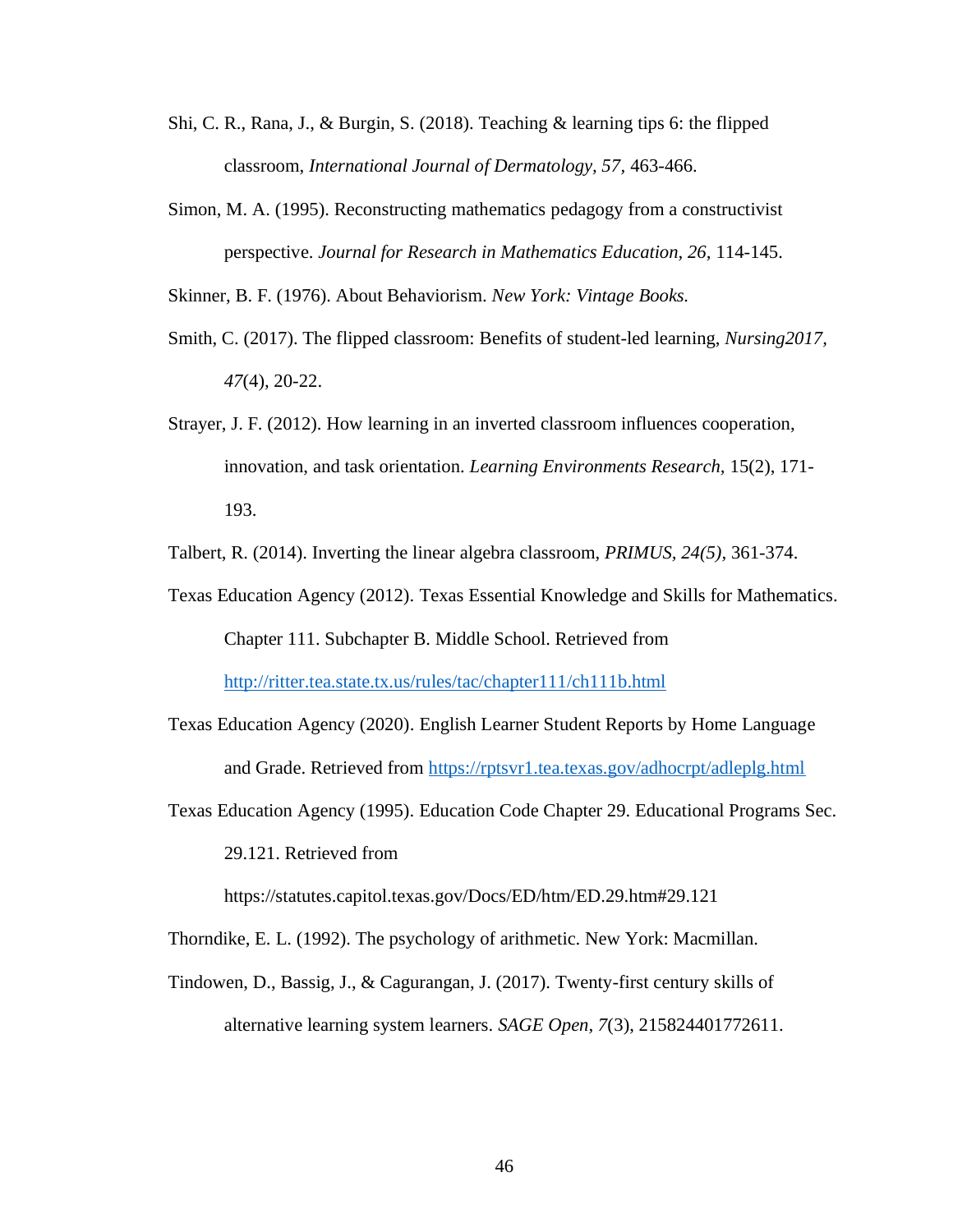- Tomlinson, C. A., Brighton, H. H., Callahan, C. M., Moon, T. R., & Brimijoin, K. (2003). Differentiating instruction in response to student readiness, interest, and learning profile in academically diverse classrooms: A review of literature. *Journal for the Education of the Gifted, 27*(2), 119-145.
- Touchton, M. (2015). Flipping the classroom and student performance in advanced statistics: Evidence from a quasi-experiment, *Journal of Political Science Education, 11(1),* pg. 28-44.
- Tucker, C. R. (2012). Blended learning in grades 4-12: Leveraging the power of technology to create student-centered classrooms. Thousand Oaks, CA: Corwin.
- U.S. Department of Education. (2017). Sec. 300.39 Special education. Retrieved from <https://sites.ed.gov/idea/regs/b/a/300.39>
- U.S. Department of Education. (2020). Protecting Students with Disabilities. Retrieved from<https://www2.ed.gov/about/offices/list/ocr/504faq.html>
- U.S. Department of Education. (2020). Developing Programs for English Language Learners: Glossary. Retrieved from

<https://www2.ed.gov/about/offices/list/ocr/ell/glossary.html>

- Wallace, M. L., Walker, J. D., Braseby, A. M., & Sweet, M. S. (2014). "Now, what happens during class?" Using team-based learning to optimize the role of expertise within the flipped classroom. *Journal on Excellence in College Teaching, 25*(3&4), 253-273.
- Wang, L., Huang, Q., Jiang, Y. (2017). A comparative analysis of the current situation of flipped classroom at home and abroad. *Digital Education,* 2, 19-21.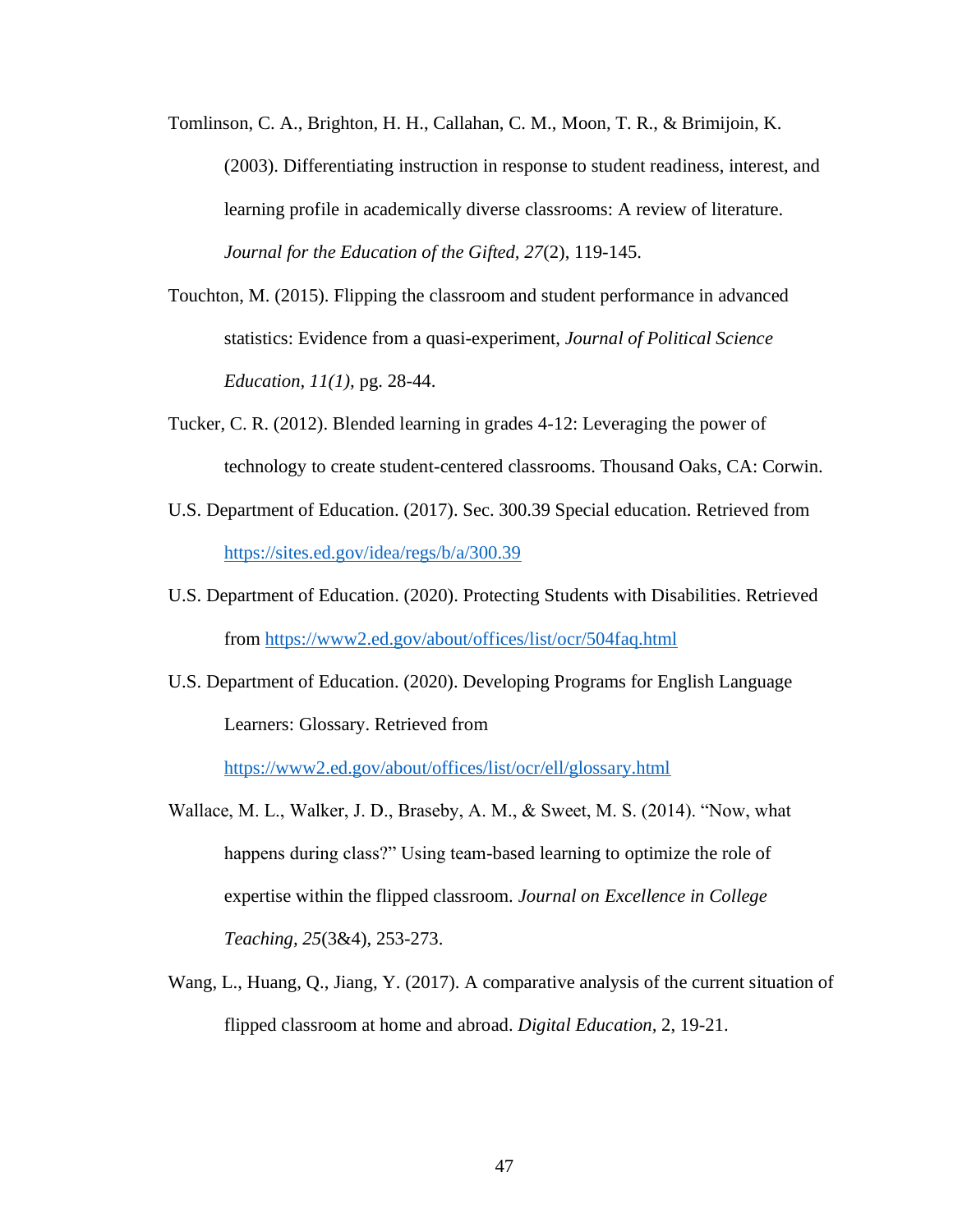Wei, X., Cheng, IL., Chen, NS. Yang, X., Liu, Y., Dong, Y., Zhai, X. & Kinshuk, B. (2020). Effect of the flipped classroom on the mathematics performance of middle school students. *Education Tech Research Dev* 68, 1461-1484.

Wilcoxon, F. (1945). Individual comparisons by ranking methods. *Biometrics* 1:80 – 83.

- Winter, J. B. (2013). The effect of the flipped model on achievement in an introductory college physics course (Order No. 1548650). Available from ProQuest Dissertations & Theses Global. (1469609819).
- Winter, J. W. (2018). Performance and motivation in a middle school flipped learning course. *TechTrends* 62(2), 176-183.
- Xu, Z. & Shi, Y. (2018). Application of constructivist theory in flipped classroom take college English teaching as case study. *Theory and Practice in Language Studies,*  Vol. 8, No. 7, 880-887.
- Yorganci, S. (2020). Implementing flipped learning approach based on "first principles of instruction' in mathematics courses. *Journal of Computer Assisted Learning, 36*(5), 763-779.
- Zazkis, R. (1999). Challenging basic assumptions: Mathematical experiences for preservice teachers. *International Journal of Mathematical Education in Science and Technology, 30,* 631-650.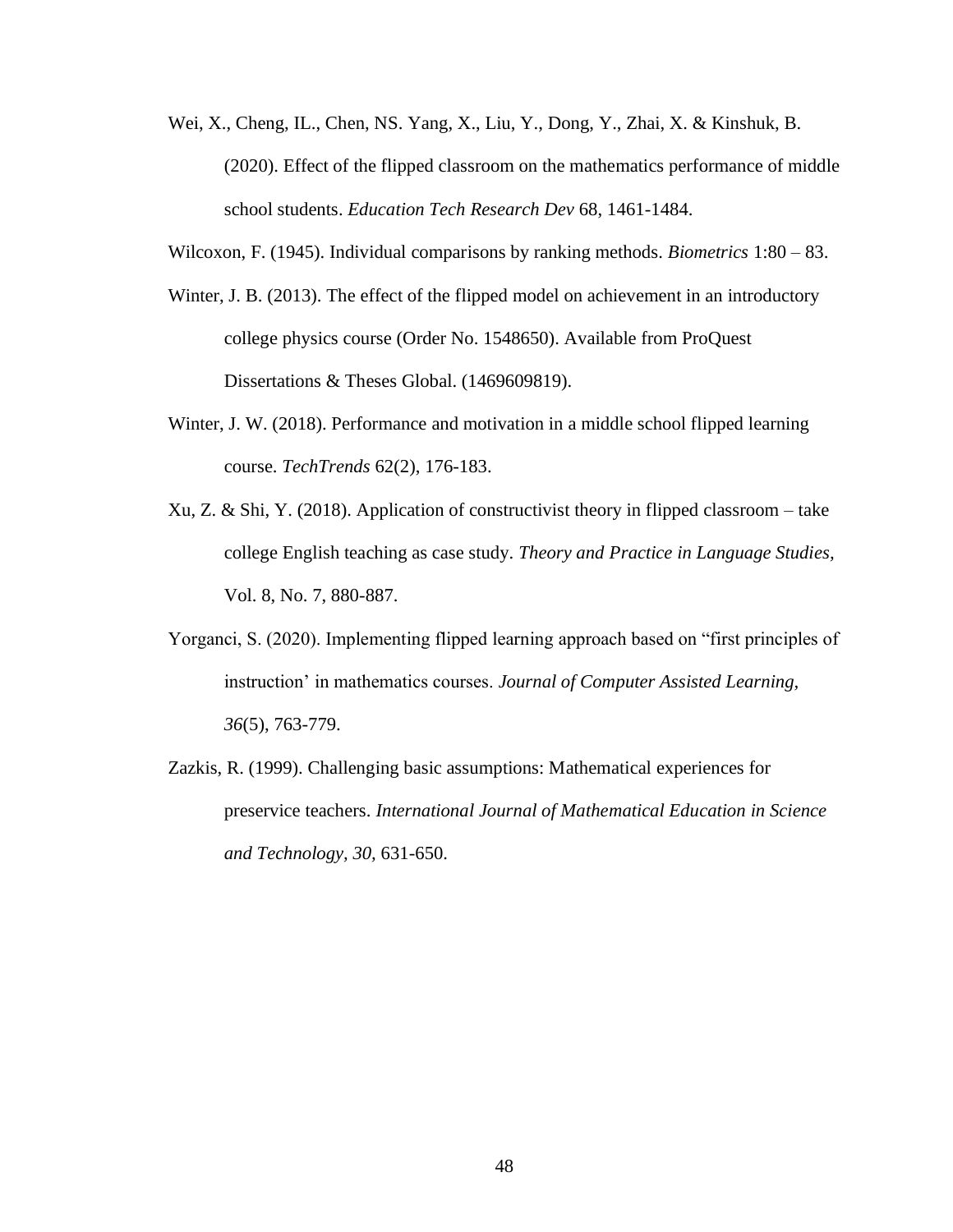## **APPENDIX A**

## <span id="page-56-0"></span>**Assent Form How the Flipped Classroom Enhances Performance for All Learners**

My name is Paige Rosprim. I am a graduate student at West Texas A&M University and currently teach sixth grade at Bowie  $6<sup>th</sup>$ . I am inviting you to participate in a research study about the flipped classroom approach we used last year. Your parent(s) know we are talking with you about the study. This form will tell you about the study to help you decide whether you want to take part in it.

## **What am I being asked to do?**

If you decide to be in the study, I will ask you to take a survey based on your experiences last year with the flipped classroom approach we used during the second semester. Based on those survey responses, I will conduct a 20-minute interview with some students to get a better explanation of their survey responses. I plan to audio record these interviews with your permission.

## **What are the benefits to me for taking part in the study?**

Taking part in this study may not have direct benefits to you, but it will help me determine if students benefited from the flipped classroom model in our math classroom.

## **Can anything bad happen if I am in this study?**

I do not expect anything bad happening to you.

## **Who will know that I am in the study?**

If you decide to be in the study, I will not tell anyone else how you respond or act as part of the study. Even if your parents or teachers ask, I will not tell them about what you say or do in the study.

## **Do I have to be in the study?**

No, you don't. The choice is yours. No one will get angry or upset if you don't want to do this. And you can change your mind anytime if you decide you don't want to be in the study anymore.

## **What if I have questions?**

If you have questions about the study, you can ask me now or anytime during the study. You can also email me at [paige.rosprim@amaisd.org.](mailto:paige.rosprim@amaisd.org) You may also contact my advisor Dr. Audrey Meador at [ameador@wtamu.edu](mailto:ameador@wtamu.edu) or call her at 806-651-2527. West Texas A&M University also has a Board that protects people who join a research study. You can call them at 806-651-2270 if you have a question. You can also call Dr. Angela Spaulding, Vice President of Research and Compliance at West Texas A&M University. Her number is 806-651-2731. You will receive a copy of this form for your records.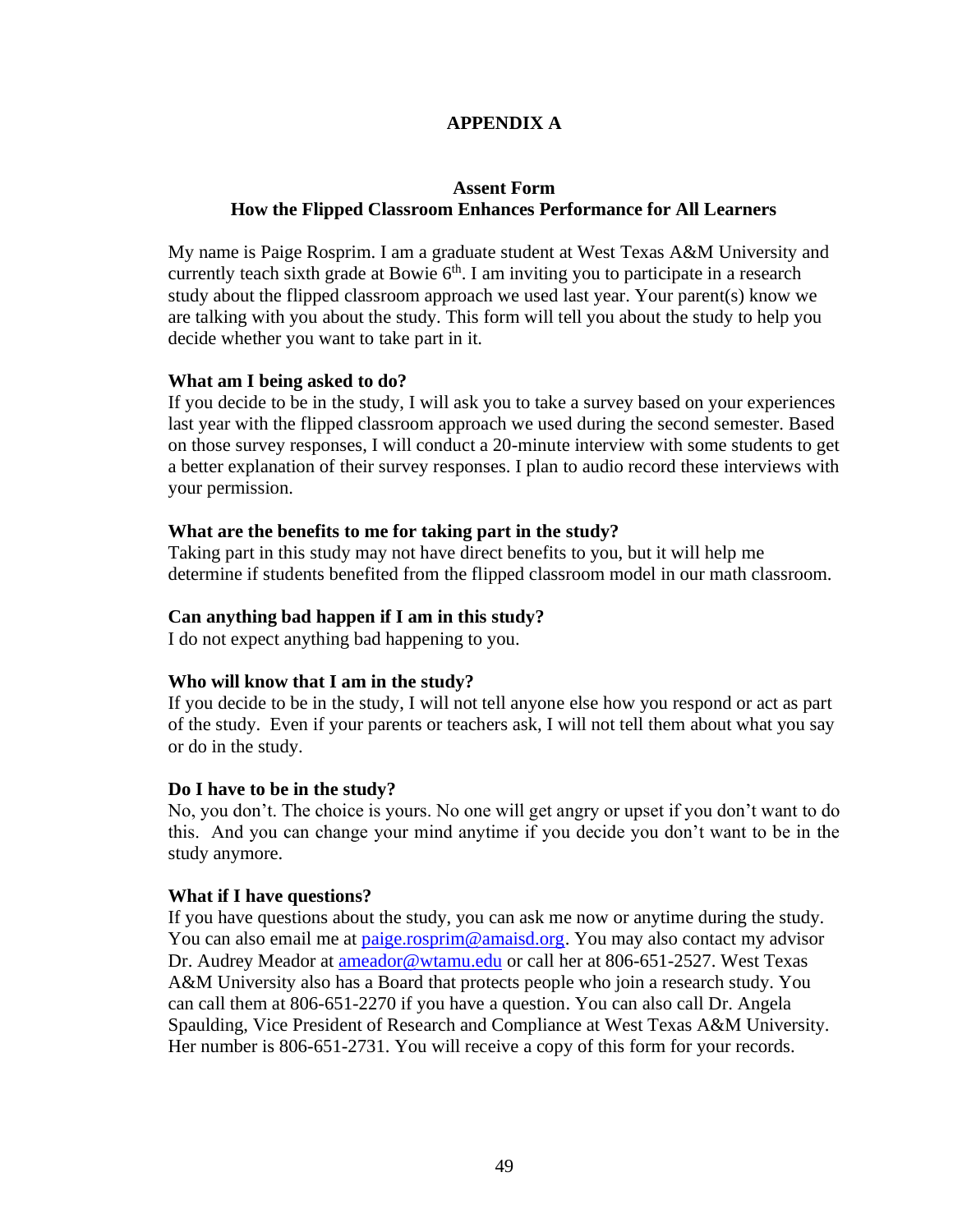Signing below means that you have read this form, understand what we are asking you to do, and that you are willing to be in this study:

Name of the Participant (Write your name on the line):  $\frac{1}{2}$  ,  $\frac{1}{2}$  ,  $\frac{1}{2}$  ,  $\frac{1}{2}$  ,  $\frac{1}{2}$  ,  $\frac{1}{2}$  ,  $\frac{1}{2}$  ,  $\frac{1}{2}$  ,  $\frac{1}{2}$  ,  $\frac{1}{2}$  ,  $\frac{1}{2}$  ,  $\frac{1}{2}$  ,  $\frac{1}{2}$  ,  $\frac{1}{2}$  ,  $\frac{1}{2}$  ,  $\frac{1}{2}$  ,  $\frac{1}{2}$  ,  $\frac{1}{2}$  ,  $\frac{1$ 

Signature of the Participant (Put your signature on the line):

Date: \_\_\_\_\_\_\_\_\_\_\_\_\_\_\_\_\_\_\_\_\_\_\_\_\_\_\_

\_\_\_\_\_\_\_\_\_\_\_\_\_\_\_\_\_\_\_\_\_\_\_\_\_\_\_\_\_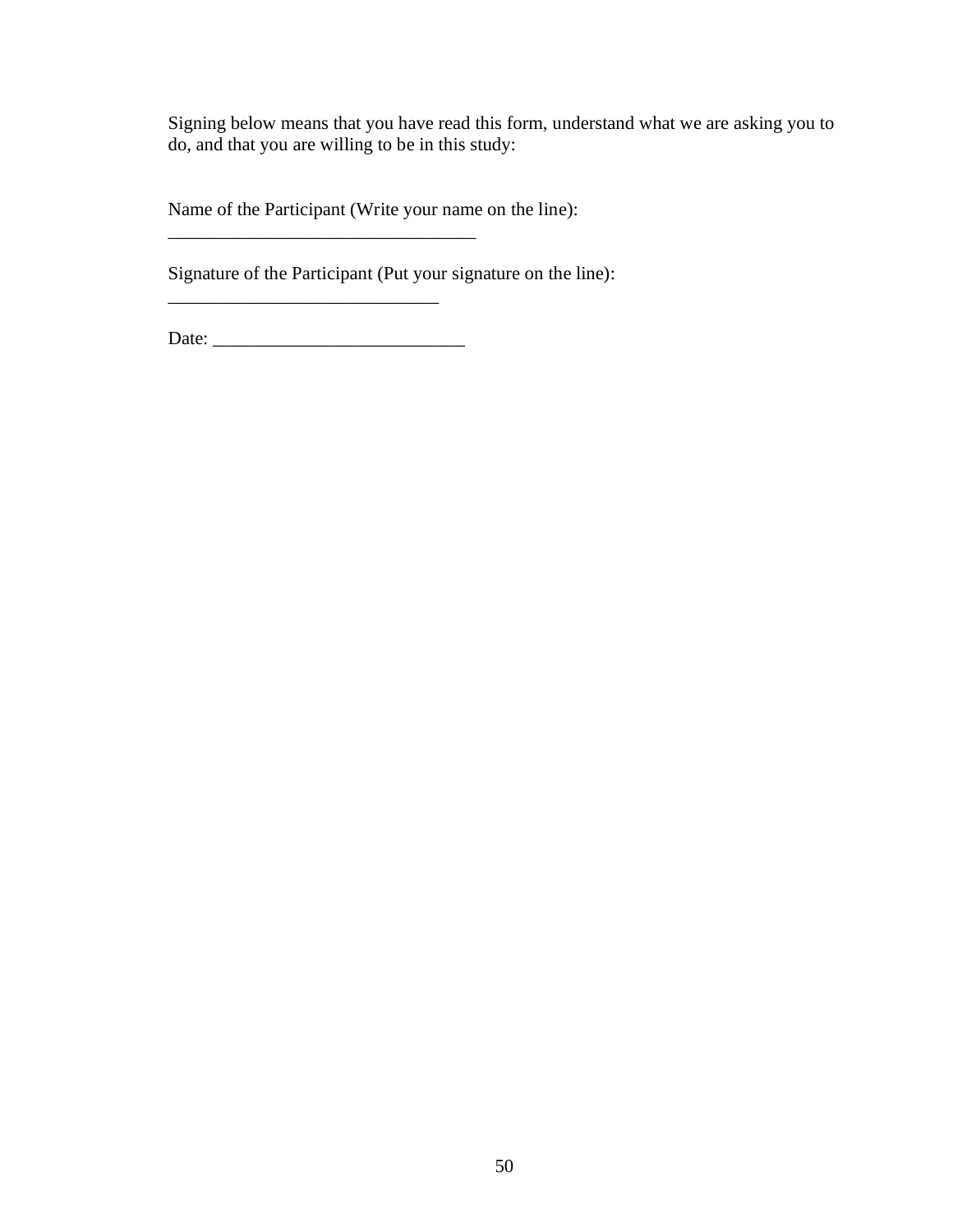## **APPENDIX B**

## <span id="page-58-0"></span>**Parental Consent How The Flipped Classroom Enhances Performance for All Learners**

## **INVITATION TO PARTICIPATE:**

Dear Parent/Legal Guardian,

My name is Paige Rosprim, and I am a graduate student at West Texas A&M University and currently teach sixth grade at Bowie  $6<sup>th</sup>$ . I am conducting a research study to determine if all students benefit from the flipped classroom approach in a mathematics classroom. The purpose of this form is to provide you with information that will help you decide if you will give consent for your child to participate in this research.

## **KEY INFORMATION ABOUT THIS RESEARCH STUDY:**

The following is a short summary to help you decide whether you want your child to be a part of this study. Information that is more detailed is listed later in this form.

The purpose of this study is to determine if all learners benefit from the flipped classroom model in the middle school mathematics classroom. Your child will be asked to complete a survey based on their experiences with the flipped classroom they participated in the second semester of their  $6<sup>th</sup>$  grade year. Based on the information gathered in the survey, your student may be asked to participate in a 20-minute interview. We hope that your child will be in this research study for the duration of the survey and 20-minute interview.

## **STUDY PURPOSE:**

The purpose of this study is to show whether the flipped classroom approach works for all students and if it allows students to work at their own pace and master standards in their math class.

## **NUMBER OF PARTICIPANTS:**

If you agree to participate, your child will be one of 123 student participants who will be participating in this research.

## **PROCEDURES FOR THE STUDY:**

If you agree for your child to participate in the study, she or he will take a survey. Based on the responses from the survey, your child may be asked to participate in a 20-minute interview. This interview will be audio recorded. All identifying information will be removed. No information will be used for future research studies.

## **RISKS AND INCONVENIENCES:**

There are minimal risks and inconveniences to participating in this study. These include time to take the survey and possibly time to participate in the interview.

## **SAFEGUARDS:**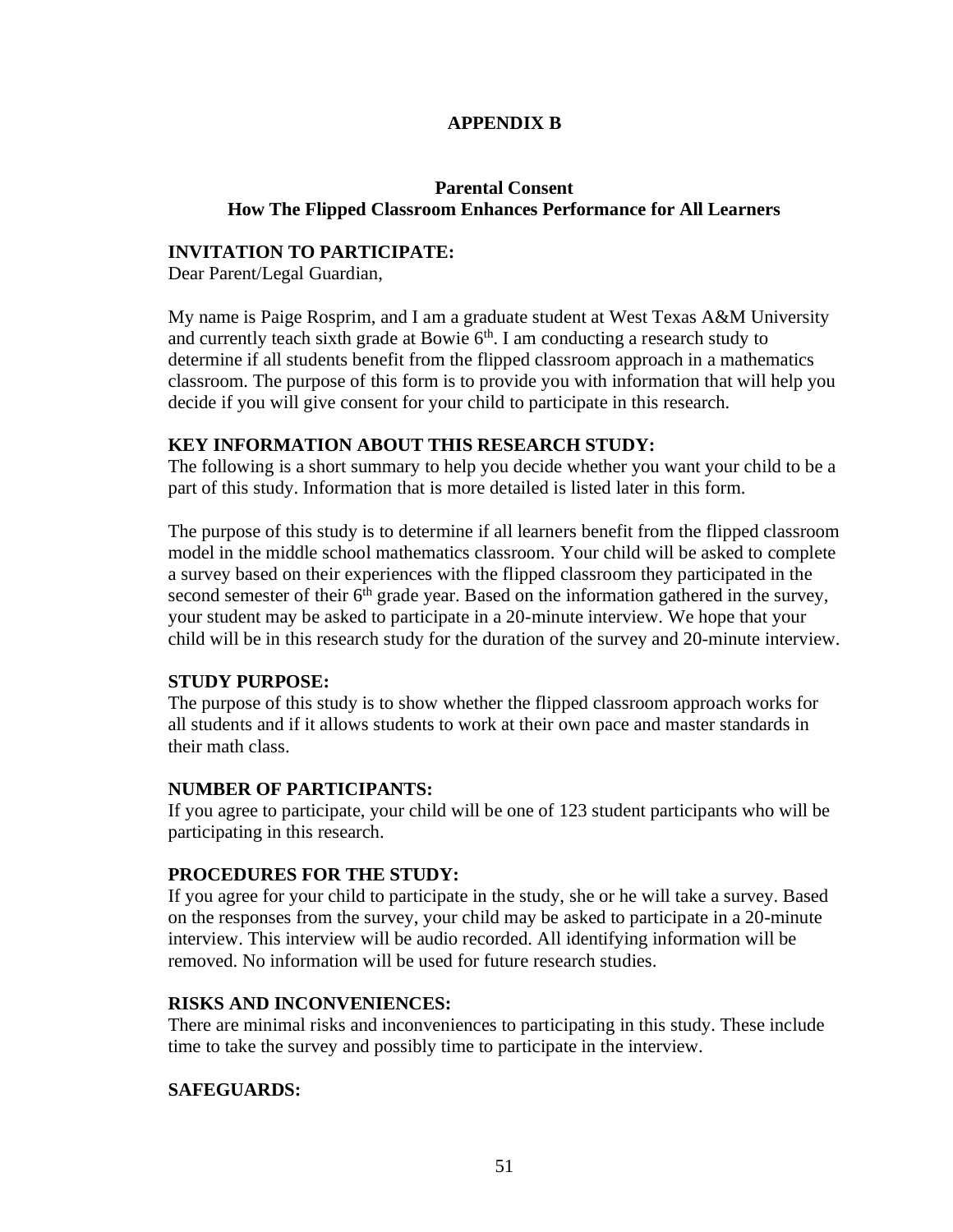To minimize these risks and inconveniences, the following measures will be taken: students may skip any questions that he or she feels uncomfortable answering while taking the survey or during the interview. The survey and/or interview may be scheduled at a time that is convenient for the child and parent.

## **CONFIDENTIALITY:**

Your child's responses and information will be confidential.

The results of this study may be used in reports, presentations, or publications but your child's name will not be used, and they will not be able to be identified in any way. The data will be stored on a password protected computer. The researcher and advisor will have access to the data and the data will be retained up to three years after the project is completed after which the data will be erased.

## **VOLUNTARY PARTICIPATION:**

Your child's participation in this study is voluntary. Your child may decline participation at any time. You may also withdraw your child from the study at any time; there will be no penalty. There is no affect to your child's grade or care. Likewise, if your child chooses not to participate or to withdraw from the study at any time, there will be no penalty.

## **BENEFITS OF TAKING PART IN THE STUDY:**

There may be no direct benefit to your child, the possible benefit of your child's participation may help me determine if all students benefited from the flipped classroom model in a math classroom. This information will be of interest to teachers, administrators, and parents.

## **PAYMENT OR INCENTIVE:**

For participating in this study, your child will not receive a payment or incentive.

## **CONTACT INFORMATION:**

If you have questions about the study, please contact me at [paige.rosprim@amaisd.org](mailto:paige.rosprim@amaisd.org) or my advisor Dr. Audrey Meador at [ameador@wtamu.edu](mailto:ameador@wtamu.edu) or 806-651-2527. If you have any questions about your child's rights as a participant in this research or if you feel your child has been placed at risk, West Texas A&M University also has a Board that protects people who join a research study. You can call them at 806-651-2270 if you have a question. You can also call Dr. Angela Spaulding, Vice President of Research and Compliance at West Texas A&M University. Her number is 806-651-2731. You will receive a copy of this form for your records.

## **PARENT'S CONSENT:**

By signing below, you are giving consent for your child to participate in the above study and fully understand what you and your child are being asked to do. Please check the option that applies to you before signing: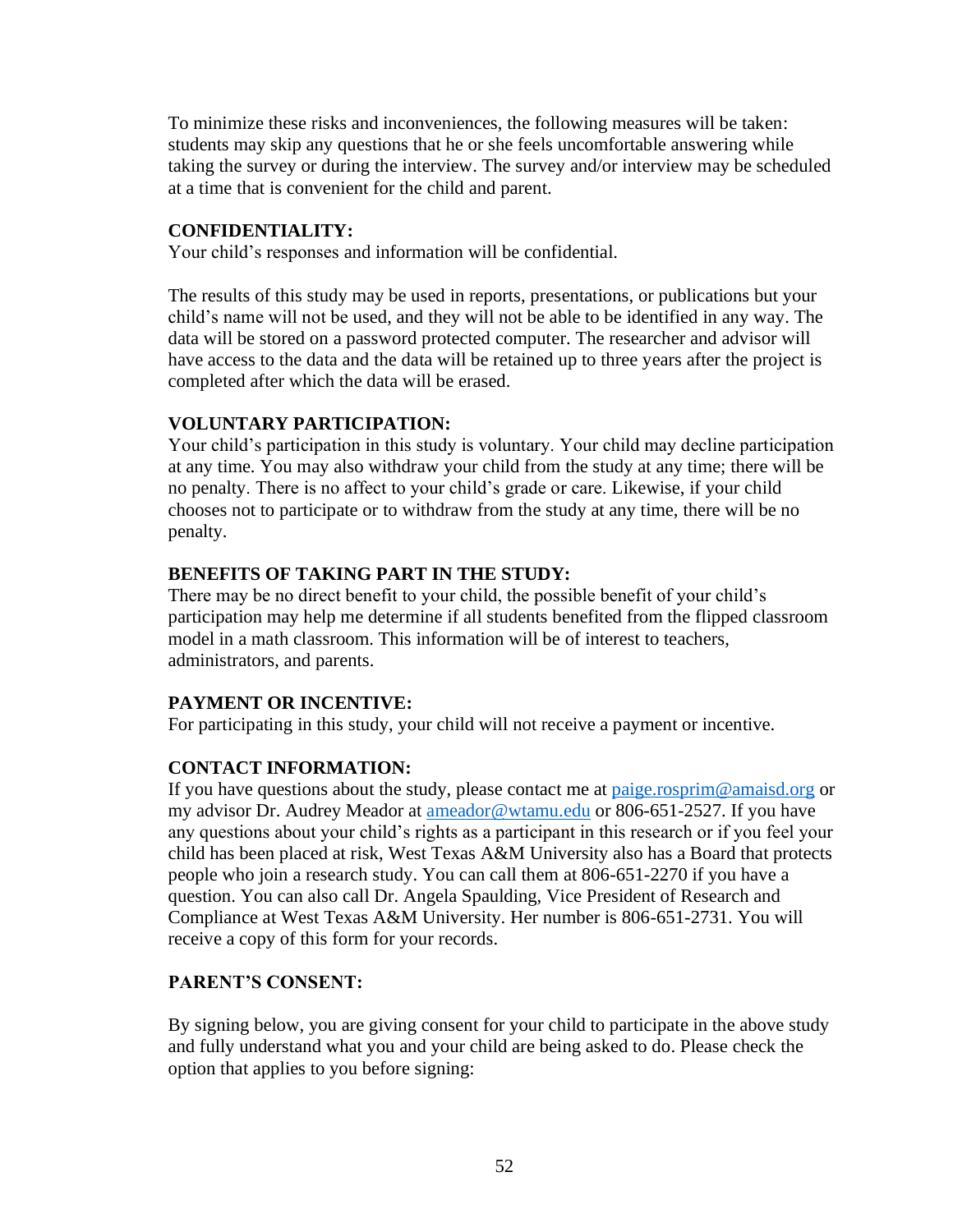□ I give permission for my child to be audio taped.

☐ I do not give permission for my child to be audio taped.

Your child's name: \_\_\_\_\_\_\_\_\_\_\_\_\_\_\_\_\_\_\_\_\_\_\_\_\_\_\_\_\_\_\_\_\_\_

Parent's name: \_\_\_\_\_\_\_\_\_\_\_\_\_\_\_\_\_\_\_\_\_\_\_\_\_\_\_\_\_\_\_\_\_\_\_\_\_\_\_

Parent's Signature: \_\_\_\_\_\_\_\_\_\_\_\_\_\_\_\_\_\_\_\_\_\_\_\_\_\_\_\_\_\_\_\_\_\_\_

Date: \_\_\_\_\_\_\_\_\_\_\_\_\_\_\_\_\_\_\_\_\_\_\_\_\_\_\_